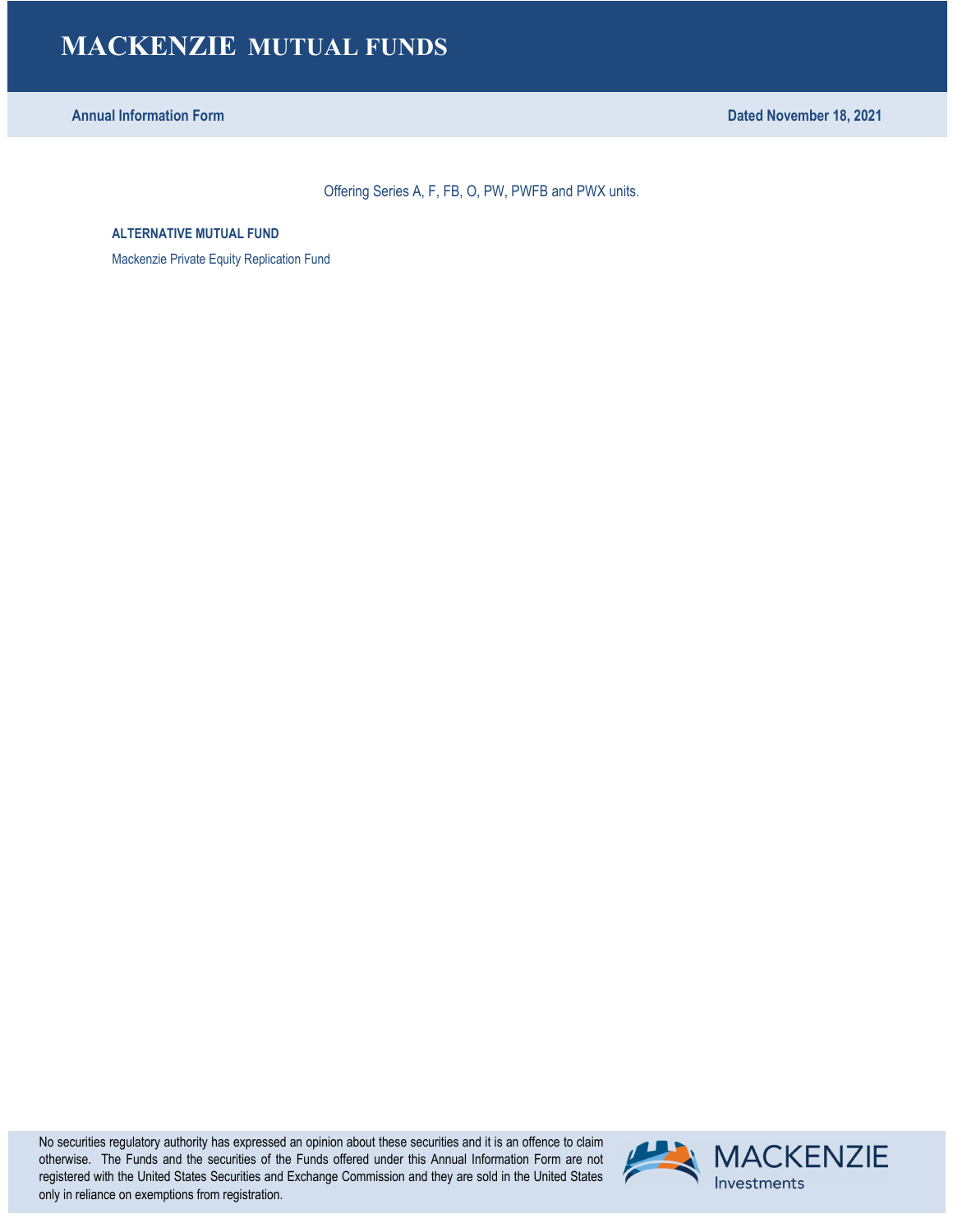# **TABLE OF CONTENTS**

| Address of the Fund and Mackenzie Investments 3                                                                    |  |
|--------------------------------------------------------------------------------------------------------------------|--|
|                                                                                                                    |  |
|                                                                                                                    |  |
|                                                                                                                    |  |
|                                                                                                                    |  |
| Standard Investment Restrictions and Practices4                                                                    |  |
|                                                                                                                    |  |
| Approval of the Independent Review Committee 4                                                                     |  |
| Change of Investment Objectives and Strategies 4                                                                   |  |
|                                                                                                                    |  |
|                                                                                                                    |  |
|                                                                                                                    |  |
|                                                                                                                    |  |
|                                                                                                                    |  |
|                                                                                                                    |  |
| Purchases and Switches (Exchanges of Securities) 8                                                                 |  |
|                                                                                                                    |  |
|                                                                                                                    |  |
|                                                                                                                    |  |
|                                                                                                                    |  |
|                                                                                                                    |  |
|                                                                                                                    |  |
|                                                                                                                    |  |
|                                                                                                                    |  |
|                                                                                                                    |  |
|                                                                                                                    |  |
|                                                                                                                    |  |
|                                                                                                                    |  |
|                                                                                                                    |  |
|                                                                                                                    |  |
| Fund Administrator  Error! Bookmark not defined.                                                                   |  |
|                                                                                                                    |  |
|                                                                                                                    |  |
|                                                                                                                    |  |
|                                                                                                                    |  |
| Mackenzie Funds' Independent Review Committee 20                                                                   |  |
|                                                                                                                    |  |
| Supervision of Securities Lending, Repurchase and Reverse                                                          |  |
|                                                                                                                    |  |
|                                                                                                                    |  |
|                                                                                                                    |  |
| Short-Term Trading Policies and Procedures 23                                                                      |  |
|                                                                                                                    |  |
| Fees, Expenses and Management Expense Reductions24<br>Switching between Retail Series and Private Wealth Series 24 |  |
|                                                                                                                    |  |
|                                                                                                                    |  |
|                                                                                                                    |  |
| Remuneration of Directors, Officers and Trustees 29                                                                |  |
|                                                                                                                    |  |
|                                                                                                                    |  |
|                                                                                                                    |  |

| Certificate of the Fund and the Manager and Promoter of the |  |
|-------------------------------------------------------------|--|
| Fund 32                                                     |  |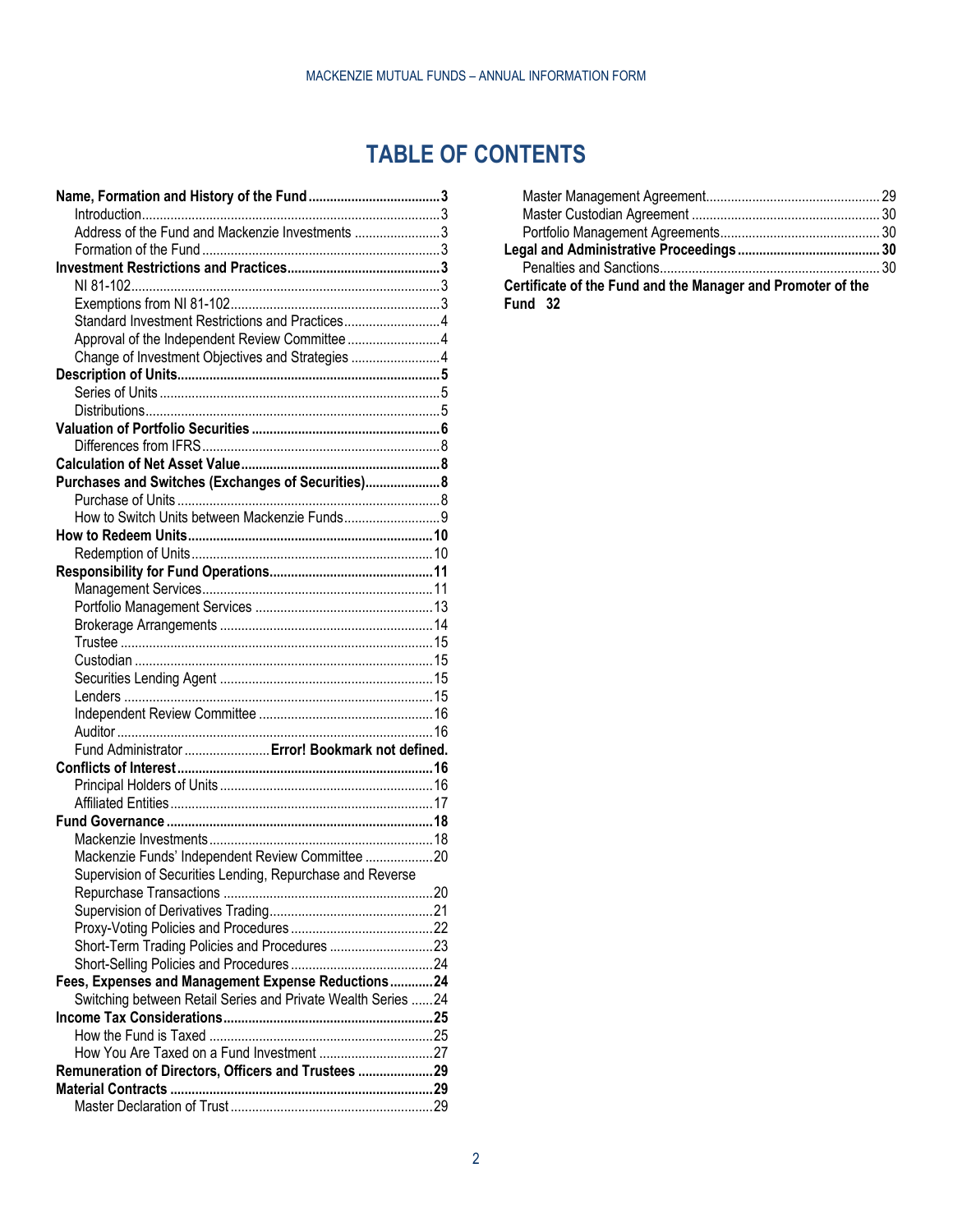# **NAME, FORMATION AND HISTORY OF THE FUND**

# <span id="page-2-1"></span><span id="page-2-0"></span>**Introduction**

This annual information form contains information concerning the mutual fund listed on the cover (the "**Fund**"). The Fund is managed by Mackenzie Financial Corporation, which is also the promoter, registrar, transfer agent and trustee of the Fund.

To make this document easier to read and understand, we have used personal pronouns throughout much of the text. References to "**Mackenzie Investments**", "**Mackenzie**", "**our**", "**we**" or "**us**" generally refer to Mackenzie Financial Corporation in its capacity as trustee and manager of the Fund. References to "**you**" are directed to the reader as a potential or actual investor in the Fund.

In this document, all of the mutual funds that we manage, including the Fund, are referred to collectively as the "**Mackenzie Funds**" or, each individually, as a "**Mackenzie Fund**". The Fund is an alternative mutual fund which is subject to National Instrument 81-102 *Investment Funds* ("**NI-81-102**").

In Canada, a mutual fund can be established as a unit trust or as one or more classes of shares of a corporation. In this document, the Fund has been established as a unit and issues units to investors. Units of the Fund are sold through independent registered broker and dealer representatives ("**financial advisors**").

The following plans are collectively referred to as "**registered plans**":

- registered retirement savings plans ("**RRSPs**"), including
	- locked-in retirement accounts ("**LIRAs**"),
	- locked-in retirement savings plans ("**LRSPs**"),
	- restricted locked-in savings plans ("**RLSPs**"),
- registered retirement income funds ("**RRIFs**"), including
	- life income funds ("**LIFs**"),
	- locked-in retirement income funds ("**LRIFs**"),
	- prescribed retirement income funds ("**PRIFs**"),
	- restricted life income funds ("**RLIFs**"),
- tax free savings accounts ("**TFSAs**"),
- registered education savings plans ("**RESPs**"),
- registered disability savings plans ("**RDSPs**"), and
- deferred profit sharing plans ("**DPSPs**").

# <span id="page-2-2"></span>**Address of the Fund and Mackenzie Investments**

Our head office and the sole office of the Fund, as well as its mailing address, is located at 180 Queen Street West, Toronto, Ontario M5V 3K1.

# <span id="page-2-3"></span>**Formation of the Fund**

The Fund is currently governed by the terms of a master declaration of trust dated October 19, 1999, as amended (the "**Master Declaration of Trust**"). The Master Declaration of Trust is amended each time a new fund or series is created, in order to include the investment objectives and any other information specific to the new Mackenzie Fund.

# **INVESTMENT RESTRICTIONS AND PRACTICES**

# <span id="page-2-5"></span><span id="page-2-4"></span>**NI 81-102**

The simplified prospectus contains detailed descriptions of the investment objectives, investment strategies and the fund risks for the Fund. In addition, the Fund is subject to certain restrictions and practices contained in securities legislation, **including** NI 81-102**, which** are designed, in part, to ensure that the investments of mutual funds are diversified and relatively liquid and to ensure the proper administration of mutual funds. We intend to manage the Fund in accordance with these restrictions and practices or to obtain relief from the securities regulatory authorities before implementing any variations.

# <span id="page-2-6"></span>**Exemptions from NI 81-102**

The following provides a description of the exemptions that the Fund has received from the provisions of NI 81-102, and/or a description of the general investment activity:

# **U.S. Listed ETF Relief**

Given the incorporation of the alternative mutual funds into NI 81- 102, this ETF Relief is only relevant for U.S. listed exchange traded funds.

(i) The Fund has obtained an exemption from the Canadian securities regulatory authorities which allows it to purchase and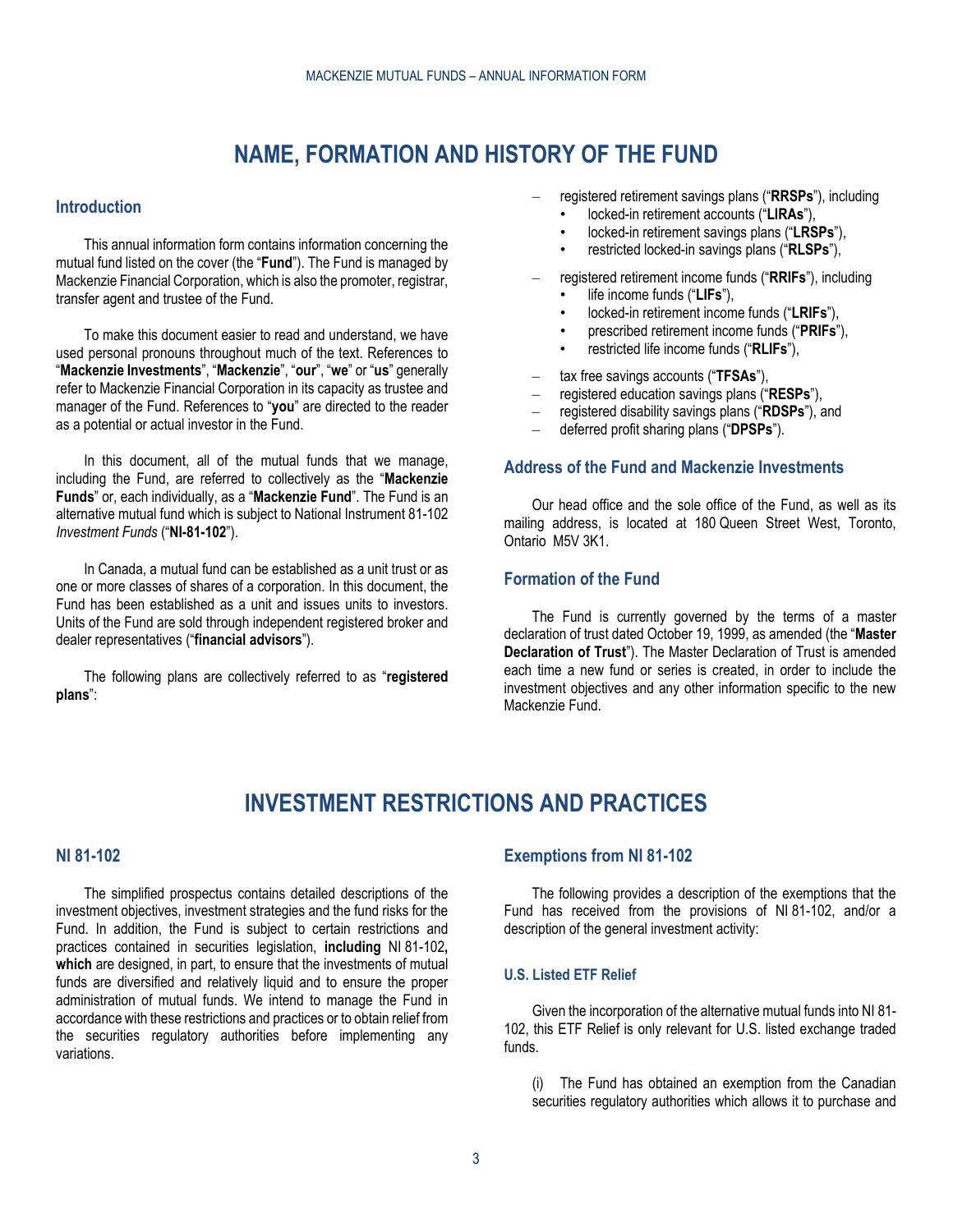hold securities of the following types of ETFs (collectively, the "**Underlying ETFs**"):

- (a) ETFs that seek to provide daily results that replicate the daily performance of a specified widely quoted market index (the ETF's "**Underlying Index**") by a multiple of up to 200% ("**Leveraged Bull ETFs**"), inverse multiple of up to 100% ("**Inverse ETFs**"), or an inverse multiple of up to 200% ("**Leveraged Bear ETFs**");
- (b) ETFs that seek to replicate the performance of gold or silver, or the value of a specified derivative whose underlying interest is gold or silver on an unlevered basis ("**Underlying Gold or Silver Interest**"), or by a multiple of up to 200% (collectively, the "**Leveraged Gold/Silver ETFs**"); and
- (c) ETFs that invest directly, or indirectly through derivatives, in physical commodities, including but not limited to agriculture or livestock, energy, precious metals and industrial metals, on an unlevered basis ("**Unlevered Commodity ETFs**", and, together with the Leveraged Gold/Silver ETFs, collectively, the "**Commodity ETFs**").

This relief is subject to the following conditions:

- the Fund's investment in securities of an Underlying ETF must be in accordance with its fundamental investment objectives;
- the securities of the Underlying ETF must be traded on a stock exchange in Canada or the United States;
- the Fund may not purchase securities of an Underlying ETF if, immediately after the transaction, more than 10% of the NAV of the Fund, taken at market value at the time of the transaction, would consist of securities of Underlying ETFs; and
- the Fund may not purchase securities of Inverse ETFs or securities of Leveraged Bear ETFs or sell any securities short if, immediately after the transaction, the Fund's aggregate market value exposure represented by all such securities purchased and/or sold short would exceed 20% of the NAV of the Fund, taken at market value at the time of the transaction; and
- immediately after entering into a purchase, derivatives or other transaction to obtain exposure to physical commodities, the Fund's aggregate market value exposure (whether direct or indirect, indlucing through Commodity ETFs) to all physical commodities (including gold) does not exceed 10% of the NAV of the Fund, taken at market value at the time of the transaction.

# <span id="page-3-0"></span>**Standard Investment Restrictions and Practices**

The remaining standard investment restrictions and practices set out in NI 81-102 are deemed to be included in this annual information form. A copy of the investment restrictions and practices adopted by the Fund will be provided to you upon request by writing to us at the address shown under "**[Address of the Fund and Mackenzie](#page-2-2)  [Investments](#page-2-2)**".

As permitted under National Instrument 81-107 Independent Review Committee for Investment Funds ("**NI 81-107**"), the Fund may engage in inter-fund trades subject to certain conditions, including, for exchange-traded securities, that the trades are executed using the current market price of a security, rather than the last sale price before the execution of the trade. Accordingly, the Fund has obtained exemptive relief to permit the Fund to engage in inter-fund trades if the security is an exchange-traded security, executed at the last sale price immediately before the trade is executed, on an exchange upon which the security is listed or quoted.

# <span id="page-3-1"></span>**Approval of the Independent Review Committee**

The Independent Review Committee ("**IRC**") of the Mackenzie Funds under NI 81-107 has approved a standing instruction to permit the Funds to invest in certain issuers related to us as provided for in NI 81-107. Issuers related to us include issuers that control Mackenzie or issuers that are under common control with Mackenzie. We have determined that, notwithstanding the specific provisions of NI 81-107 and the standing instruction that has been adopted, it would be inappropriate for the Fund to invest in securities issued by IGM Financial Inc., which indirectly owns 100% of the outstanding common shares of Mackenzie. The IRC monitors the investment activity of the Fund in related issuers at least quarterly. In its review, the IRC considers whether investment decisions

- have been made free from any influence by, and without taking into account any consideration relevant to, the related issuer or other entities related to the Fund or us;
- represent our business judgment, uninfluenced by considerations other than the best interests of the Fund;
- have been made in compliance with our policies and the IRC's standing instruction; and
- achieve a fair and reasonable result for the Fund.

The IRC must notify securities regulatory authorities if it determines that we have not complied with any of the above conditions.

For more information about the IRC, see "**[Mackenzie Funds'](#page-19-0)  [Independent Review Committee](#page-19-0)**".

#### <span id="page-3-2"></span>**Change of Investment Objectives and Strategies**

A change in the Fund's investment objectives can only be made with the consent of the investors in the Fund at a meeting called for that purpose. The investment strategies explain how the Fund intends to achieve its investment objectives. As manager of the Fund, we may change the investment strategies from time to time, but will give you notice, by way of a press release, of our intention to do so if it would be a material change as defined in National Instrument 81-106, *Investment Fund Continuous Disclosure* ("**NI 81-106**"). Under NI 81- 106, a change in the business, operations or affairs of the Fund is considered to be a "material change" if a reasonable investor would consider it important in deciding whether to purchase or continue to hold units of the Fund.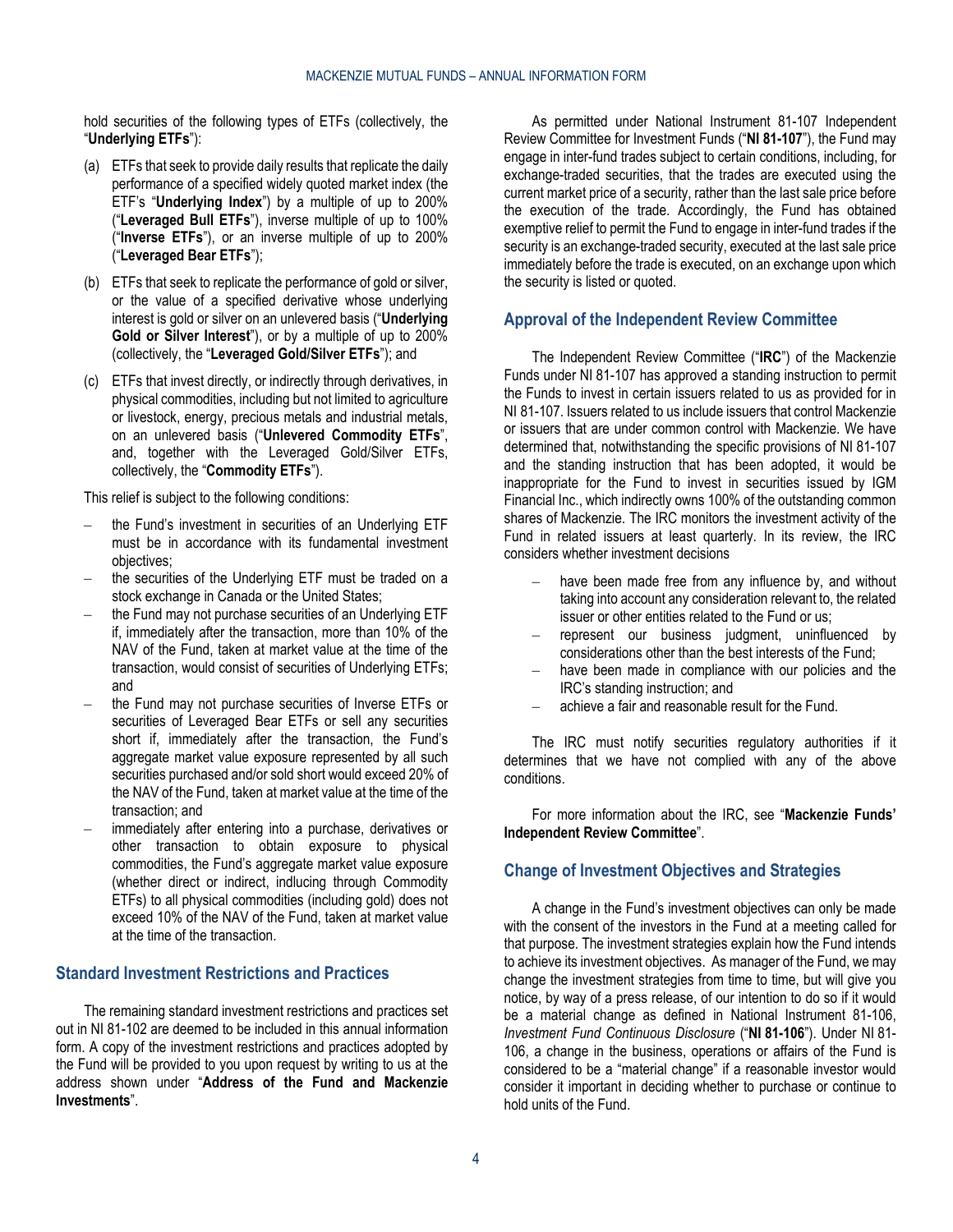# **DESCRIPTION OF UNITS**

<span id="page-4-0"></span>The Fund is associated with a specific investment portfolio and specific investment objectives and strategies, and may offer new series, at any time, without notice to you and without your approval.

The Fund is entitled to the total return (including realized and unrealized gains) on the portfolio assets of the Fund, less the portion of management fees, administration fees and fund costs (as described in the simplified prospectus of the Funds) attributable to the Fund.

The series of the Fund are entitled to a *pro rata* share in the net return of the Fund. The series of the Fund also have the right to receive distributions, when declared, and to receive, upon redemption, the NAV of the series.

# <span id="page-4-1"></span>**Series of Units**

The expenses of each series of the Fund are tracked separately, and a separate NAV is calculated for each series. Although the money which you and other investors pay to purchase units of each series, and the expenses of each series, are tracked on a series-by-series basis in the Fund's administration records, the assets of all series of the Fund are combined into a single pool to create one portfolio for investment purposes.

There are currently seven (7) series of units available under the simplified prospectus: Series A, F, FB, O, PW, PWFB and PWX units. The minimum investment and eligibility requirements of the series are detailed in the simplified prospectus.

Series R units, where available, are only offered on an exemptdistribution basis. This series does not generally appear on the front cover of the annual information form and are not generally available under the simplified prospectus.

# <span id="page-4-2"></span>**Distributions**

The Fund intends to distribute sufficient net income and net capital gains to its investors each year to ensure that the Fund does not pay ordinary income tax under Part I of the *Income Tax Act* (Canada) (the "**Tax Act**"). The Fund may also distribute returns of capital. The Fund may pay a distribution of net income, net capital gains and/or returns of capital at such time or times as we, acting as manager, in our discretion, determine.

The net income and net capital gains of the Fund will be distributed first to pay any management expense distributions to investors who are entitled to benefit from a reduction in the management fee. For more information, see "**[Fees, Expenses and](#page-23-1)  [Management Expense Reductions](#page-23-1)**". The Fund may allocate net capital gains as a redemption distribution to an investor who redeems the Fund's units – including to an investor who redeems the Fund's

units in the course of switching to another Mackenzie Fund. Any remaining net income or net capital gains of the Fund to be distributed will be allocated among the series of units of the Fund based on the relative NAVs of the series and on each series' expenses available to offset net income or net capital gains on or before the date of the distribution and distributed *pro rata* to investors in each series on the distribution payment date. Any such distribution will occur on or about the business day following the distribution record date or dates, at our discretion.

Our Chief Investment Officer and lead portfolio managers who invest in Mackenzie Funds they manage do not pay any management fees in respect of their investment in Series F or O units. They may be entitled to special distributions from the Fund to effect the management fee reduction. For Series F, these individuals will receive a special distribution from the Fund they manage, in order to reduce their allocation of management fees to zero.

#### **Liquidation or other termination rights**

If the Fund or a particular series of units of the Fund is ever terminated, each unit that you own will participate equally with each other unit of the same series in the assets of the Fund attributable to that series after all of the Fund's liabilities (or those allocated to the series of units being terminated) have been paid or provided for.

#### **Conversion and redemption rights**

Units of the Fund may be exchanged for other units of the Fund or securities of another Mackenzie Fund (a "**switch**") as described under "**[Purchases and Switches \(Exchanges of Units\)](#page-7-2)**" and may be redeemed as described under "**How to Redeem Units**".

#### <span id="page-4-3"></span>**Voting rights and changes requiring investor approval**

You have the right to exercise one vote for each unit held at meetings of all investors of the Fund and at any meetings held solely for investors of that series of units. We are required to convene a meeting of investors of the Fund to ask them to consider and approve, by not less than a majority of the votes cast at the meeting (either in person or by proxy), any of the following material changes if they are ever proposed for the Fund:

– a change to the basis of the calculation of management fee rates or of other expenses that are charged to the Fund or to you which could result in an increase in charges to the Fund or to you, unless (i) the contract is an arm's length contract with a party other than us or an associate or affiliate of ours for services relating to the operation of the Fund, and (ii) you are given at least 60 days' written notice of the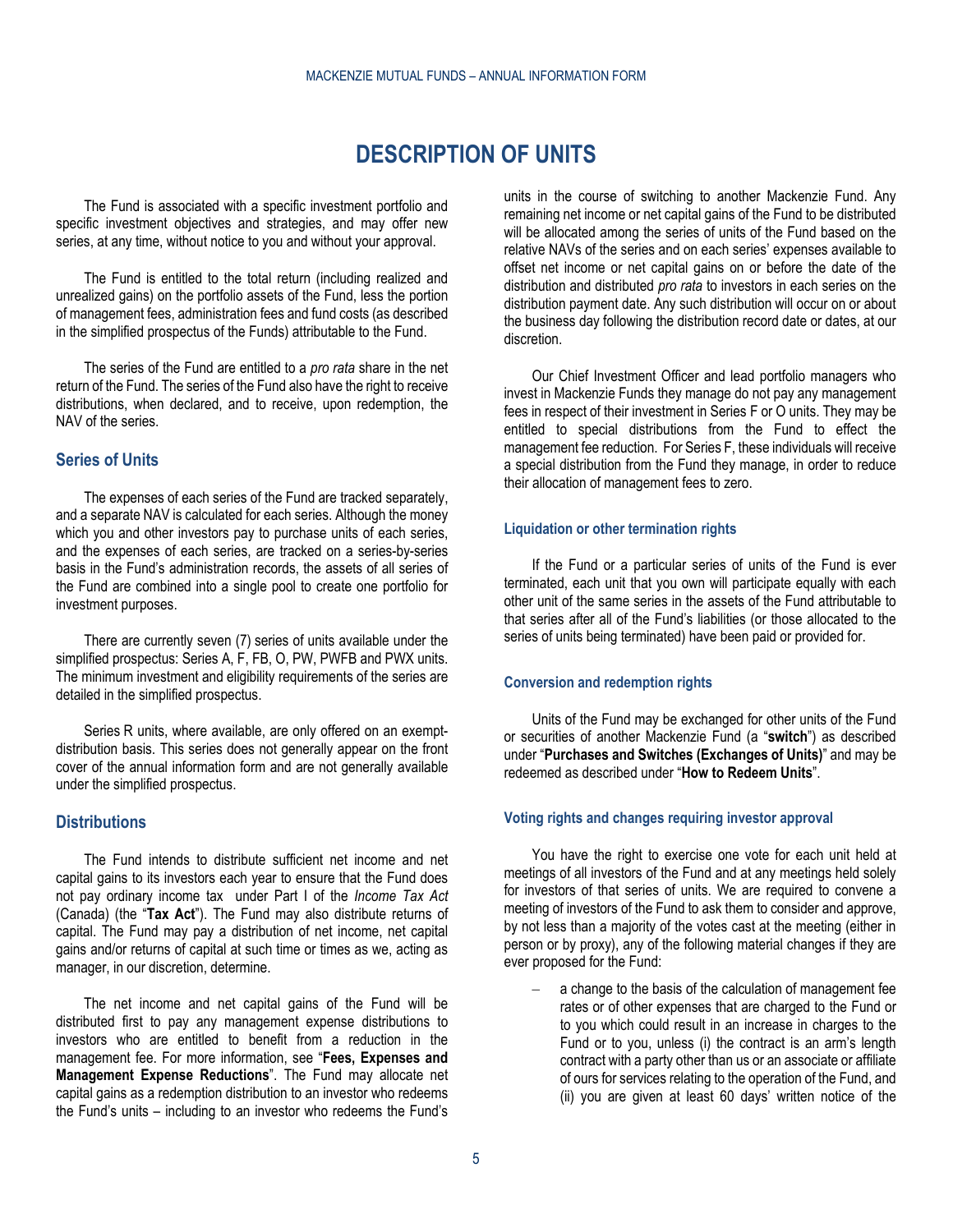effective date of the proposed change; or unless (i) the mutual fund is permitted to be described as "no-load" and (ii) the investors are given at least 60 days' written notice of the effective date of the proposed change. Similarly the introduction of certain new fees by us for the Fund which may be payable by the Fund or investors of the Fund would also require the approval of a majority of the votes cast at a meeting of investors of the Fund;

- a change of the manager of the Fund (other than a change to an affiliate of ours);
- any change in the investment objectives of the Fund;
- any decrease in the frequency of calculating the NAV for each series of units;
- certain material reorganizations of the Fund; and
- any other matter which is required by the constating documents of the Fund, by the laws applicable to the Fund, or by any agreement to be submitted to a vote of the investors in the Fund.

#### **Other changes**

You will be provided with at least 60 days' written notice of

- a change of auditor of the Fund; and
- <span id="page-5-0"></span>– certain reorganizations with, or transfer of assets to, another mutual fund, if the Fund will cease to exist thereafter and you will become a securityholder of another Fund (otherwise an investor vote will be required).

We generally provide at least 30 days' notice to you (unless longer notice requirements are imposed under securities legislation) to amend the Master Declaration of Trust in the following circumstances:

- when the securities legislation requires that written notice be given to you before the change takes effect; or
- when the change would not be prohibited by the securities legislation and we reasonably believe that the proposed amendment has the potential to adversely impact your financial interests or rights, so that it is equitable to give you advance notice of the proposed change.

We are generally also entitled to amend the Master Declaration of Trust without prior approval from, or notice to, you if we reasonably believe that the proposed amendment does not have the potential to adversely affect you, or

- to ensure compliance with applicable laws, regulations or policies;
- to protect you;
- to remove conflicts or inconsistencies between the Master Declaration of Trust and any law, regulation or policy affecting the Fund, trustee or its agents;
- to correct typographical, clerical or other errors; or
- to facilitate the administration of the Fund or to respond to amendments to the Tax Act which might adversely affect the tax status of the Fund or you if no change is made.

# **VALUATION OF PORTFOLIO SECURITIES**

The portfolio securities of the Fund are valued as at the close of trading on the Toronto Stock Exchange (the "**TSX**") (the "**valuation time**") on each trading day. A "**trading day**" is any day that the TSX is open for trading. The value of the portfolio securities and other assets of the Fund is determined by applying the following rules:

- Cash on hand or on deposit, bills and notes and accounts receivable, prepaid expenses, cash dividends and interest declared or accrued and not yet received are generally valued at their full amount, unless we have determined that any of these assets are not worth the full amount, in which event, the value shall be deemed to be the value that we reasonably deem to be the fair value.
- Precious metals (certificates or bullion) and other commodities are valued at their fair market value, generally based on prevailing market prices as reported on exchanges or other markets.
- Portfolio securities listed on a public securities exchange are valued at their close price or last sale price reported before the valuation time on that trading day. If there is no close price and if no sale is reported to have taken place before the valuation time on that trading day, they are valued at the

average of the last bid and ask prices reported before that time on that trading day.

- Unlisted portfolio securities of the Fund traded on an overthe-counter market are valued at the last sale price reported before the valuation time on that trading day. If no sale is reported to have taken place before the valuation time on that trading day, they are valued at the average of the last bid and ask prices reported before that time on that trading day.
- Notwithstanding the foregoing, if portfolio securities are interlisted or traded on more than one exchange or market, we shall use the close price or last sale price or the average of the last bid and ask prices, as the case may be, reported before the valuation time on the exchange or market that we determine to be the principal exchange or market for those securities.
- Fixed-income securities listed on a public securities exchange will be valued at their close price or last sale price before the valuation time on that trading day, or if there is no close price and if no sale is reported to have taken place before the valuation time on that trading day, at the average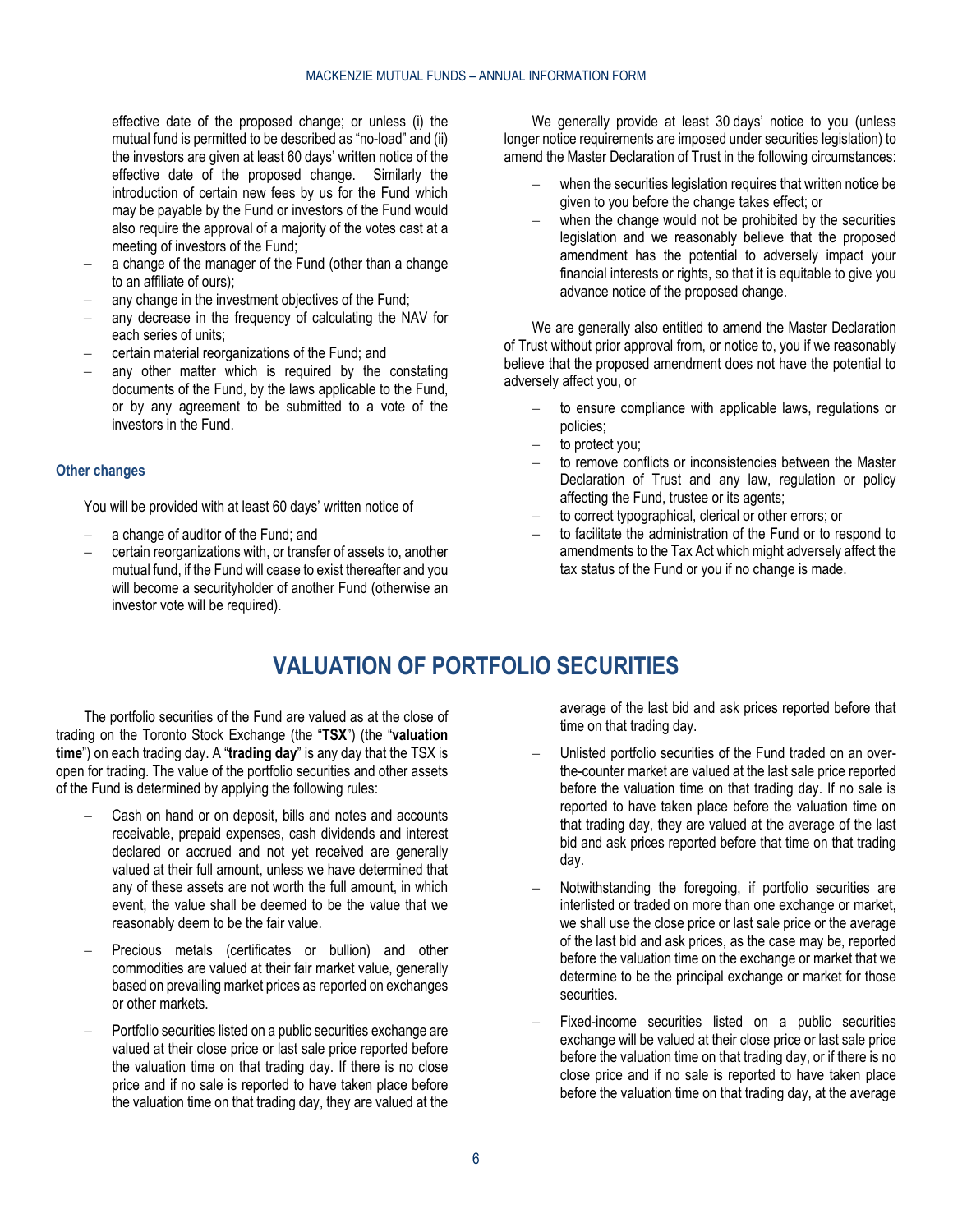of the last bid and ask prices before that time on that trading day.

- Non-exchange-traded fixed-income securities of the Fund are valued at their fair value based on prices supplied by established pricing vendors, market participants or pricing models, as determined before the valuation time on that trading day.
- Where the Fund owns securities issued by another mutual fund (an "**Underlying Fund**"), the securities of the Underlying Fund are valued at the price calculated by the manager of the other mutual fund for the applicable series of securities of the other mutual fund for that trading day in accordance with the constating documents of the other mutual fund.
- Long positions in options, debt-like securities and warrants are valued at the current market value of their positions.
- Where an option is written by the Fund, the premium received by the Fund for those options is reflected as a deferred credit. The deferred credit is valued at an amount equal to the current market value of the option which would have the effect of closing the position. Any difference resulting from revaluation shall be treated as an unrealized gain or loss on investment. The deferred credit shall be deducted in calculating the NAV of the Fund. The Fund's portfolio securities which are the subject of a written option shall continue to be valued at their current market value as determined by us.
- Foreign currency hedging contracts are valued at their current market value on that trading day with any difference resulting from revaluation being treated as an unrealized gain or loss on investment.
- The value of a forward contract or swap is the gain or loss on the contract that would be realized if, on that trading day, the position in the forward contract or the swap were to be closed out.
- The value of a standardized future is,
	- if the daily limits imposed by the futures exchange through which the standardized future was issued are not in effect, the gain or loss on the standardized future that would be realized if, on that trading date, the position in the standardized future was closed out, or
	- if the daily limits imposed by the futures exchange through which the standardized future was issued are in effect, based on the current market value of the underlying interest of the standardized future.
- Margin paid or deposited on standardized futures or forward contracts is reflected as an account receivable, and margin consisting of assets other than cash is noted as held as margin.
- Portfolio securities, the resale of which are restricted or limited by law or by means of a representation, undertaking or agreement by the Fund, are valued at the lesser of
- their value based upon reported quotations in common use on that trading day; and
- the market value of portfolio securities of the same class or series of a class, whose resale is not restricted (the "**related securities**") less a discount which reflects the difference between the acquisition cost of the securities versus the market value of the related securities on the date of the purchase; this amount decreases over the restricted period in proportion until the securities are no longer restricted.
- Portfolio securities that are quoted in foreign currencies are converted to Canadian dollars using an exchange rate as of the close of the North American markets on that trading day.
- Notwithstanding the foregoing, portfolio securities and other assets for which market quotations are, in our opinion, inaccurate, unreliable, not reflective of all available material information or not readily available, are valued at their fair value as determined by us.

If a portfolio security cannot be valued under the foregoing rules or under any other valuation rules adopted under applicable securities laws, or if any rules we have adopted are not set out under applicable securities laws but at any time are considered by us to be inappropriate under the circumstances, then we will use a valuation that we consider to be fair, reasonable and in your best interest. In those circumstances, we would typically review current press releases concerning the portfolio security, discuss an appropriate valuation with other portfolio managers, analysts, the Investment Funds Institute of Canada and consult other industry sources to set an appropriate fair valuation. If, at any time, the foregoing rules conflict with the valuation rules required under applicable securities laws, we will follow the valuation rules required under applicable securities laws.

The constating documents of the Fund contain details of the liabilities to be included in calculating the NAV for each series of units of the Fund. The liabilities of the Fund include, without limitation, all bills, notes and accounts payable, all management fees, administration fees and fund costs payable or accrued, all contractual obligations for the payment of money or property, all allowances authorized or approved by us for taxes (if any) or contingencies and all other liabilities of the Fund. We will determine in good faith whether such liabilities are series expenses or common expenses of the Fund. In calculating the NAV for each series of units, we will use the latest reported information available to us on each trading day. The purchase or sale of portfolio securities by the Fund will be reflected in the first calculation of the NAV for each series of units after the date on which the transaction becomes binding.

Within the past three (3) years, we have not exercised our discretion to deviate from the Mackenzie Funds' valuation practices described above.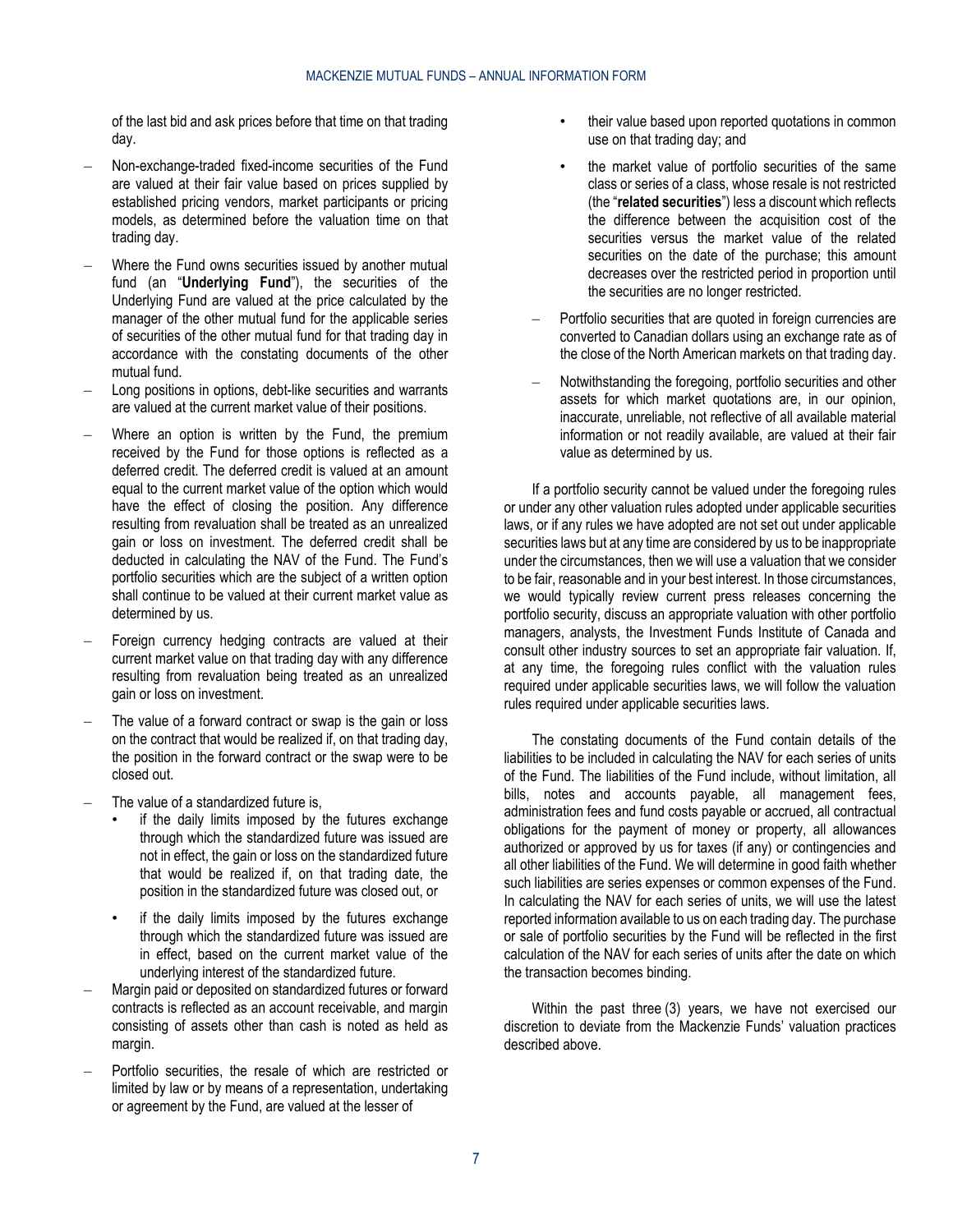# <span id="page-7-0"></span>**Differences from IFRS**

<span id="page-7-1"></span>In accordance with amendments to NI 81-106, the fair value of a portfolio security used to determine the daily price of the Fund's units for purchases and redemptions by investors will be based on the

Fund's valuation principles set out above, which may not be the same as the requirements of International Financial Reporting Standards ("**IFRS**"). Hence, the reported value of securities held by the Fund may differ from what is reported in the annual and interim financial statements.

# **CALCULATION OF NET ASSET VALUE**

The NAV of the Fund, as of any valuation time, is the market value of the Fund's assets, less its liabilities.

After the close of business on each trading day, a separate NAV for each series of units of the Fund will be calculated because management fees, administration fees and fund costs for each series are different.

For each series of the Fund, the NAV per security is calculated

- **adding** up the series' proportionate share of the cash, portfolio securities and other assets of the Fund;
- subtracting the liabilities applicable to that series of units (which includes the series' proportionate share of common liabilities, plus liabilities directly attributable to the series); and
- <span id="page-7-2"></span>dividing the net assets by the total number of units of that series owned by investors.

The NAV per security applied to purchase and redemption orders of units of the Fund (except as noted in the next paragraph) will generally increase or decrease on each trading day as a result of changes in the value of the portfolio securities owned by the Fund. When distributions (other than management expense distributions) are declared by a series of the Fund, the NAV per security of that series will decrease by the per-security amount of the distributions on the payment date.

The NAV per security for purchases and redemptions of units of the Fund is the value first calculated after the receipt by us of all appropriate documents pertaining to a purchase or redemption order.

The NAV of the Fund and the NAV per security is available to the public, at no cost, by calling **1-800-387-0614**.

# **PURCHASES AND SWITCHES (EXCHANGES OF UNITS)**

#### <span id="page-7-3"></span>**Purchase of Units**

by

Units of the Fund are sold only through independent financial advisors. The financial advisor you select is your agent to provide you with investment recommendations to meet your own risk/return objectives and to place orders on your behalf. We are not liable for the recommendations given to you by your financial advisor. Units of the Fund may be redeemed through your financial advisor or us.

Series A and PW units may be purchased under the **sales charge purchase option**, where you may be required to pay a negotiable sales charge to your dealer.

The issue price of the units is based on the Fund's NAV for that series of units next calculated after your purchase order has been received in good order. We must receive the application form and money within two (2) trading days of receiving your purchase order.

If we have not received payment by the end of the second  $(2^{nd})$ trading day after your purchase order is placed, we are required by law to redeem the units on the next trading day. If the amount received on the redemption exceeds what you would have paid for the units, the Fund must keep the surplus. However, if your purchase obligation exceeds the amount received on the redemption (which will occur if the Fund's NAV has declined since the date of your purchase order), you or your dealer will be required to pay the Fund the amount of the deficiency, plus any additional expenses of processing the redemption order. Your dealer may require you to pay this amount if you were the cause of the failed purchase order.

Details of the purchase options and instructions on how to submit a purchase order are set out in the simplified prospectus under the heading "**Purchases, Switches and Redemptions**".

There is no sales charge to purchase Series F, FB, O, PWFB and PWX units of the Fund; however, Series F, FB and PWFB units are generally only available if you pay your dealer an advisory or assetbased fee.

#### **Compensation paid to your dealer**

The sales charge purchase option will affect the level of compensation that your dealer is entitled to receive initially on the purchase transaction. More information on how we compensate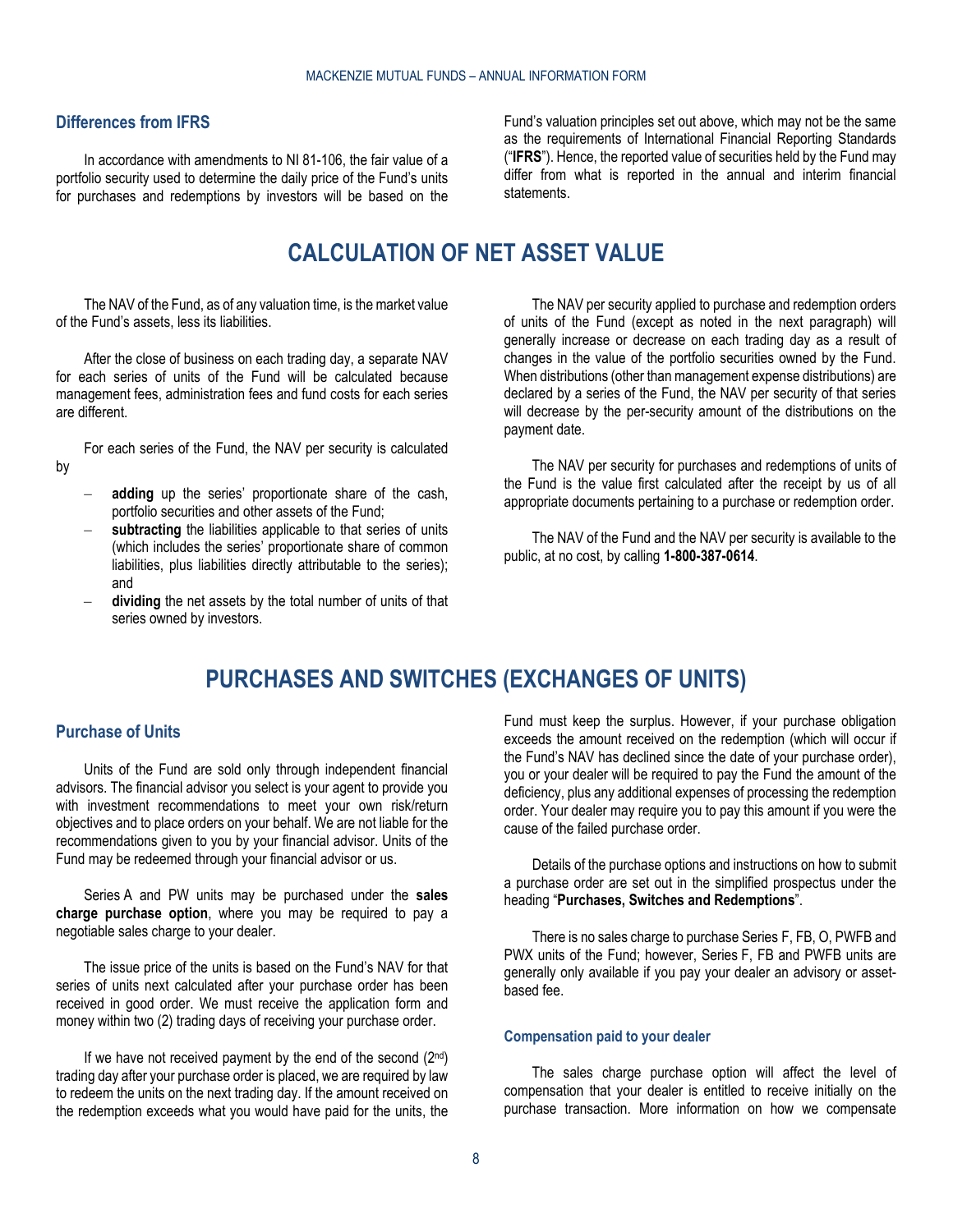dealers for the sale of the Fund is set out in the "**Dealer Compensation**" section of the simplified prospectus.

# <span id="page-8-0"></span>**How to Switch Units between Mackenzie Funds**

You can switch among the mutual fund units of Mackenzie Funds for which you are eligible by contacting your financial advisor, who will pass your instructions on to us. You should know the following information about switches:

- You may not switch from a Mackenzie Fund to a mutual fund offered exclusively under the Canada Life Mutual Funds simplified prospectus.
- Your dealer can charge you a switch fee of up to 2% of the value of the units switched for the services that it provides to you on the exchange.
- Units of a Mackenzie Fund that you bought under a particular purchase option should only be switched for other units under that same purchase option (if available). If the units that you bought under a particular purchase option are not available in the Mackenzie Fund you want to switch to, then you may pay sales charges. If you follow these rules, you will avoid having to pay any unnecessary additional sales charges. Switches among purchase options are permitted under certain circumstances. Please read the simplified prospectus of the Mackenzie Funds.
- The unit price on a switch of units is based on the Mackenzie Fund's first calculation of NAV for the series of units after your switch order has been received in good order.

#### **How to switch units from one series to another series within the same Fund**

You can switch your units of a series of the Fund into units of another series of the Fund by contacting your financial advisor, who will promptly pass your instructions on to us. You should know the following information about switches between series of the Fund:

- You can switch units of another series of the Fund into Series F, FB, PW, PWFB and PWX units only if you are an eligible investor for those series of units. For a list of the categories of investors who are eligible to purchase these units, see the heading "**Purchases, Switches and Redemptions**" in the simplified prospectus. To determine your eligibility, consult your financial advisor.
- You can switch units of a series of a Fund into Series O, PW, PWFB and PWX units of the Fund if you qualify to purchase those series of units.

The following [Table](#page-8-1) 1 summarizes which switch transactions will be taxable to you if your units are held outside a registered plan.

#### <span id="page-8-1"></span>**Table 1: Taxable switches if units held outside a registered plan**

| <b>Type of Switch</b>                                                                                    | <b>Taxable</b> | Non-Taxable |
|----------------------------------------------------------------------------------------------------------|----------------|-------------|
| From any series and/or purchase<br>option to any other series and/or<br>purchase option of the same Fund |                |             |
| All other switches                                                                                       |                |             |

#### **Delivery of Fund Facts, prospectuses, statements and reports**

We or your financial advisor or dealer will send you

- Fund Facts, and any amendments, other than as set out below;
- confirmation statements when you purchase, switch or redeem units of your Fund;
- account statements;
- at your request, the simplified prospectus, annual audited financial statements and/or semi-annual unaudited financial statements for the Fund and/or Fund annual management reports of fund performance and/or interim management reports of fund performance; and
- if the Fund paid a distribution, T3 tax slips annually (Quebec residents will also receive a Réleve 16), unless your units are held in a registered plan.

You should retain all your confirmations and account statements to assist with the preparation of your tax return and calculations of the adjusted cost base of your units for tax purposes. Please note that each of these documents is also available to you electronically at **[www.mackenzieinvestments.com](http://www.mackenzieinvestments.com/)** through InvestorAccess (you must register for this service).

# *Exemption from Fund Facts delivery requirement for investors in pre-authorized contribution plans*

Before you enrol in a regular investment program, referred to as a pre-authorized contribution plan ("**PAC**"), your dealer will deliver or send you a copy of the Fund's current Fund Facts, along with a PAC form agreement. Upon request, you will also be provided with a copy of the Fund's simplified prospectus.

Following your initial investment in the PAC, you will not receive any subsequent Fund Facts for the series of the Fund you are invested in, provided that your dealer sends you a notice advising you that (i) you will not receive the Fund Facts after the date of the notice unless you subsequently request that it be provided; (ii) upon your request, and at no cost, you are entitled to receive the most recently filed Fund Facts by calling us toll-free at **1-800-387-0614**, by e-mailing us at [service@mackenzieinvestments.com,](mailto:service@mackenzieinvestments.com) or by sending your request by mail to our address set out in the Fund Facts or simplified prospectus provided to you; (iii) you can also obtain copies of the Fund Facts at<br>www.sedar.com or at our website address at [www.sedar.com](http://www.sedar.com/) or at our website address at [www.mackenzieninvestments.com;](http://www.mackenzieninvestments.com/) (iv) you will not have a statutory right to withdraw from subsequent purchases made under the PAC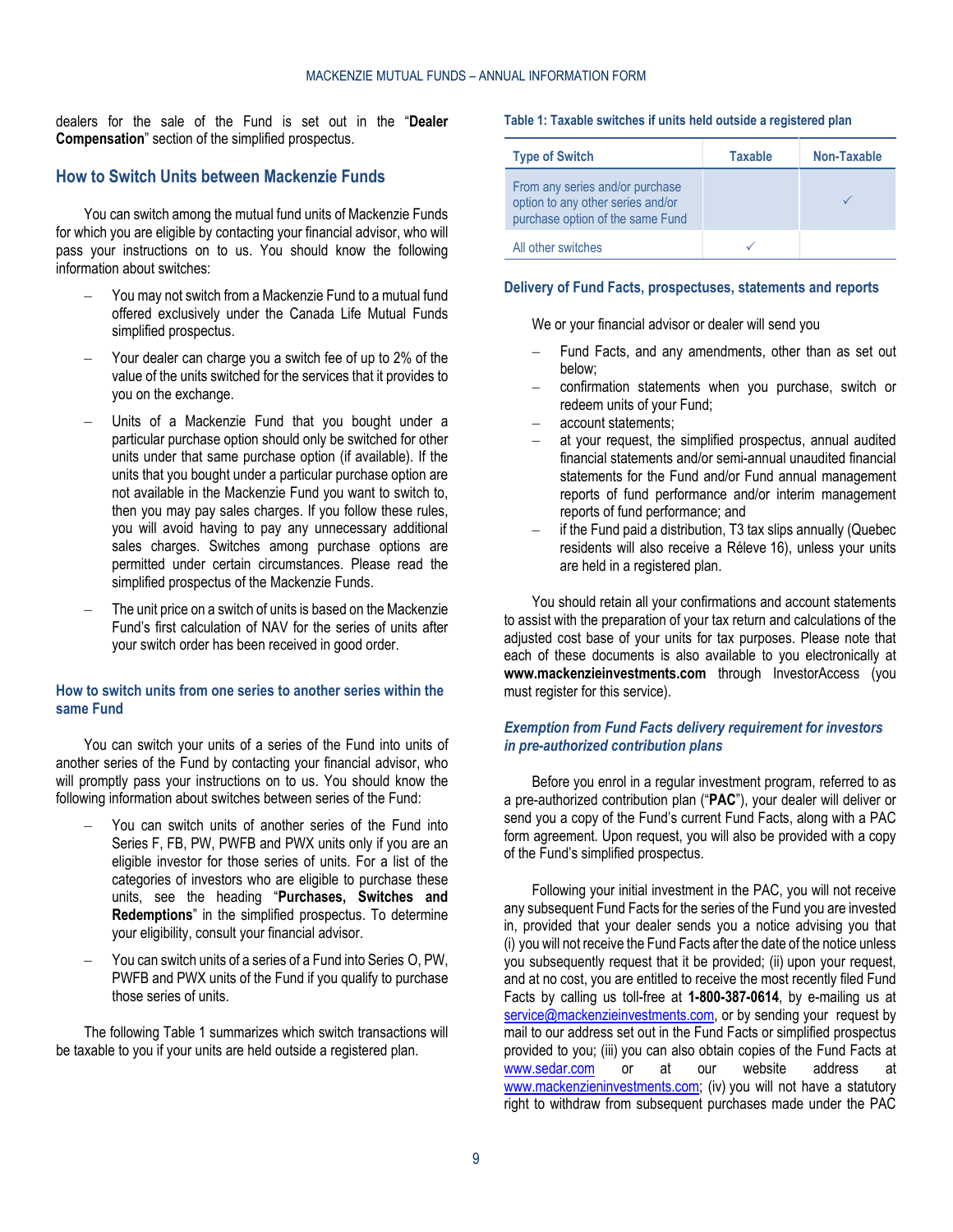plan, but you will continue to have a right of action in the event there is a misrepresentation in the simplified prospectus or in any document incorporated by reference in the prospectus; and (v) you may change or terminate your PAC plan at any time before a scheduled investment date. You will also be reminded annually how you can request the most recently filed Fund Facts.

# *Exemption from Fund Facts delivery requirement for investors who are switched from Retail Series units into Private Wealth Series units*

The Fund Facts document for each Retail Series (defined below) has been consolidated with its corresponding Private Wealth Series Fund Facts Document (the "Consolidated Fund Facts"). Each Consolidated Fund Facts document contains information about both the Retail Series and its corresponding Private Wealth Series, including the fee decreases applicable to Private Wealth Series. When you initially purchase Retail Series or Private Wealth Series units of a Fund, you will receive the Consolidated Fund Facts for the series of the Fund. However, if you subsequently qualify for a Private Wealth Series (as defined below), which have lower combined management

and administration fees, we will switch you into the applicable lower fee series and you will not receive another Consolidated Fund Facts document for the lower fee series. If you hold Private Wealth Series securities and subsequently cease to qualify fo that series, we will switch you into the corresponding Retail Series, which have higher combined management and administration fees and you will not receive another Consolidated Fund Facts document for the higher fee series. However, you may request, at no cost, that we send you the most recently filed Fund Facts for the relevant series by calling us tollfree at **1-800-387-0614**, by e-mailing us at [service@mackenzieinvestments.com,](mailto:service@mackenzieinvestments.com) or by sending your request by mail to our address set out in the Fund Facts or simplified prospectus provided to you. You can also obtain copies of the Fund Facts at<br>www.sedar.com or at our website address at [www.sedar.com](http://www.sedar.com/) or at our website address at [www.mackenzieninvestments.com.](http://www.mackenzieninvestments.com/) You will not have a statutory right to withdraw from an agreement of purchase and sale in respect of a purchase of Private Wealth Series units made pursuant to the automatic switch, but you will continue to have a right of action for damages or rescission in the event any Fund Facts or document incorporated by reference into a simplified prospectus for the relevant series contains a misrepresentation, whether or not you request the Fund Facts.

# **HOW TO REDEEM UNITS**

### <span id="page-9-1"></span><span id="page-9-0"></span>**Redemption of Units**

The instructions for submitting an order to redeem your units are set out in the simplified prospectus under the heading "**Purchases, Switches and Redemptions**".

The amount that you will receive for your redemption order is based on the Fund's NAV for that series of units next calculated after your redemption order has been received in good order. Your redemption order must be in writing or, if you have made arrangements with your dealer, by electronic means through your dealer. If you have a security certificate, you must present the certificate at the time of your redemption request. To protect you from fraud, for redemptions above certain dollar amounts, your signature on your redemption order (and certificate, if applicable) must be guaranteed by one of a bank, trust company, member of a recognized stock exchange or any other organization satisfactory to us.

At times, it may be more convenient for you to telephone us directly to place a redemption order for your Mackenzie Investments account. Our telephone number is **1-800-387-0614**. Your financial advisor can give you our Telephone Redemption Service application form. This service is not available to redeem units of the Fund held in a registered plan or for units in accounts held in your dealer's or other intermediary's name. We recommend that you always consult your financial advisor before placing a redemption order. Your redemption proceeds will be transferred electronically to your bank account. There is no charge for the Telephone Redemption Service.

If you request more than one redemption at a time, your redemption requests will be processed in the order in which they are received. Redemption orders involving transfers to or from registered plans may be delayed until all administrative procedures involved with registered plans are complete.

If we do not receive everything we need to complete your redemption order within ten (10) trading days after the redemption date, under securities law, we are required on that tenth (10<sup>th</sup>) trading day to purchase the same number of units that you redeemed. We will apply your redemption proceeds to the payment required for those units. If the NAV per security has decreased since the redemption date, the Fund must keep the excess proceeds. If the NAV per security has increased since that date, you or your dealer will be required to pay the Fund the deficiency and any additional expenses of processing the repurchase order. Your dealer may require you to pay this amount if you were the cause of the failed redemption order.

If the market value of your investment no longer meets the specified minimum investment required because you redeem units, we may, at our discretion, redeem your units, close your account and return the proceeds of the redemption to you.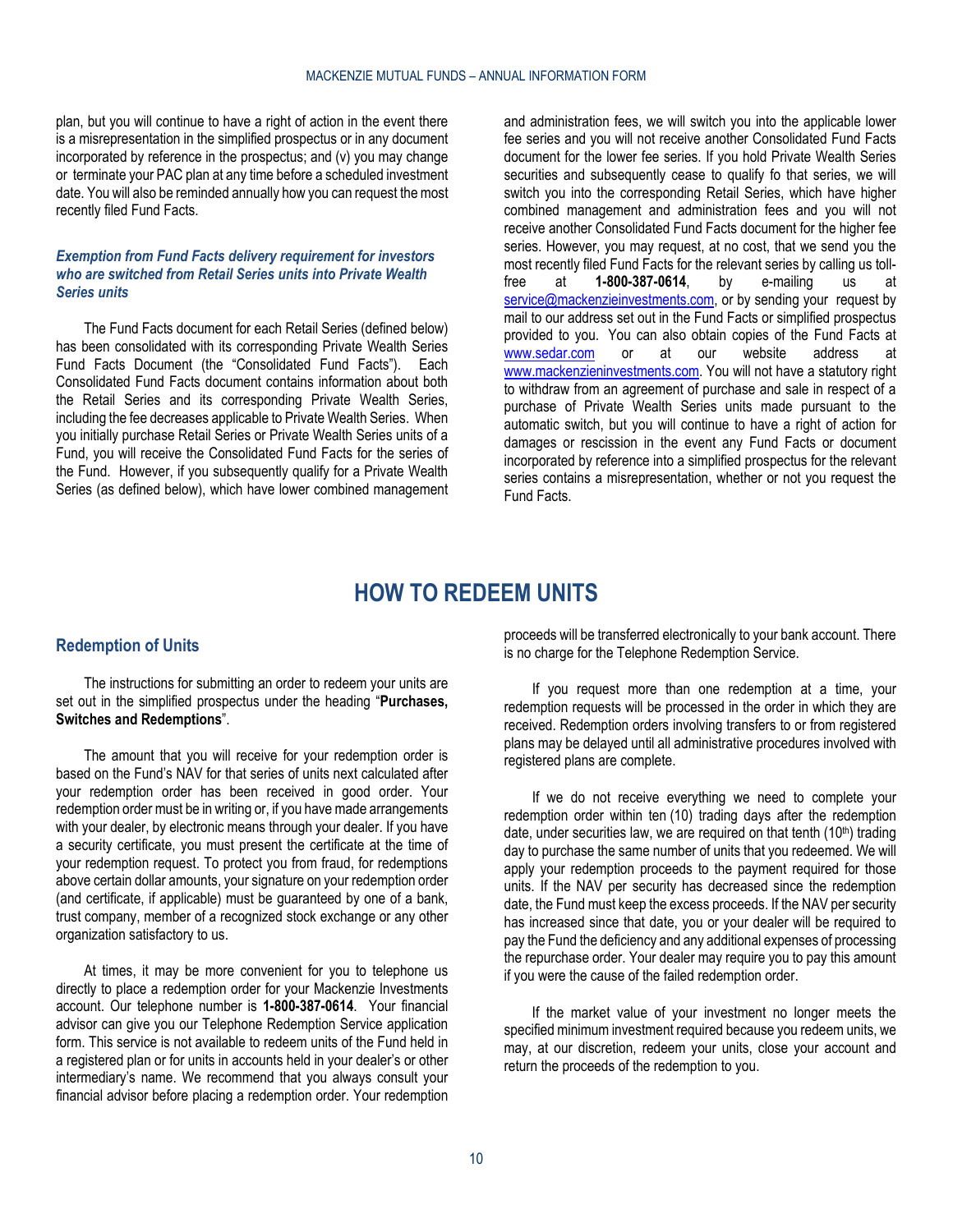We will not redeem your units if their value drops below the specified minimum investment requirement as a result of a decline in the NAV per security rather than a redemption of your units.

#### **Sales charge purchase option**

If you paid your dealer a sales charge at the time of purchase, there is no charge to redeem your units.

#### **Suspension of redemption rights**

We may suspend the redemption of units of the Fund or may postpone the date of payment upon redemption

- during any period when normal trading is suspended on a stock exchange, options exchange or futures exchange within or outside Canada on which securities are listed and traded, or on which specified derivatives are traded, which represent more than 50%, by value or underlying market exposure, of the total assets of the Fund without allowance for liabilities, and if those portfolio securities or specified derivatives are not traded on any other exchange that represents a reasonably practical alternative for the Fund, or
- with the prior permission of the Ontario Securities Commission (the "**OSC**").

For the purposes of making this determination, the Fund will also be considered to own directly the securities owned by any Underlying Fund whose securities are owned by the Fund.

<span id="page-10-0"></span>During any period of suspension, there will be no calculation of the NAV for any series of units of the Fund, and the Fund will not be permitted to issue, redeem or switch any units.

The issue, redemption and switch of units and the calculation of the NAV for each series of units will resume,

- if the suspension resulted from the suspension of normal trading on one or more exchanges, when normal trading resumes on these exchanges, or
- if the suspension occurred with the prior permission of the OSC, when the OSC declares the suspension ended.

#### In the event of a suspension,

- if you have placed a purchase order for a series of units of the Fund, you may either withdraw the purchase order prior to termination of the suspension or receive units of the series based on the series NAV per security next calculated after the termination of the suspension; and
- if you have requested the redemption or switch of units of the Fund, but the redemption or switch proceeds cannot be calculated because of the suspension, you may either withdraw your request prior to termination of the suspension or,
	- in the case of redemption, receive payment based on the series NAV per security, less the applicable redemption charge, if any, next calculated after the termination of the suspension; or
	- in the case of a switch, have the units switched on the basis of the series NAV per security next calculated after the termination of the suspension.

If we have received your redemption request and the redemption proceeds have been calculated prior to a suspension, but payment of the redemption proceeds has not yet been made, the Fund will pay your redemption proceeds to you during the suspension period.

# **RESPONSIBILITY FOR FUND OPERATIONS**

### <span id="page-10-1"></span>**Management Services**

We are the manager, transfer agent/registrar and trustee of the Fund. You may contact us concerning the Fund or your accounts at:

Mackenzie Financial Corporation 180 Queen Street West Toronto, Ontario M5V 3K1 Telephone: 1-800-387-0614 Fax: 1-416-922-5660 Website: [www.mackenzieinvestments.com](http://www.mackenzieinvestments.com/) E-mail: service@mackenzieinvestments.com

The documents comprising the Fund's permanent information record and the registers of investors of the Fund are maintained at our office in Toronto.

In our capacity as manager of the Fund, we provide the staff necessary to conduct the Fund's day-to-day operations under the terms of the Master Management Agreement described under "**[Master](#page-28-3)  [Management Agreement](#page-28-3)**". The services that we provide to the Fund, as manager, include the following:

- in-house portfolio managers or arranging for external subadvisors to manage the Fund's portfolios;
- arranging fund administration services to process portfolio trades and to provide daily calculations of the value of the Fund's portfolio securities, the NAV of the Fund, and the NAV per security for each series of the Fund;
- transfer agent/registrar personnel to process purchase, switch and redemption orders;
- promoting the sales of the Fund's units through independent financial advisors in each province and territory of Canada;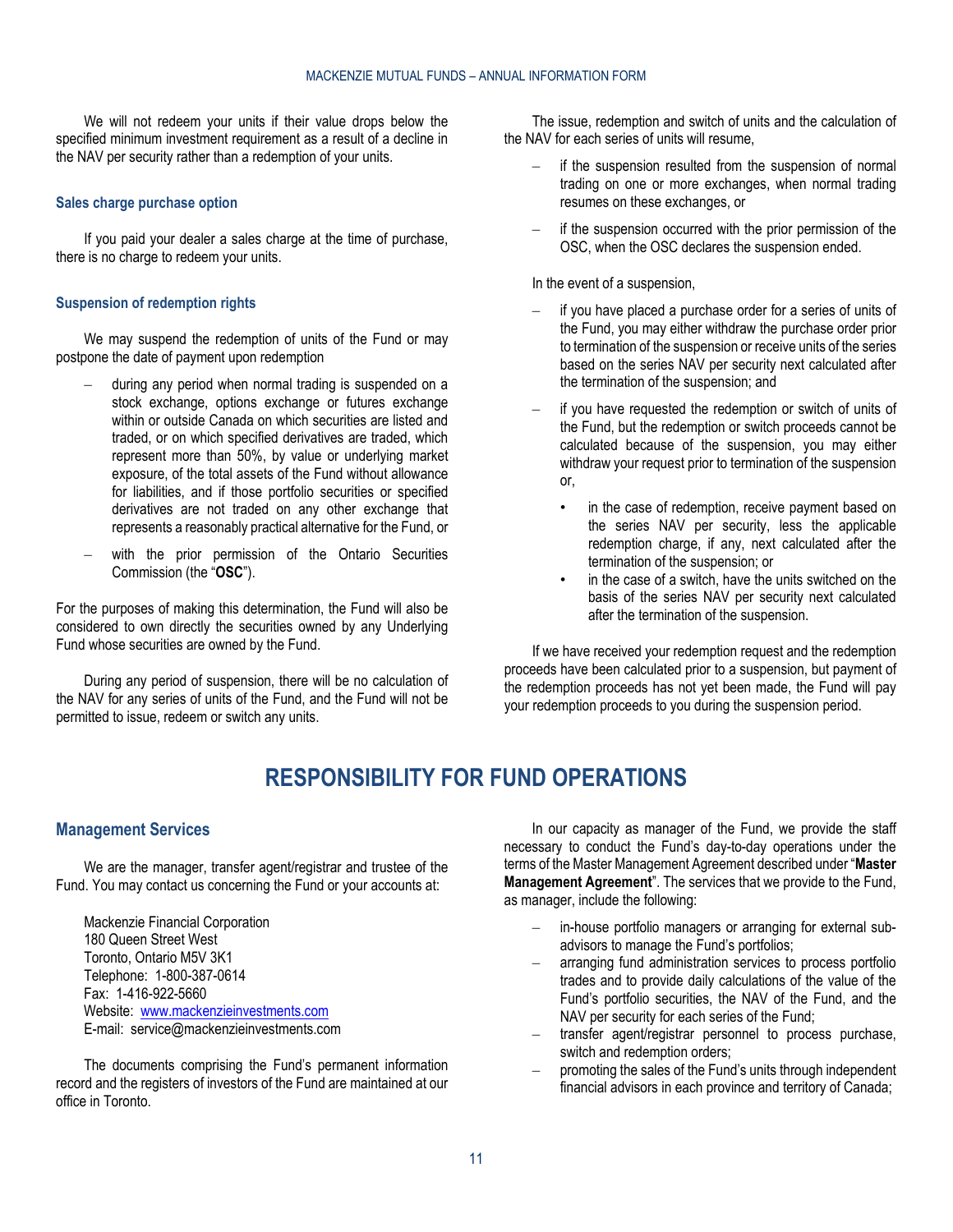- customer service personnel to respond to dealer and investor enquiries concerning investor accounts; and
- all other support personnel to ensure that the Fund's operations are conducted in an efficient manner.

From time to time, we engage outside parties as agents to assist us in providing management and administrative services to the Fund. As manager of the Fund, we determine the terms of engagement and compensation payable by the Fund to those agents. We have engaged sub-advisors with specialized skills or geographic expertise pertinent to local markets who provide portfolio management services and portfolio security selection for all or part of a Fund's portfolio. In the case of sub-advisors, we are responsible for payment of their compensation out of our management fees received from the Mackenzie Funds and for monitoring their compliance with the Mackenzie Funds' investment objectives and strategies, but we do not pre-approve their trades on behalf of the Mackenzie Funds. We have also engaged CIBC Mellon Global Securities Services Company and CIBC Mellon Trust Company ("**CIBC Mellon**") as Fund Administrator. For more information about CIBC Mellon, please see "**Fund Administrator**".

B2B Trustco is the trustee of the registered plans sponsored by us.

#### <span id="page-11-2"></span>**Directors and executive officers of Mackenzie Investments**

The names, municipalities of residence and principal occupations during the preceding five (5) years of each of the directors and executive officers of Mackenzie Investments are set out i[n Table](#page-11-0) 2 and [Table](#page-11-1) 3. For executive officers who have been with us for more than five years, only their current position is shown.

#### <span id="page-11-0"></span>**Table 2: Directors of Mackenzie Investments**

| Name and<br>municipality of<br>residence | <b>Position</b>                                                                                                                                   |
|------------------------------------------|---------------------------------------------------------------------------------------------------------------------------------------------------|
| Barry S. McInerney<br>Toronto, Ontario   | Director, Chairman, President and Chief Executive<br>Officer of Mackenzie Investments and Ultimate<br>Designated Person of Mackenzie Investments; |
|                                          | previously Director, President and Chief Executive<br>Officer of BMO Asset Management Corp.                                                       |
| Earl Bederman<br>Toronto, Ontario        | Director of Mackenzie Investments; retired Founder<br>and Chief Executive Officer, Investor Economics<br>Inc.                                     |
| Brian M. Flood<br>Toronto, Ontario       | Director of Mackenzie Investments; retired Partner<br>of Torys LLP                                                                                |
| Karen L. Gavan<br>Toronto, Ontario       | Director of Mackenzie Investments; retired Director,<br>President and Chief Executive Officer of<br><b>Economical Mutual Insurance Company</b>    |
| Robert E. Lord<br>Toronto, Ontario       | Director of Mackenzie Investments; retired Partner<br>of Ernst & Young LLP                                                                        |

| Name and<br>municipality of<br>residence | <b>Position</b>                                                                                                                                                                                        |
|------------------------------------------|--------------------------------------------------------------------------------------------------------------------------------------------------------------------------------------------------------|
| Paul G. Oliver<br>Markham, Ontario       | Director of Mackenzie Investments; retired Partner<br>of PricewaterhouseCoopers LLP                                                                                                                    |
| Mary L. Turner<br>Beamsville, Ontario    | Director of Mackenzie Investments; retired<br>President, Chief Executive Officer and Director of<br>Canadian Tire Bank; retired Chief Operating Officer<br>of Canadian Tire Financial Services Limited |

#### <span id="page-11-1"></span>**Table 3: Executive Officers of Mackenzie Investments**

| <b>Name and</b><br>municipality of<br>residence | <b>Position</b>                                                                                                                                                                                                                                                                            |
|-------------------------------------------------|--------------------------------------------------------------------------------------------------------------------------------------------------------------------------------------------------------------------------------------------------------------------------------------------|
| Kristi Ashcroft<br>Toronto, Ontario             | Senior Vice-President, Head of Product of<br>Mackenzie Investments; previously Vice-President,<br>Senior Investment Director - Fixed Income of<br>Mackenzie Investments                                                                                                                    |
| <b>Chris Boyle</b><br>Toronto, Ontario          | Senior Vice-President, Institutional of Mackenzie<br>Investments                                                                                                                                                                                                                           |
| <b>Gary Chateram</b><br>Toronto, Ontario        | Senior Vice-President, Co-Head of Retail of<br>Mackenzie Investments                                                                                                                                                                                                                       |
|                                                 | previously, District Vice-President, Retail Sales of<br>Mackenzie Investments; and prior thereto Vice-<br>President, Institutional Sales of Fidelity Investments<br>Canada ULC (October 2010 - February 2020)                                                                              |
| <b>Michael Cooke</b><br>Toronto, Ontario        | Senior Vice-President, Head of Exchange Traded<br><b>Funds of Mackenzie Investments</b>                                                                                                                                                                                                    |
| <b>Cynthia Currie</b><br>Toronto, Ontario       | <b>Executive Vice-President and Chief Human</b><br>Resources Officer of IGM Financial Inc.                                                                                                                                                                                                 |
|                                                 | previously, Vice-President, Corporate Services &<br>Investments, Sun Life Financial Inc.                                                                                                                                                                                                   |
| Michael Dibden<br>Toronto, Ontario              | <b>Executive Vice-President, Chief Operating Officer</b><br>of IGM Financial Inc. <sup>1</sup> , Mackenzie Investments and<br>Investors Group Inc. <sup>2</sup> ;                                                                                                                          |
|                                                 | previously, Senior Vice-President, Technology,<br><b>CIBC</b>                                                                                                                                                                                                                              |
| <b>Ryan Dickey</b><br>Toronto, Ontario          | Senior Vice-President, Co-Head of Retail of<br>Mackenzie Investments                                                                                                                                                                                                                       |
|                                                 | previously, Regional Vice-President, Retail Sales of<br>Mackenzie Investments; prior thereto Senior Vice-<br>President, Sales and District Sales Manager of<br>Mackenzie Investments                                                                                                       |
| <b>Rhonda Goldberg</b><br>Toronto, Ontario      | Executive Vice-President and General Counsel of<br>IGM Financial Inc. <sup>1</sup> and Mackenzie Investments;                                                                                                                                                                              |
|                                                 | previously, Senior Vice-President, Client and<br>Regulatory Affairs of IGM Financial Inc. <sup>1</sup> and<br>Mackenzie Investments                                                                                                                                                        |
| <b>Luke Gould</b><br>Winnipeg, Manitoba         | Executive Vice-President, Finance and Chief<br>Financial Officer of IGM Financial Inc. <sup>1</sup> , Mackenzie<br>Investments and Investors Group Inc. <sup>2</sup> ; Director of<br>Investors Group Financial Services Inc. <sup>2</sup> , and<br><b>Investors Group Securities Inc.</b> |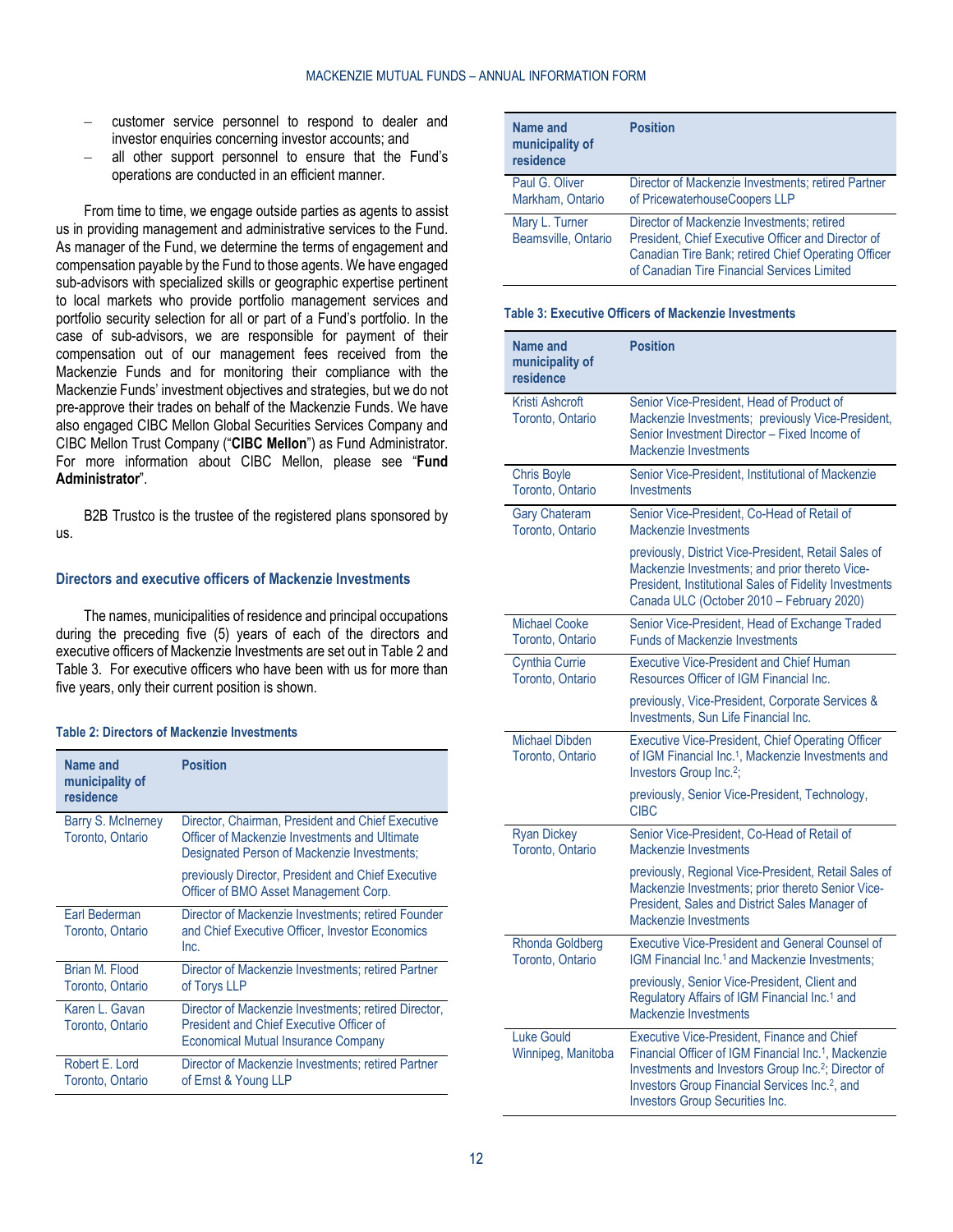#### MACKENZIE MUTUAL FUNDS – ANNUAL INFORMATION FORM

| Name and<br>municipality of<br>residence       | <b>Position</b>                                                                                                                                                                                                                                                      |
|------------------------------------------------|----------------------------------------------------------------------------------------------------------------------------------------------------------------------------------------------------------------------------------------------------------------------|
| <b>Steven Locke</b><br>Toronto, Ontario        | Senior Vice-President, Chief Investment Officer,<br>Fixed Income and Mult-Asset Strategies of<br>Mackenzie Investments:                                                                                                                                              |
|                                                | previously, Senior Vice-President, Investment<br>Management of Mackenzie Investments                                                                                                                                                                                 |
| <b>Lesley Marks</b><br>Toronto, Ontario        | Senior Vice-President, Chief Investment Officer,<br><b>Equities of Mackenzie Investments</b>                                                                                                                                                                         |
|                                                | previously, Chief Investment Officer and Head of<br>Investment Management of BMO Private Wealth;<br>Chief Investment Strategist of BMO Private<br><b>Investment Counsel: and Chief Investment Officer</b><br>and Portfolio Manager of BMO Global Asset<br>Management |
| Barry S. McInerney<br>Toronto, Ontario         | Director, Chairperson, President and Chief<br>Executive Officer of Mackenzie Investments and<br><b>Ultimate Designated Person</b>                                                                                                                                    |
| <b>Douglas Milne</b><br>Toronto, Ontario       | <b>Executive Vice-President, Chief Marketing Officer</b><br>of IGM Financial Inc. <sup>1,</sup> Mackenzie Investments and<br>Investors Group Inc. <sup>2</sup> ;                                                                                                     |
|                                                | previously, Vice-President, Marketing, TD Bank<br>Group; and Vice-President, Marketing, Cara<br><b>Operations</b>                                                                                                                                                    |
| <b>Terry Rountes</b><br>Woodbridge,<br>Ontario | Vice-President, Fund Services and Chief Financial<br>Officer, Mackenzie Funds and IG Wealth Funds of<br>Investors Group Inc. <sup>2</sup>                                                                                                                            |
| Michael Schnitman<br><b>Wellesley Hills,</b>   | Senior Vice-President, Alternative Investments of<br>Mackenzie Investments:                                                                                                                                                                                          |
| <b>Massachusetts</b>                           | previously, Director, Product Strategy and<br>Development at Putnam Investment Management,<br>LLC                                                                                                                                                                    |
| <b>Gillian Seidler</b><br>Toronto, Ontario     | Vice-President, Compliance and Chief Compliance<br>Officer of Mackenzie Investments; Chief<br>Compliance Officer of I.G. Investment Management<br>Ltd. <sup>2</sup> and Mackenzie Investments Corporation. <sup>3</sup>                                              |
|                                                | previously, Vice-President, Compliance Mackenzie<br>Investments and prior thereto Assistant Vice-<br>President, Compliance, Mackenzie Investments                                                                                                                    |

| Name and<br>municipality of<br>residence                                                                                    | <b>Position</b> |
|-----------------------------------------------------------------------------------------------------------------------------|-----------------|
| <b>NOTES</b><br>$\overline{A}$<br>$\bigcap_{x\in\mathbb{R}}$ and $x\in\mathbb{R}$ and $x\in\mathbb{R}$ and $x\in\mathbb{R}$ |                 |

1. Our parent company.

2. An affiliate of ours.<br>3. Our subsidiary Our subsidiary

# <span id="page-12-0"></span>**Portfolio Management Services**

We are the portfolio manager for the Fund and we manage the portfolio investments directly.

Each of the portfolio managers has primary responsibility for the investment advice given to the accounts that he/she manages or comanages. On a continuing basis, each portfolio manager evaluates the accounts for which he/she has responsibility, including the percentage that is invested in a type of security generally or in a particular security, diversification of holdings among industries and, in general, the makeup of the account.

We also provide portfolio management services to other mutual funds and private accounts. If the availability of any particular portfolio security is limited and that security is appropriate for the investment objective of more than one mutual fund or private account, the securities will be allocated among them on a *pro rata* basis or other equitable basis having regard to whether the security is currently held in any of the portfolios, the relevant size and rate of growth of the accounts and any other factors that we consider reasonable.

The table below describes the portfolio manager and its principal location and, the lead portfolio managers for the Fund, their years of service with that firm and their most recent five (5) years' business experience.

#### **Mackenzie Financial Corporation, Toronto, Ontario**

[Table](#page-12-1) 4 identifies the individual who is principally responsible for portfolio investments for each Fund:

#### <span id="page-12-1"></span>**Table 4: Portfolio Manager of Mackenzie Financial Corporation**

| Name and title                                                           | <b>Fund</b>                               | With the firm<br>since | Principal occupation in the last 5 years                                                                                           |
|--------------------------------------------------------------------------|-------------------------------------------|------------------------|------------------------------------------------------------------------------------------------------------------------------------|
| Nelson Arruda,<br>Senior Vice-President,<br><b>Investment Management</b> | Mackenzie Private Equity Replication Fund | 2017                   | Since January 2017, Portfolio Manager<br>Prior thereto, Portfolio Manager, Canada<br>Pension Plan Investment Board (2010 -<br>2017 |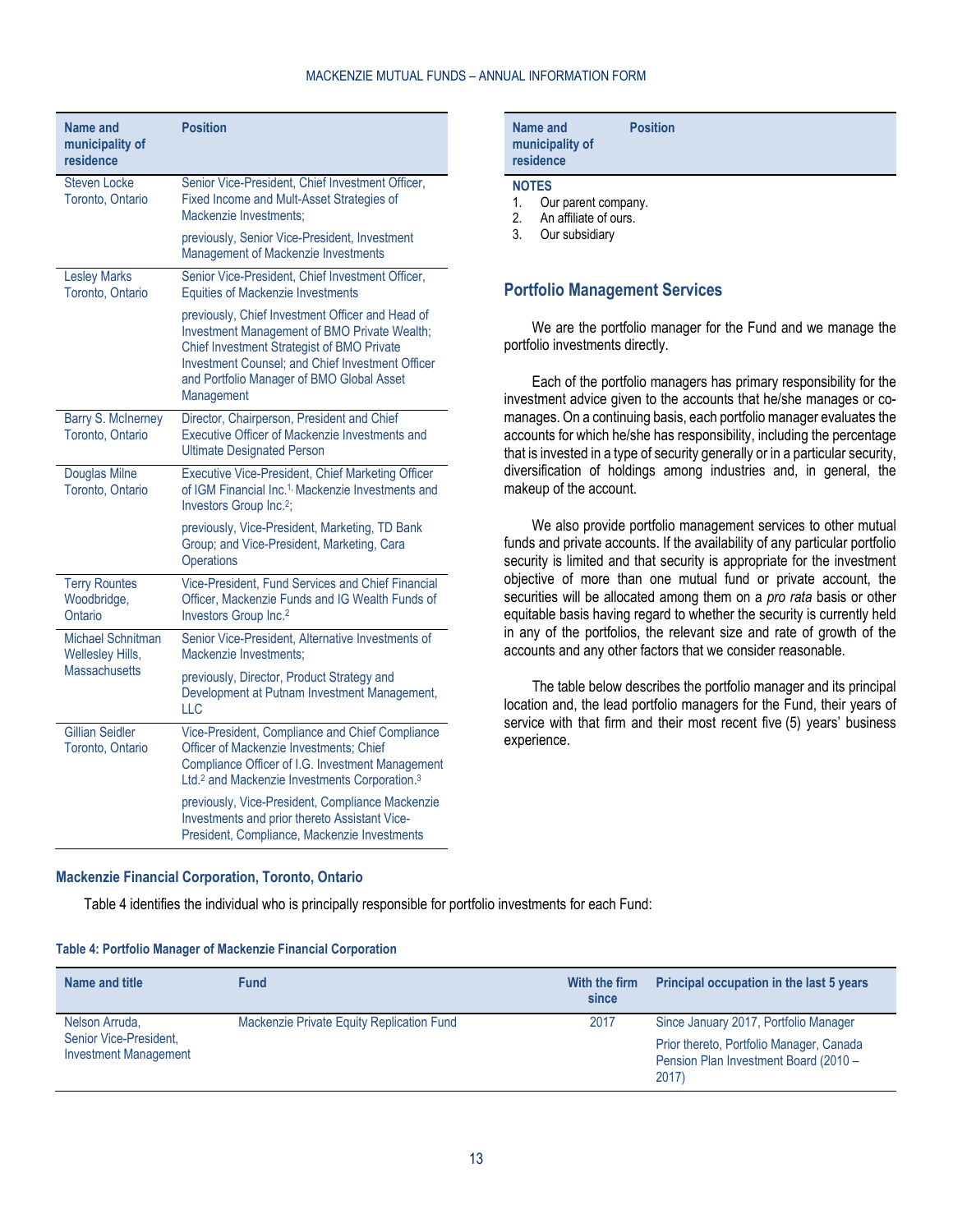#### MACKENZIE MUTUAL FUNDS – ANNUAL INFORMATION FORM

| Name and title                                                                      | <b>Fund</b>                               | With the firm<br>since | Principal occupation in the last 5 years                                                                                                               |
|-------------------------------------------------------------------------------------|-------------------------------------------|------------------------|--------------------------------------------------------------------------------------------------------------------------------------------------------|
| Michael Kapler,<br><b>Assistant Vice-President,</b><br><b>Investment Management</b> | Mackenzie Private Equity Replication Fund | 2016                   | Since June 2016, Portfolio Manager<br>Prior thereto, Vice-President, Bank of<br><b>Montreal Capital Markets, Financial Products</b><br>$(2012 - 2016)$ |

#### **Mackenzie Investments Corporation ("MIC"), Boston, Massachusetts**

MIC, a wholly owned subsidiary of Mackenzie Investments, is a sub-advisor to the Fund.

[Table](#page-13-1) 5 identifies the individual who is principally responsible for portfolio investments for each Fund:

#### <span id="page-13-1"></span>**Table 5: Portfolio Manager of Mackenzie Investments Corporation**

| Name and title                                         | <b>Fund</b>                               | With the firm<br>since | Principal occupation in the last 5 years                                                                                                                                                              |
|--------------------------------------------------------|-------------------------------------------|------------------------|-------------------------------------------------------------------------------------------------------------------------------------------------------------------------------------------------------|
| Arup Datta,                                            | Mackenzie Private Equity Replication Fund | 2017                   | Since September 2017, Portfolio Manager                                                                                                                                                               |
| Senior Vice-President,<br><b>Investment Management</b> |                                           |                        | Prior thereto, Chief Investment Officer,<br>International, AJO (2012 - 2017)                                                                                                                          |
| Haijie Chen                                            | Mackenzie Private Equity Replication Fund | 2019                   | Since October 2019, Portfolio Manager                                                                                                                                                                 |
| Vice-President, Investment<br>Management               |                                           |                        | Prior thereto, Senior Investment Analyst at<br>Mackenzie Financial Corporation (2018-<br>2019); previously, Self-Employed Consultant<br>(2017-2018); Portfolio Manager at AJO<br>Partners (2013-2017) |

#### **PEO Partners LLC, Boston, Massachusetts, USA**

[Table](#page-13-2) 6 identifies the individual who is principally responsible for portfolio investments for each Fund:

#### <span id="page-13-2"></span>**Table 6: Portfolio Manager of PEO Partners LLC**

| Name and title                                                                    | <b>Fund</b>                               | With the firm<br>since | <b>Principal occupation in the last 5 years</b> |
|-----------------------------------------------------------------------------------|-------------------------------------------|------------------------|-------------------------------------------------|
| Randolph Cohen, Head of<br><b>Investment Strategy, Co-</b><br>Founder and Manager | Mackenzie Private Equity Replication Fund | 2019                   | Senior Lecturer, Harvard Business School        |

# <span id="page-13-0"></span>**Brokerage Arrangements**

Investment portfolio brokerage transactions for the Fund are arranged by us as manager and portfolio manager, where applicable, through a large number of brokerage firms. Brokerage fees for the Fund are usually paid at the most favourable rates available to us or the respective portfolio, based on their respective entire volumes of fund trading as managers and/or portfolio managers of significant mutual fund and other assets and subject to the rules of the

appropriate stock exchange. Many of the brokerage firms who carry out brokerage transactions for the Fund may also sell units of the Fund to their clients.

From time to time, we also allocate brokerage transactions to compensate brokerage firms for general investment research (including provision of industry and company analysis, economic reports, statistical data pertaining to the capital markets, portfolio reports and portfolio analytics), trading data and other services that assist in carrying out investment decision-making services to the Fund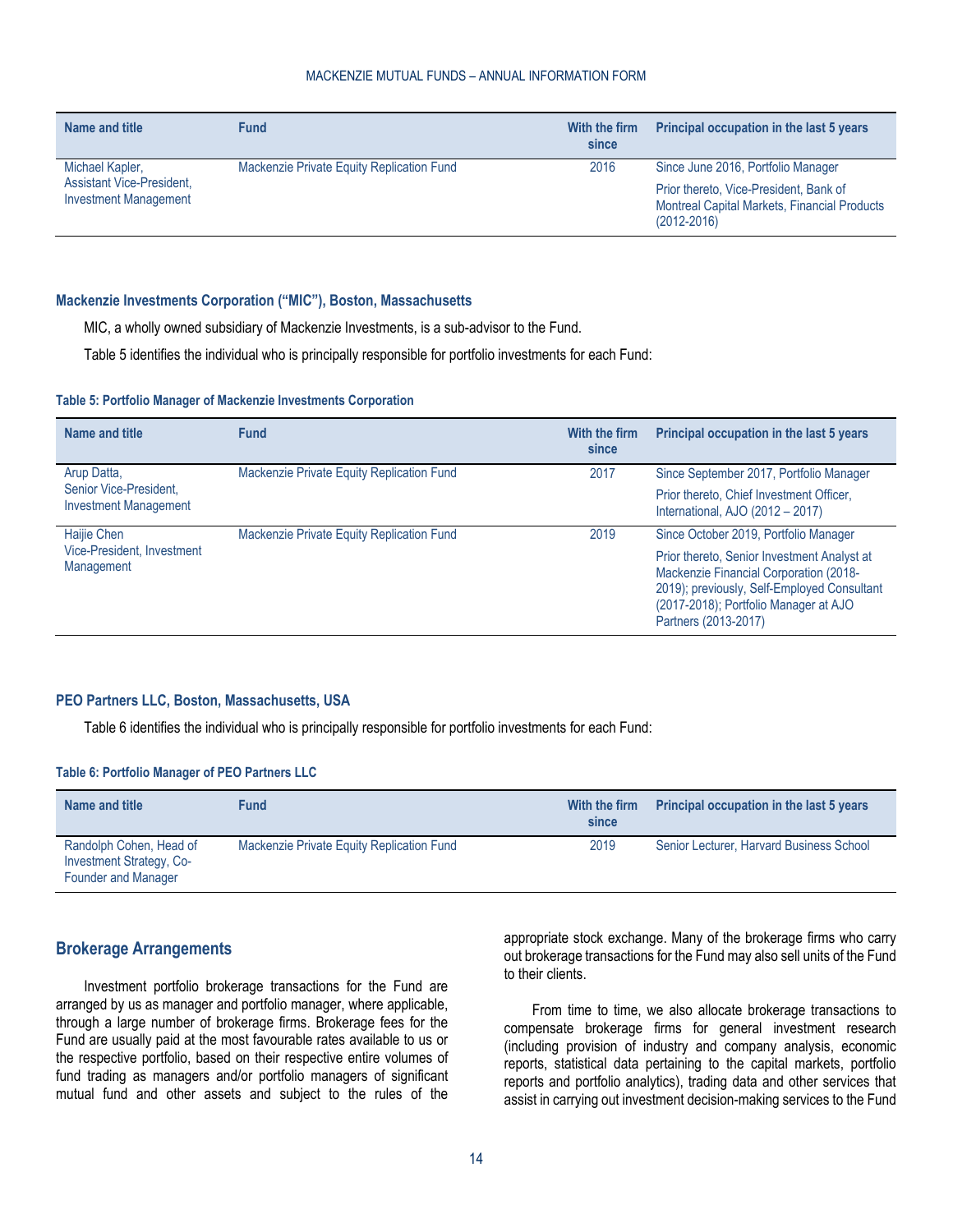for the portfolio management services that we provide. Such transactions will be allocated with appropriate regard to the principles of a reasonable brokerage fee, benefit to the Fund and best execution of the brokerage transactions. We will attempt to allocate the Fund's brokerage business on an equitable basis, bearing in mind the above principles. We are not under a contractual obligation to allocate brokerage business to any specific brokerage firm. Other than fundon-fund investments for certain Mackenzie Funds, brokerage transactions are not carried out through us or any companies that are affiliated with us.

Certain third party companies may provide certain services to us, on behalf of the Fund, and contributions may be paid for by the Fund (also known as "**soft dollars**"), including the provision of industry and company analysis, economic reports, statistical data pertaining to the capital markets, portfolio reports and portfolio analytics. For more information and to obtain the name of these companies, you can<br>contact us at **1-800-387-0614** or by email at contact us at **1-800-387-0614** or by email at **[service@mackenzieinvestments.com](mailto:service@mackenzieinvestments.com)**. Please note that we face a potential conflict of interest by obtaining services using soft dollars. This conflict exists because we are able to use these services to manage the Fund without paying cash for these services. This reduces our expenses to the extent that we would have paid for these services directly had they not been paid for using soft dollars. Certain Mackenzie Funds may generate soft dollars used to purchase services that ultimately benefit other Mackenzie Funds for which we provide portfolio management services, effectively cross-subsidizing the other Mackenzie Funds or accounts that benefit directly from the service. For instance, fixed-income funds normally do not generate soft dollars to pay for products. Therefore, where services used to manage fixedincome funds are paid for using soft dollars, the soft dollars have been generated entirely by equity funds. In other words, the fixed-income funds receive the benefit of these services even though they have been paid for by the equity funds.

# <span id="page-14-0"></span>**Trustee**

We are the trustee of the Fund. With certain exceptions, under the Declaration of Trust, the trustee may resign or may be removed by the manager upon 90 days' notice. Pursuant to the Master Declaration of Trust for the Fund, where the trustee resigns, is removed or is otherwise incapable of acting, the manager can appoint a successor trustee. Prior written notice and investor approval of the appointment of a successor trustee is not required if we resign in favour of an affiliate. See also "**[Voting rights and changes requiring investor](#page-4-3)  [approval](#page-4-3)**".

# <span id="page-14-1"></span>**Custodian**

Pursuant to a Master Custodian Agreement (as defined below) between us, on behalf of the Mackenzie Funds, and Canadian Imperial Bank of Commerce ("**CIBC**"), Toronto, Ontario, CIBC has agreed to act as custodian for the Mackenzie Funds. For more information about the Master Custodian Agreement, see "**[Master Custodian](#page-29-0)  [Agreement](#page-29-0)**".

The custodian receives and holds all cash, portfolio securities and other assets of each Mackenzie Fund for safekeeping and will act upon our instructions with respect to the investment and reinvestment of each Mackenzie Fund's assets from time to time. Under the terms of the custodian agreement and subject to the requirements of the Canadian Securities Administrators, the custodian may appoint one or more sub-custodians to facilitate effecting portfolio transactions outside of Canada. The fees for custody safekeeping services are calculated on an individual-Mackenzie-Fund basis according to that Mackenzie Fund's cash and securities on deposit with the custodian and paid by us out of the administration fee it receives from the Mackenzie Funds. The fees for securities transactions are calculated on an individual-Mackenzie-Fund basis according to the portfolio security transactions undertaken for the Mackenzie Fund and are paid by the Mackenzie Funds.

Other than cash or securities that may be deposited as margin, CIBC will hold all of the Mackenzie Funds' Canadian cash, securities and other assets in Toronto. Foreign securities and related cash accounts will be held either at an office of CIBC or by its subcustodians.

# <span id="page-14-2"></span>**Securities Lending Agents**

We, on behalf of the Mackenzie Funds, have entered into a Securities Lending Authorization Agreement dated May 6, 2005, as amended, with CIBC of Toronto, Ontario, the custodian of the Mackenzie Funds and The Bank of New York Mellon ("**BNY Mellon**") of New York, New York (the "**Securities Lending Agreement**").The securities lending agents are not our affiliate or our associate.

The Securities Lending Agreement appoints and authorizes CIBC and BNY Mellon to act as agent for securities lending transactions for those Mackenzie Funds that engage in securities lending and to execute, in the applicable Mackenzie Fund's name and on its behalf, securities lending agreements with borrowers in accordance with NI 81-102. The Securities Lending Agreement requires that the collateral received by a Mackenzie Fund in a securities lending transaction must generally have a market value of 105%, but never less than 102%, of the value of the securities loaned. Under the Securities Lending Agreement, CIBC agrees to indemnify us from certain losses incurred in connection with its failure to perform any of its obligations under the Securities Lending Agreement. The Securities Lending Agreement may be terminated at any time at the option of either party upon 30 days' prior notice to the other party.

# <span id="page-14-3"></span>**Lenders**

We, on behalf of the Fund, have entered into prime brokerage documentation with BMO Nesbitt Burns Inc. and Scotia Capital Inc., dated April 27, 2018, as amended (each, a "**Prime Broker Agreement**"). Pursuant to the terms of the Prime Broker Agreements, the Fund may borrow money from BMO Nesbitt Burns Inc. and/or Scotia Capital Inc. for investment purposes in accordance with its investment objectives and strategies.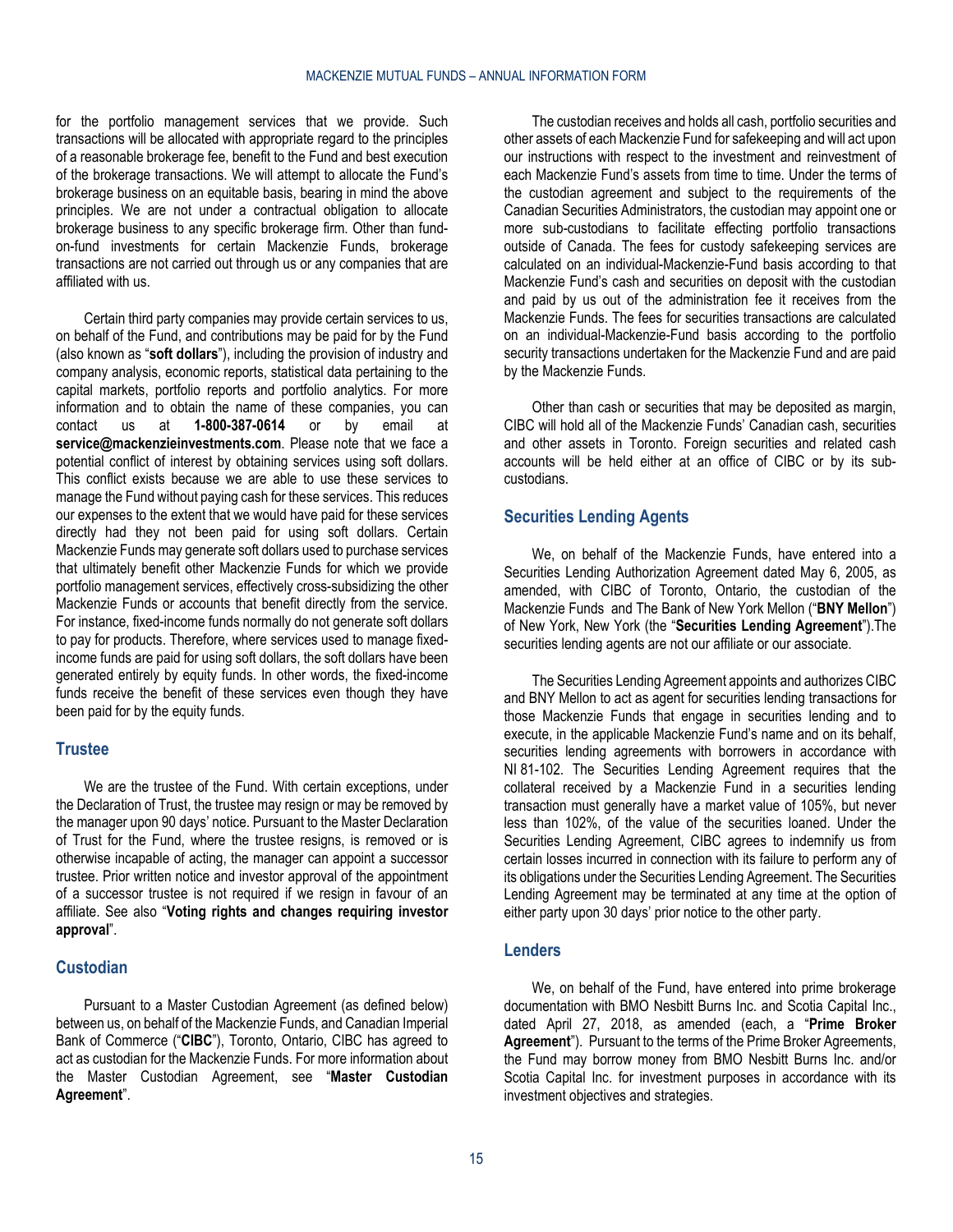Neither BMO Nesbitt Burns Inc. nor Scotia Capital Inc. is an affiliate or associate of Mackenzie.

### <span id="page-15-0"></span>**Fund Administrator**

CIBC Mellon Global Securities Services Company and CIBC Mellon Trust Company are collectively the Fund Administrator. The Fund Administrator is responsible for certain aspects of the day-to-day administration of the Fund, including NAV calculations and fund accounting.

### **Independent Review Committee**

For information on the Mackenzie Funds' Independent Review Committee and the role it fulfils with respect to the Mackenzie Funds, see "**[Mackenzie Funds' Independent Review Committee](#page-19-0)**".

### <span id="page-15-1"></span>**Auditor**

The auditor of the Fund is Deloitte LLP, Chartered Professional Accountants, Toronto, Ontario.

# **CONFLICTS OF INTEREST**

#### <span id="page-15-3"></span><span id="page-15-2"></span>**Principal Holders of Units**

# **Shares of Mackenzie Investments**

IGM Financial Inc., Winnipeg, Canada indirectly owns all of the outstanding voting shares of Mackenzie Investments. As of October 31, 2021, Power Financial Corporation beneficially owned, directly and indirectly, 157,132,080 common shares of IGM Financial Inc. representing 65.693% of the outstanding voting shares of IGM Financial Inc. (excluding 0.019% held by The Canada Life Assurance Company in its segregated funds or for similar purposes). Power Corporation of Canada directly owned 100% of the outstanding voting shares of Power Financial Corporation. The Desmarais Family Residuary Trust, a trust for the benefit of the members of the family of the late Mr. Paul G. Desmarais, has voting control, directly and indirectly, of Power Corporation of Canada.

### **Directors and Executive Officers of Mackenzie Investments**

As of October 31, 2021, the directors and executive officers of Mackenzie Investments beneficially owned, directly or indirectly, in aggregate, less than 1% of the common shares of IGM Financial Inc. and less than 1% of the common shares of any service provider to Mackenzie Investments or the Fund.

#### **Independent Review Committee**

As of October 31, 2021, the members of the independent review committee beneficially owned, directly or indirectly, in aggregate, less than 1% of the common shares of IGM Financial Inc. and less than 1% of the common shares of any service provider to us or the Fund.

#### **Units of the Fund**

As of October 31, 2021, other than the investment by other mutual funds or segregated funds managed by us or our affiliates (as

described in more detail below), the only persons known by us to own, beneficially or of record, directly or indirectly, more than 10% of the outstanding units of any series of the Funds are the investors identified i[n Table](#page-15-4) 7.

To protect the privacy of investors, we have omitted the names of individual investors. This information is available on request by contacting us at the telephone number on the back cover of this annual information form.

<span id="page-15-4"></span>

| Table 7: Fund series of which a single investor owns more than 10% of |  |  |  |  |  |
|-----------------------------------------------------------------------|--|--|--|--|--|
| the Fund                                                              |  |  |  |  |  |

| <b>Investor</b>                                  | <b>Series</b> | Number of<br><b>Units</b> | Percentage of<br><b>Units of the Series</b><br>Owned |
|--------------------------------------------------|---------------|---------------------------|------------------------------------------------------|
| Investor 1                                       | A             | 3,230.924                 | 11.19%                                               |
| Investor <sub>2</sub>                            | A             | 2,905.722                 | 10.07%                                               |
| Investor 3                                       | A             | 4,223.330                 | 14.63%                                               |
| Investor 4                                       | F             | 8,812.203                 | 10.68%                                               |
| Investor 5                                       | F             | 8,664.010                 | 10.50%                                               |
| <b>MACKENZIE FINANCIAL</b><br><b>CORPORATION</b> | <b>FB</b>     | 100,000                   | 100.00%                                              |
| Investor 6                                       | O             | 1,618.961                 | 81.33%                                               |
| Investor <sub>7</sub>                            | 0             | 272.464                   | 13.69%                                               |
| Investor 8                                       | <b>PW</b>     | 2,352.255                 | 24.03%                                               |
| Investor 9                                       | <b>PW</b>     | 2,274.088                 | 23.23%                                               |
| Investor 10                                      | <b>PW</b>     | 1,422.336                 | 14.53%                                               |
| Investor 11                                      | <b>PW</b>     | 1,860.586                 | 19.00%                                               |
| <b>MACKENZIE FINANCIAL</b><br><b>CORPORATION</b> | <b>PWFR</b>   | 100.000                   | 100.00%                                              |
| <b>MACKENZIE FINANCIAL</b><br><b>CORPORATION</b> | <b>PWX</b>    | 99.130                    | 100.00%                                              |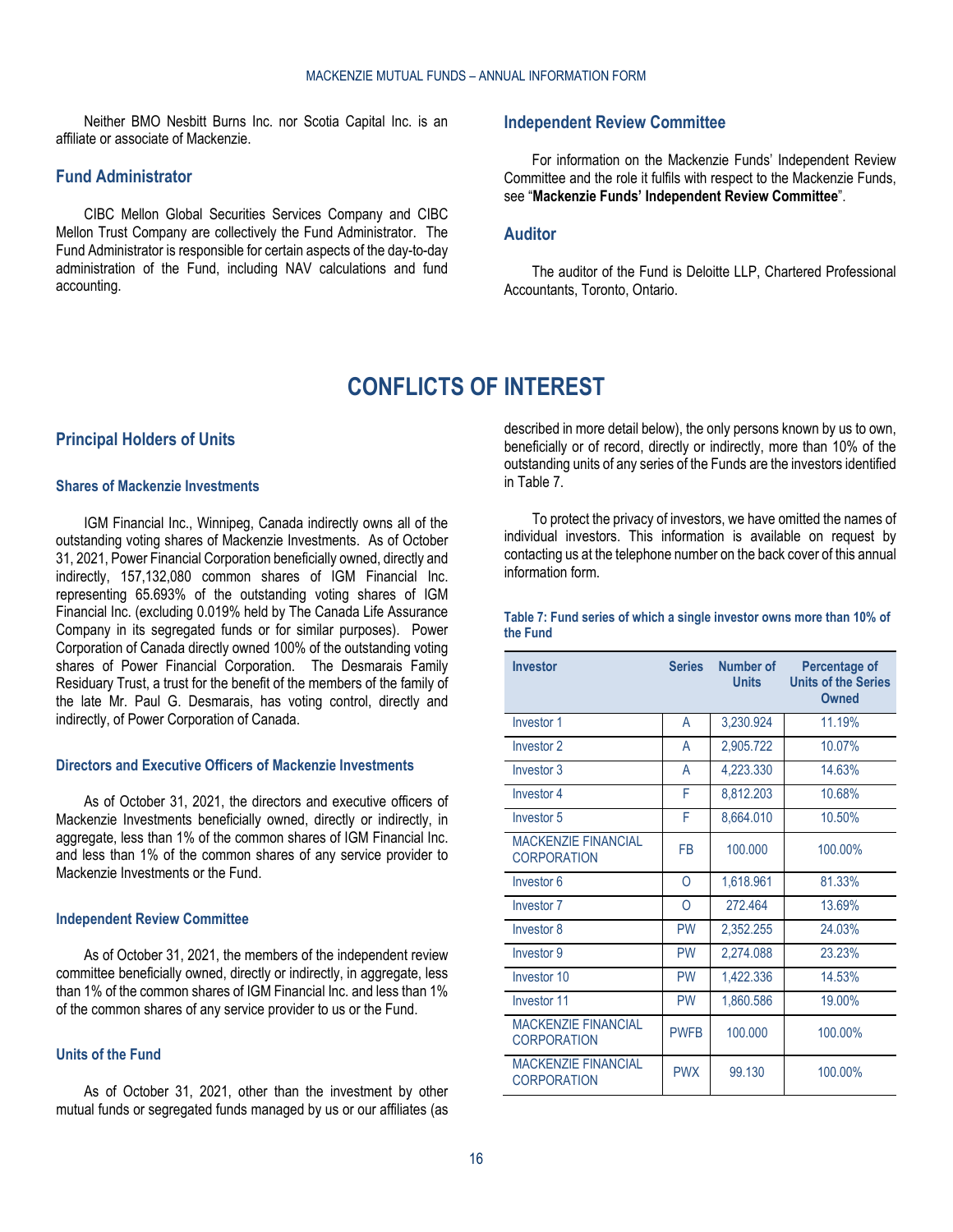| <b>Investor</b>                                                                               | <b>Series</b> | Number of<br>Units | Percentage of<br><b>Units of the Series</b><br>Owned |
|-----------------------------------------------------------------------------------------------|---------------|--------------------|------------------------------------------------------|
| <b>CIBC AS CUSTODIAN</b><br><b>FOR SYMMETRY</b><br><b>BALANCED PORTFOLIO</b>                  | R             | 415,916.733        | 28.81%                                               |
| CIBC AS CUSTODIAN<br><b>FOR SYMMETRY</b><br><b>CONSERVATIVE</b><br><b>PORTFOLIO</b>           | R             | 174.829.757        | 12.11%                                               |
| <b>CIBC AS CUSTODIAN</b><br><b>FOR SYMMETRY</b><br><b>GROWTH PORTFOLIO</b>                    | R             | 249,521.545        | 17.28%                                               |
| <b>CIBC AS CUSTODIAN</b><br><b>FOR SYMMETRY</b><br><b>MODERATE GROWTH</b><br><b>PORTFOLIO</b> | R             | 490.000.000        | 33.94%                                               |

If any person or company (including any other mutual fund) owns more than 10% of the units of your Fund on September 3, 2021, this will be disclosed in the simplified prospectus under the heading "What are the risks of investing in the Fund?".

#### **Investments by mutual funds and segregated funds managed by Mackenzie Investments and its affiliates**

Mutual funds and segregated funds managed by us and our affiliates, or other investors at our discretion, may invest in Series R

units. As these series are intended solely for investment by these investors as a means to ensure that there is no duplication of fees payable to us, they will generally not pay sales charges, redemption fees or management fees. Up to 100% of Series R units of the Fund may be owned by one or more of these investors. Therefore, these investors may own (individually or collectively) more than 10% of all the outstanding units of the Fund.

# <span id="page-16-0"></span>**Affiliated Entities**

As of the date of this annual information form, no person or company which is an "affiliated entity" to us (as this term is defined in the form requirement under National Instrument 81-101) provides services to the Fund or to us in relation to the Fund, other than Mackenzie Investments Corporation, which is sub-advisor to the Fund and is controlled by Mackenzie.

As disclosed above under "**[Directors and executive officers of](#page-11-2)  [Mackenzie Investments](#page-11-2)**", in addition to being our senior officers, certain individuals also serve as senior officers of other affiliated entities, including Investors Group Inc.

The following diagram describes the relevant corporate relationships within the Power Group of Companies, which includes us and Mackenzie Investments Corporation as at October 31, 2021: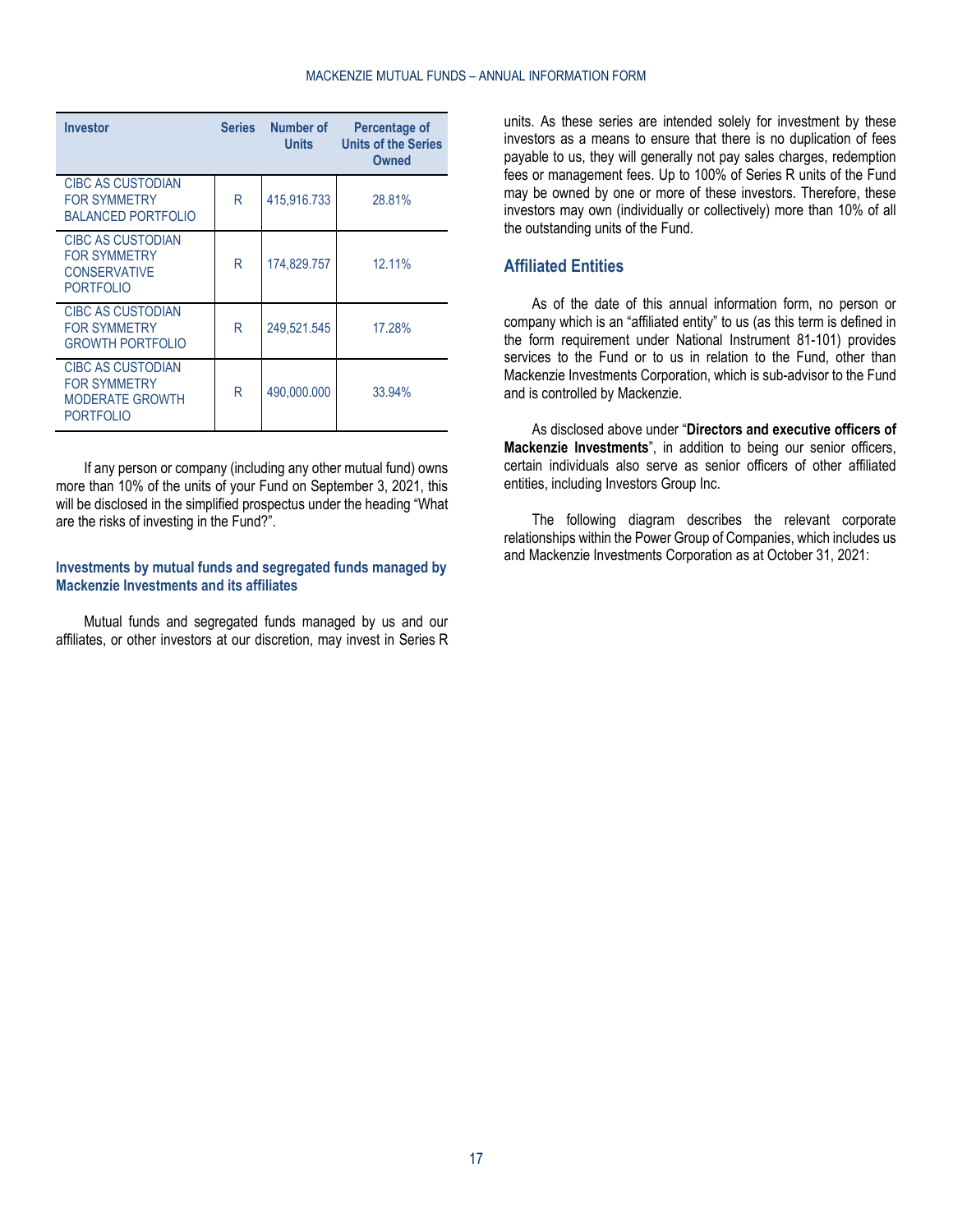#### MACKENZIE MUTUAL FUNDS – ANNUAL INFORMATION FORM



#### **NOTES**:

- 1. Power Corporation of Canada directly controls 100% of Power Financial Corporation.
- 2. Power Financial Corporation of Canada indirectly owns 65.693% (excluding 0.019% held by The Canada Life Assurance Company in its segregated funds or for similar purposes).
- 3. Non-voting common and non-voting participating shares have also been issued.
- 4. IGM Financial Inc. owns 100% of Investment Planning Counsel Inc. Investment Planning Counsel Inc. directly owns 100% of the following affiliated dealers:
	- IPC Securities Corporation ("**IPCSC**")
	- IPC Investment Corporation ("**IPCIC**")
- 5. Power Corporation of Canada indirectly controls 70.671% (including 4.013% held directly and indirectly by IGM Financial Inc.) of the outstanding common shares of Great-West Lifeco Inc., representing approximately 65% of all voting rights attached to all outstanding voting shares of Great-West Lifeco Inc).
- 6. Indirectly owned by Great-West Lifeco Inc.

# **FUND GOVERNANCE**

# <span id="page-17-1"></span><span id="page-17-0"></span>**Mackenzie Investments**

As the manager of the Fund, we are under a statutory duty imposed by the *Securities Act* (Ontario) to act honestly, in good faith and in the best interests of all of our managed Mackenzie Funds, and to exercise the degree of care, diligence and skill that a reasonably prudent person would exercise in the same circumstances.

Our Board is responsible for overseeing our compliance with that statutory duty owed to the Mackenzie Funds. To assist with its duties, the Board has appointed an Audit Committee and a Fund Oversight Committee, as further described below.

The Board of Directors operates in accordance with the provisions of a Unanimous Shareholders Agreement (the "**USA**") entered into by our shareholders. Pursuant to the USA, the Board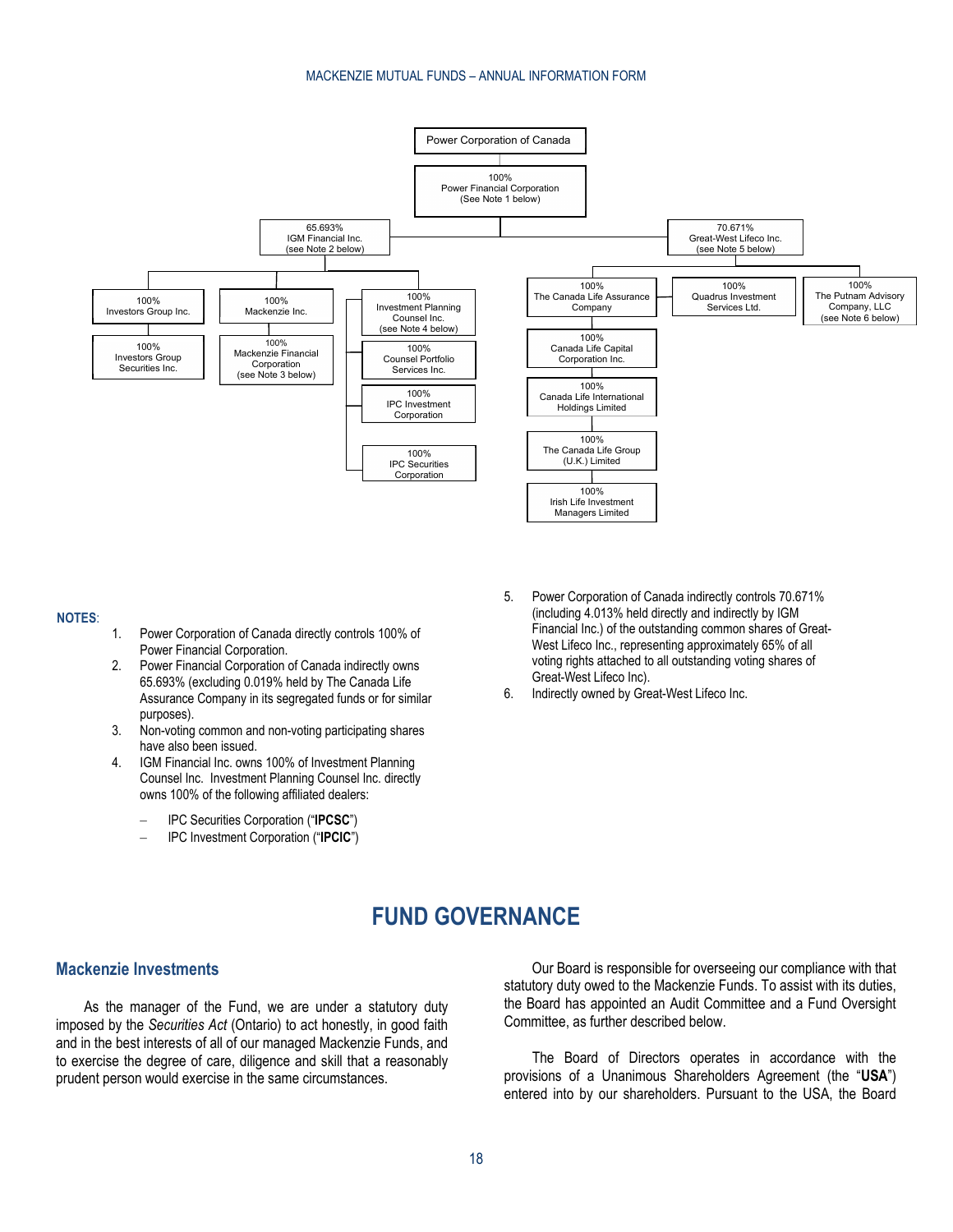generally supervises our functions as the manager of the Fund. Mackenzie Inc., the sole voting shareholder, has oversight responsibilities for all other matters related to us, including corporate governance, operating results, financial and strategic planning, product strategy, compensation and personnel decisions and overall corporate level risk management.

In addition, we have appointed an IRC, which reviews potential conflicts of interest matters referred to it by our management.

### **Board of Directors of Mackenzie Investments**

Our Boardof Directors is currently comprised of seven directors, six of whom are independent of us and our subsidiaries and affiliates, and one of whom is a member of management. The Board's mandate is for the most part limited to fund governance matters through the operation of the USA.

The Board reviews and makes decisions with respect to our mutual fund business, through the following activities:

- reviewing and approving all financial disclosure of the Mackenzie Funds, including interim and annual financial statements and management reports of fund performance. The Board considers the recommendations of the Audit Committee in making these determinations;
- discussing new fund proposals with management and approving the offering documents;
- receiving reports from management and other non-Board committees relating to fund liquidity management and the compliance by the Mackenzie Funds with securities laws and administrative practices and tax and financial reporting laws and regulations applicable to the Mackenzie Funds; and
- reviewing management reports on conflicts of interest, to which we are subject as manager and trustee of the Mackenzie Funds (where applicable). The Board receives and reviews reports on the activities and recommendations of the IRC and the Fund Oversight Committee in determining how to manage those conflicts.

Members of the Board are compensated for their participation on the Board, through the payment of an annual retainer and meeting fees. The Board may, from time to time, engage consultants (legal, financial, or otherwise) to assist it in fulfilling its duties. We generally pay for these expenses.

Our Board of Directors is not responsible for overseeing the activities of our wholly owned subsidiaries. Our subsidiaries are overseen by their own Boards of Directors under applicable corporate statutes within their local jurisdiction.

### *Audit Committee of the Board*

Our Board of Directors has established an Audit Committee to oversee the financial reporting and controls of the Mackenzie Funds. The Audit Committee consists of three independent directors of Mackenzie Investments.

#### The Audit Committee

- reviews all financial reporting by the Mackenzie Funds, including the interim and annual financial statements and management reports of fund performance;
- meets with the Mackenzie Funds' auditors regularly to discuss the financial reporting of the Mackenzie Funds and specific accounting issues that may arise and the effect of specific events on the Mackenzie Funds' financial position. The Audit Committee also reviews with management and with the Mackenzie Funds' auditor the adoption of specific accounting policies;
- receives reports from management with respect to our compliance with laws and regulations that affect us as a manager of mutual funds and that could have a material impact on fund financial reporting, including tax and financial reporting laws and obligations. The Audit Committee also reviews the income tax status of the Mackenzie Funds and Mackenzie Investments;
- reviews policies relating to financial risks established by management of Mackenzie Investments, as well as compliance with those policies, and reviews and assesses the insurance coverage maintained by us as it relates to our role of managing the Mackenzie Funds;
- reviews internal financial controls with management on a regular basis. The Audit Committee meets with our Internal Audit Department, outside the presence of management, to review and gain assurance that reasonable financial controls are in place and are effective;
- reviews the annual plan of our Internal Audit Department with respect to the Mackenzie Funds and their reports;
- oversees all aspects of the relationship between us and the auditor of the Mackenzie Funds. In addition to recommending their appointment to the Board, the Audit Committee reviews and approves the terms of auditor engagements, the audit and non-audit services provided by the auditor, sets its remuneration and reviews its performance annually or more frequently. The Audit Committee regularly meets with the auditor outside the presence of management of Mackenzie Investments; and
- reviews its mandate on a regular basis.

Members of the Audit Committee are compensated for their participation on the Audit Committee, which is in addition to the fees they receive for serving as members of the Board of Directors. The Audit Committee may, from time to time, engage consultants (legal, financial, or otherwise) to assist it in fulfilling its duties. We generally pay for these expenses.

#### *Fund Oversight Committee of the Board*

Our Board of Directors has established the Fund Oversight Committee to assist the Board and us to fulfil our obligations in our role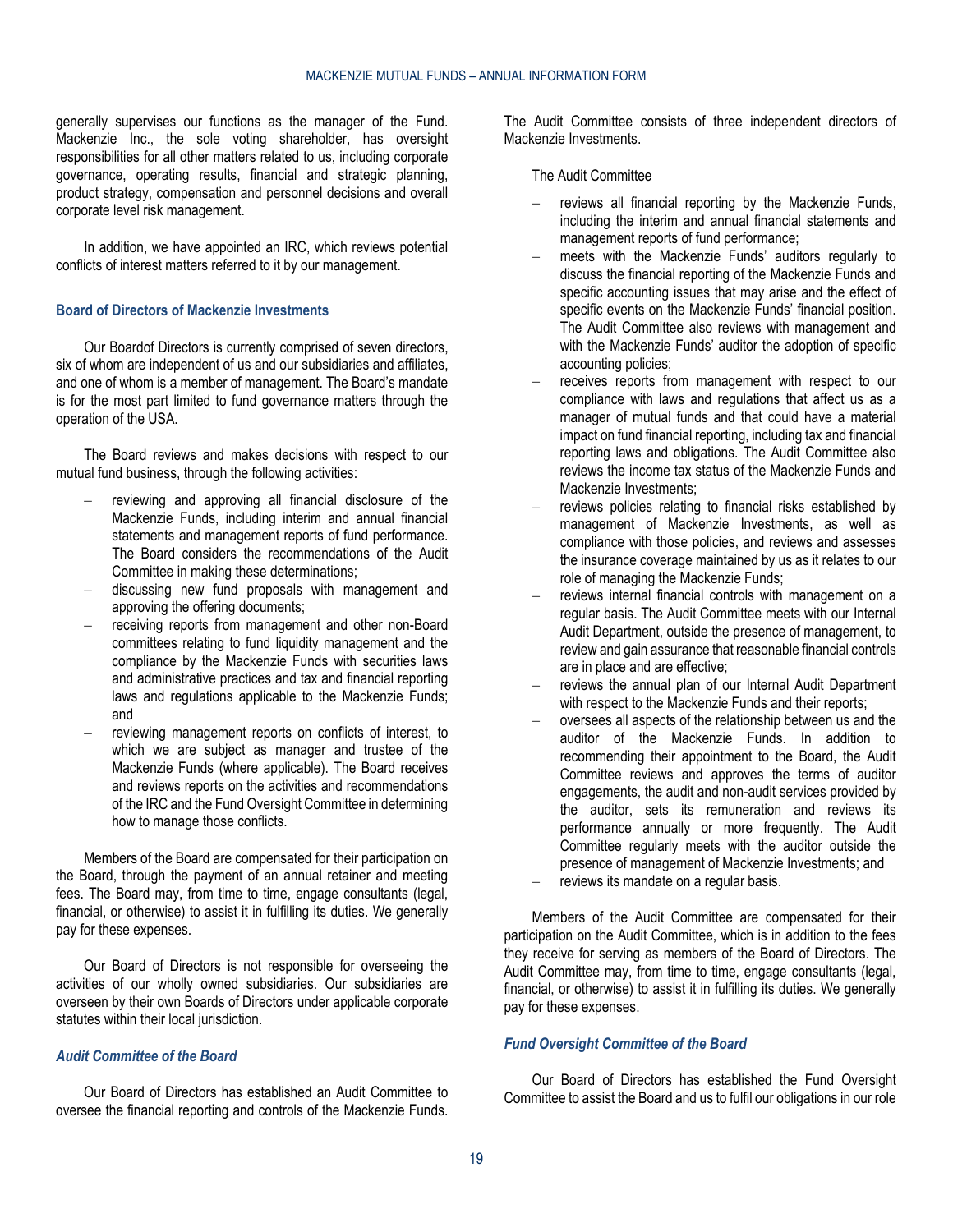as the manager and/or trustee of the Mackenzie Funds. The Fund Oversight Committee consists of all members of the Board of Directors and the Chair of the Fund Oversight Committee is a member of the Board that is independent of management.

The Fund Oversight Committee

- supervises our activities in respect of our obligations in managing the Mackenzie Funds, which are based on laws and regulations, the constating documents of the Mackenzie Funds and the continuous disclosure documents of the Mackenzie Funds (such as simplified prospectuses, annual information forms, Fund Facts documents, management reports of fund performance, etc.). The Fund Oversight Committee has also created sub-committees to review simplified prospectuses, information circulars and other continuous disclosure documents prepared for investors and potential investors;
- meets several times a year and reviews policies adopted by us and reports relating to our compliance with those policies, including policies relating to conflicts of interest as required by NI 81-107. The principal policies include valuation of portfolio securities for the Mackenzie Funds, the use of derivative instruments by the Mackenzie Funds, the use of securities lending by the Mackenzie Funds, short selling, proxy voting policies for the Mackenzie Funds, the allocation of trades on behalf of the Mackenzie Funds and the restrictions imposed on personal trading by officers and others with access to the Mackenzie Funds' trading activities (which are contained in the Business Conduct Policy). The restrictions on personal trading comply with the standards for the mutual fund industry set by the Investment Funds Institute of Canada. Compliance monitoring with respect to these and other policies is carried out on an ongoing basis by the staff of our Legal and Compliance Departments, who report to the Fund Oversight Committee on a regular basis;
- receives reports regarding the compliance of the Mackenzie Funds with their investment objectives and strategies and securities legislation generally;
- reviews performance of the Mackenzie Funds. In this capacity, it receives regular reports from management with respect to the performance of the Mackenzie Funds and reviews with management the performance of specific portfolio managers and sub-advisors. However, the ultimate decisions regarding appointing or replacing specific portfolio managers or sub-advisors are the responsibility of management and overseen by Mackenzie Inc.;
- reviews proposals regarding material changes to the Mackenzie Funds and any continuous disclosure in respect of those changes;
- receives regular reports on, and reviews with management, the operations of the Mackenzie Funds. This includes oversight of fund valuation processes, the transfer agency function, the information systems used to support these operations, banking arrangements and investor services.

The Committee also reviews material services provided by third party suppliers; and

reviews its mandate on a regular basis.

Independent members of the Fund Oversight Committee are compensated for their participation on the Fund Oversight Committee, which is in addition to the fees they receive for serving as members of the Board of Directors. The Fund Oversight Committee may, from time to time, engage consultants (legal, financial, or otherwise) to assist it in fulfilling its duties. We generally pay for these expenses.

# <span id="page-19-0"></span>**Mackenzie Funds' Independent Review Committee**

Under NI 81-107, mutual funds are required to form an independent review committee to review, among other things, conflictof-interest matters to provide impartial judgment on these matters to us, in our role as manager of the Mackenzie Funds. We have created the IRC, which consists of four members: Robert Hines (Chair), George Hucal, Scott Edmonds and Atul Tiwari.

The IRC reviews potential conflicts of interest referred to it by us, as manager of the Mackenzie Funds, and makes recommendations on whether a course of action achieves a fair and reasonable result for the applicable Mackenzie Funds, and only upon making that determination does it recommend to us that the transaction proceed. This includes potential transactions, as well as regular review of our policies and procedures relating to conflicts of interest.

NI 81-107 specifically permits us to submit proposals to the IRC to cause a Mackenzie Fund to directly purchase or sell securities to another Mackenzie Fund without using a broker, although, to date, we have not taken advantage of this provision. Also, as stated under "**[Investment Restrictions and Practices](#page-2-4)**", the IRC has approved standing instructions to permit the Mackenzie Funds to invest in securities of companies related to us.

NI 81-107 also permits the IRC, upon referral by us, to consider proposals to change the auditor of a Mackenzie Fund or to approve mergers between Mackenzie Funds. In most cases, if the IRC approves these changes, a vote of investors would not be required; rather, you would be given 60 days' prior notice of the changes.

# <span id="page-19-1"></span>**Supervision of Securities Lending, Repurchase and Reverse Repurchase Transactions**

The Fund is permitted to enter into securities lending, repurchase and reverse repurchase transactions consistent with its investment objectives and in compliance with the applicable provisions of NI 81- 102. We have appointed the Fund's custodian as the Fund's agent and have entered into an agreement with that agent to administer any securities lending and repurchase transactions for the Fund (a "**Securities Lending Agreement**"). The Fund also may enter into reverse repurchase transactions directly or through an agent.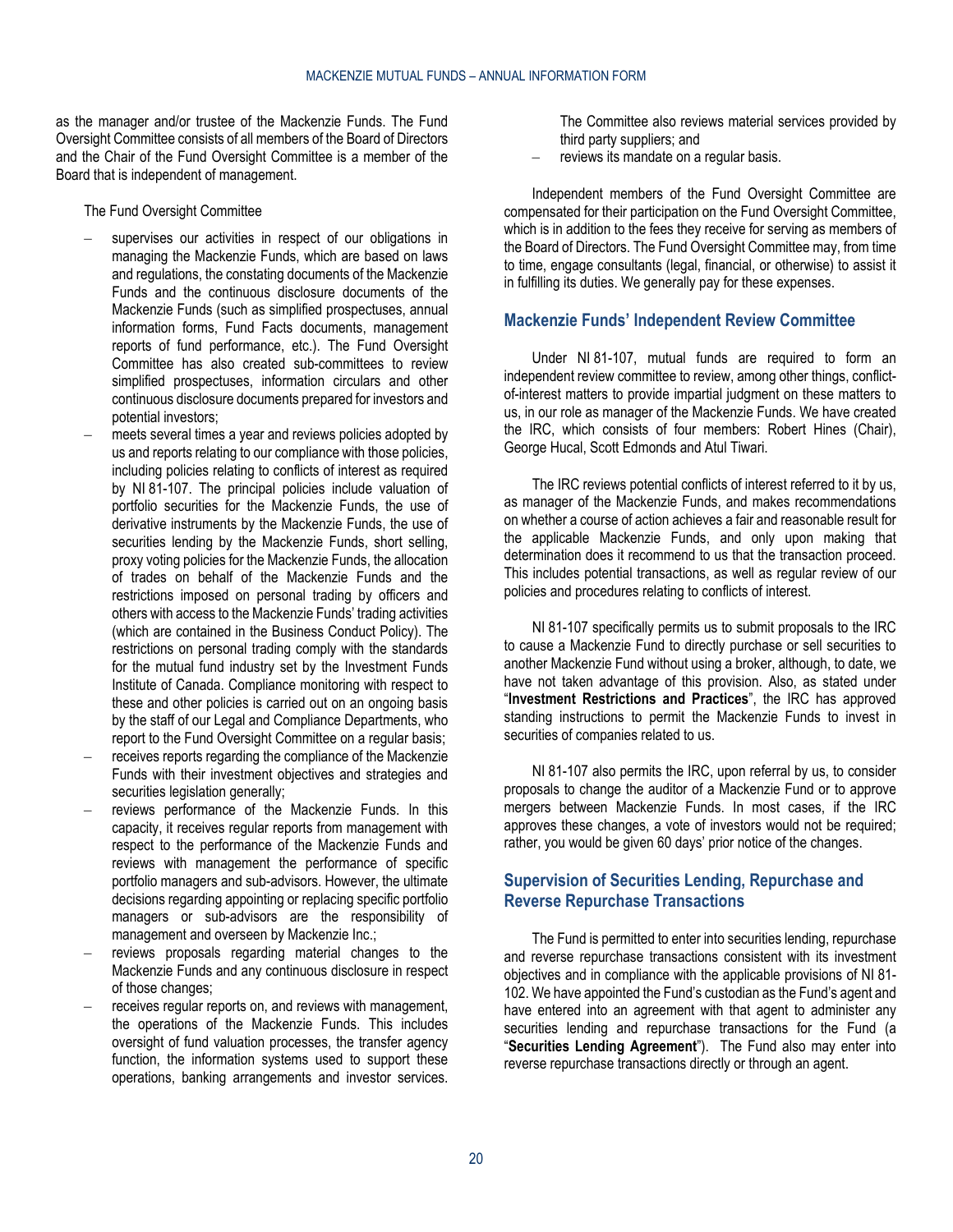The Securities Lending Agreement complies with, and the agent is bound to comply with, the applicable provisions of NI 81-102. We will manage the risks associated with securities lending, repurchase and reverse repurchase transactions (which are described in the simplified prospectus under the heading "**What are the General Risks of Investing In a Mutual Fund?**") by requiring the agent to

- maintain internal controls, procedures and records, including a list of approved counterparties based on generally accepted creditworthiness standards, transaction and credit limits for each counterparty and collateral diversification standards;
- establish daily the market value of both the securities loaned by the Fund under a securities lending transaction or sold by the Fund under a repurchase transaction and the cash or collateral held by the Fund. If, on any day, the market value of the cash or collateral is less than 102% of the market value of the borrowed or sold securities, the agent will request that the counterparty provide additional cash or collateral to the Fund to make up the shortfall; and
- ensure that the Fund does not loan or sell more than 50% of the total assets of the Fund through securities lending or repurchase transactions (without including the collateral for loaned securities and cash for sold securities).

Securities lending and reverse repurchase transactions are entered into by the agent on behalf of the Fund and we monitor the risks of these transactions. To facilitate monitoring, the agent provides us with regular and comprehensive reports summarizing the transactions involving securities lending, repurchase and reverse repurchases.

Our Fund Services and Legal Departments have created written policies and procedures that set out the objectives and goals for securities lending, repurchase transactions or reverse repurchase transactions, and the risk management and oversight procedures applicable where the Fund engages in these transactions.

Our Legal, Compliance and Fund Services Departments are responsible for reviewing the Securities Lending Agreement. Our Board of Directors will receive reports, if any, regarding compliance exceptions in connection with the Fund's use of securities lending, repurchase and reverse repurchase transactions.

At present, we do not simulate stress conditions to measure risk in connection with securities lending, repurchase or reverse repurchase transactions. Risk measurement procedures or simulations are conducted by the agent in respect of loans outstanding and the collateral lodged by each borrower and across all borrowers in the agents' overall securities lending and repurchase portfolios. These procedures and simulations include the Fund's securities but are not specific to the Fund.

# <span id="page-20-0"></span>**Supervision of Derivatives Trading**

We have adopted various policies and internal procedures to supervise the use of derivatives within the Fund's portfolios. All policies and procedures comply with the derivative rules set out in NI 81-102 or as modified by any exemptions to NI 81-102 granted by the Canadian Securities Administrators. These policies are reviewed at least annually by senior management.

We have established an approval process for the use of derivatives before derivatives can be used in the Fund to ensure compliance with NI 81-102 or any granted exemptions to NI 81-102 and to ensure that the derivative is suitable for the Fund within the context of the Fund's objectives and investment strategies.

Our Fund Services Department records, values, monitors and reports on the derivative transactions that are entered into the Fund's portfolio records. We have established threshold education and experience requirements for all staff who perform activities related to the valuation, monitoring, reporting and overall supervision of derivatives trading to ensure that those operations are carried out prudently and efficiently.

The Fund Administrator enters all derivative trade information, and these trade entries and valuations are reviewed at the time of initial entry by a qualified staff member who has met threshold education and experience requirements. Valuations of derivative instruments are carried out according to the procedures described under "**[Valuation of Portfolio Securities](#page-5-0)**".

The Compliance Department conducts ongoing monitoring of derivatives strategies for compliance with regulation designed to ensure (i) all derivatives strategies of the Mackenzie Funds meet regulatory requirements; and (ii) derivative and counterparty exposures are reasonable and diversified. New derivative strategies are subject to a standardized approval process involving members from the Investment Management, Fund Services and Compliance Departments.

Under NI 81-102, mutual funds may engage in derivative transactions for both hedging and non-hedging purposes. When derivatives are used for hedging purposes, our internal policies require that the derivatives have a high degree of negative correlation to the position being hedged, as required by NI 81-102. Derivatives will not be used to create leverage within the Fund's portfolio unless permitted under NI 81-102. We do not simulate stress conditions to measure risk in connection with the Fund's use of derivatives.

The designated Senior Vice-President, Investments, oversees the compliance with the derivatives policies by the portfolio managers. The Compliance Department reports any identified exceptions to the derivatives policies and procedures described above.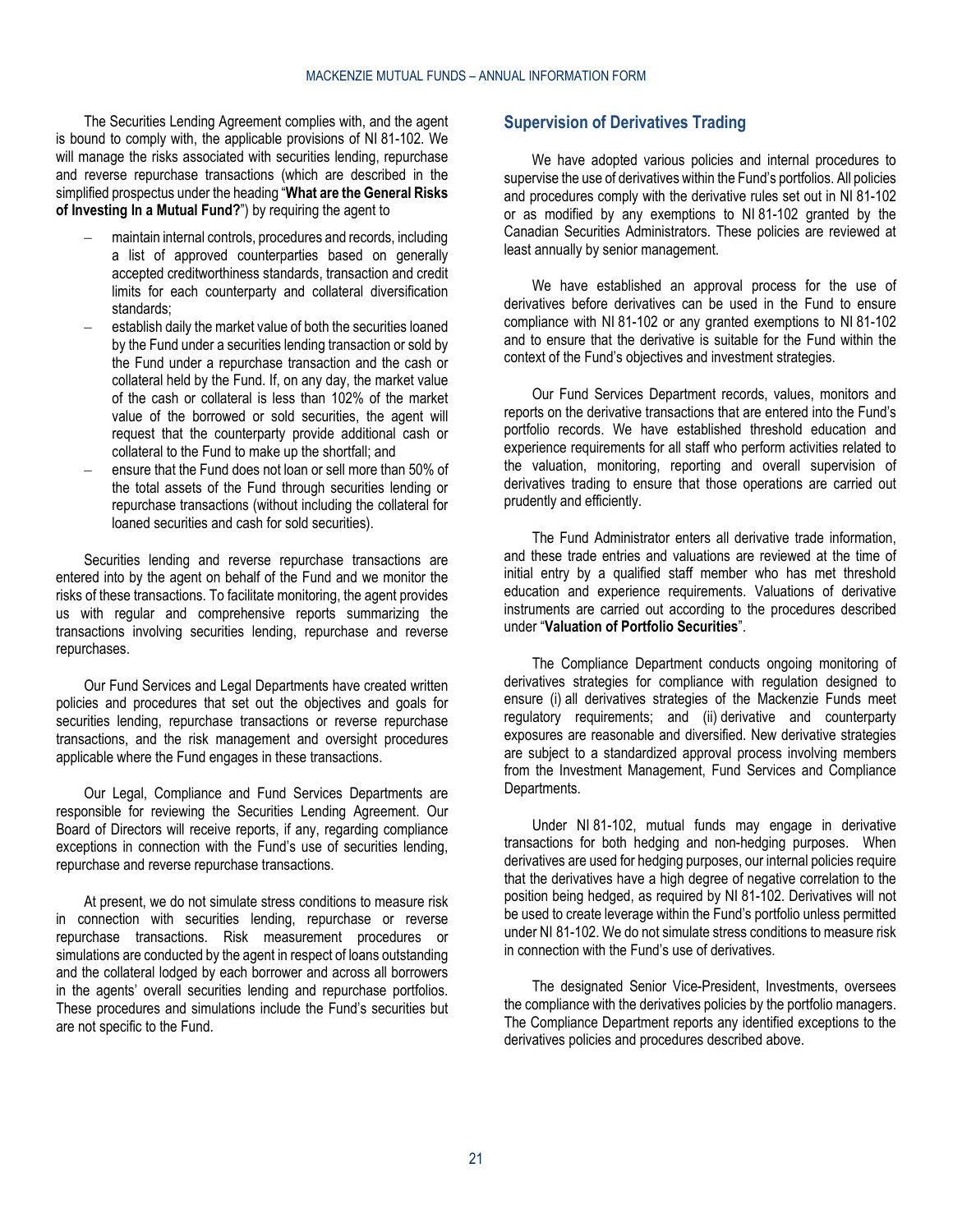# <span id="page-21-0"></span>**Proxy-Voting Policies and Procedures**

The Fund is managed by our internal portfolio managers ("**Internal Managers**") and follows the proxy-voting policies and procedures mandated by us.

Our objective is to vote the securities of companies for which we have proxy-voting authority in a manner most consistent with the longterm economic interest of Fund investors.

#### **Voting practices**

We take reasonable steps to vote all proxies received. However, we cannot guarantee that we will vote in all circumstances. We may refrain from voting where administrative or other procedures result in the costs of voting outweighing the benefits. We may also refrain from voting if, in our opinion, abstaining or otherwise withholding our vote is in your best interests.

#### *Fund-of-Fund voting*

We may vote the securities of an Underlying Fund owned by the Fund when the Underlying Fund is not managed by us. If an Underlying Fund is managed by us or one of our associates or affiliates, we will not vote the securities of the Underlying Fund but will decide if it is in your best interests for you to vote on the matter individually. Generally, for routine matters, we will decide that it is not in your best interests to vote individually. However, if we decide that it is in your best interests for you to vote, then we will ask you for instructions on how to vote your proportionate share of the Underlying Fund securities owned by the Fund and will vote accordingly. We will only vote the proportion of the Underlying Fund securities for which we have received instructions.

#### **Summary of proxy voting policies**

Below is a statement of principles that generally describe how we may vote on some commonly raised issues. We may elect to vote contrary to these guidelines, provided the vote is in the best economic interest of the Mackenzie Fund.

- We generally vote in favour of (i) proposals that support a majority of Board members being independent of management; (ii) the appointment of outside directors to an issuer Board or Audit Committee; as well as (iii) requirements that the Chair of the Board be separate from the office of the Chief Executive Officer.
- Proxies related to executive compensation are voted on a case-by-case basis. Generally, we will vote in favour of stock options and other forms of compensation that (i) do not result in a potential dilution of more than 10% of the issued and outstanding shares; (ii) are granted under clearly defined and reasonable terms; (iii) are commensurate with

the duties of plan participants; and (iv) are tied to the achievement of corporate objectives.

- We will generally not support (i) the repricing of options; (ii) plans that give the Board broad discretion in setting the terms of the granting of options; or (iii) plans that authorize allocation of 20% or more of the available options to any individual in any single year.
- We will generally vote in favour of shareholder rights plans designed to provide sufficient time to undertake a fair and complete shareholder value maximization process and that do not merely seek to entrench management or deter a public bidding process. In addition, we will generally support plans that promote the interests and equal treatment of all investors, and that allow for periodic shareholder ratification.
- We will evaluate and vote on shareholder proposals on a case-by-case basis. All proposals on financial matters will be given consideration. Generally, proposals that place arbitrary or artificial constraints on the company will not be supported.

# *Conflicts of interest*

Circumstances may occur where a Mackenzie Fund has a potential conflict of interest relative to its proxy voting activities. Where an Internal Manager has a conflict or potential conflict, he or she will notify our Chief Investment Officer ("**CIO**") and either the Vice-President, Legal ("**VP, Legal**") or the Chief Compliance Officer ("**CCO**"). Should the CIO and either the VP, Legal or the CCO conclude that a conflict exists, the CCO will document the conflict and inform our Fund Services Department.

We will maintain a Proxy Voting Watch List ("**Watch List**") that includes the names of issuers that may be in conflict and our Fund Administrator will notify us of any meeting circulars and proxies received from an issuer on the Watch List. The CIO and either the VP, Legal or CCO will discuss the voting matter(s) with the Internal Manager or sub-advisor and ensure that the proxy-voting decision is based on our proxy-voting policies and is in the best interests of the Mackenzie Fund.

All voting decisions made as described in the following section are documented and filed by the Fund Administrator.

#### **Proxy voting procedures**

Upon receipt of a meeting circular, the Fund Administrator logs the issuer name, date of receipt, and other relevant information in a proxy database. The Fund Administrator then reviews the information and summarizes his/her findings.

The Internal Manager makes the voting decision and issues his/her direction to the Fund Administrator. The Fund Administrator logs the decision, forwards the completed proxy to the custodian or the custodian's voting agent, and files all related documentation.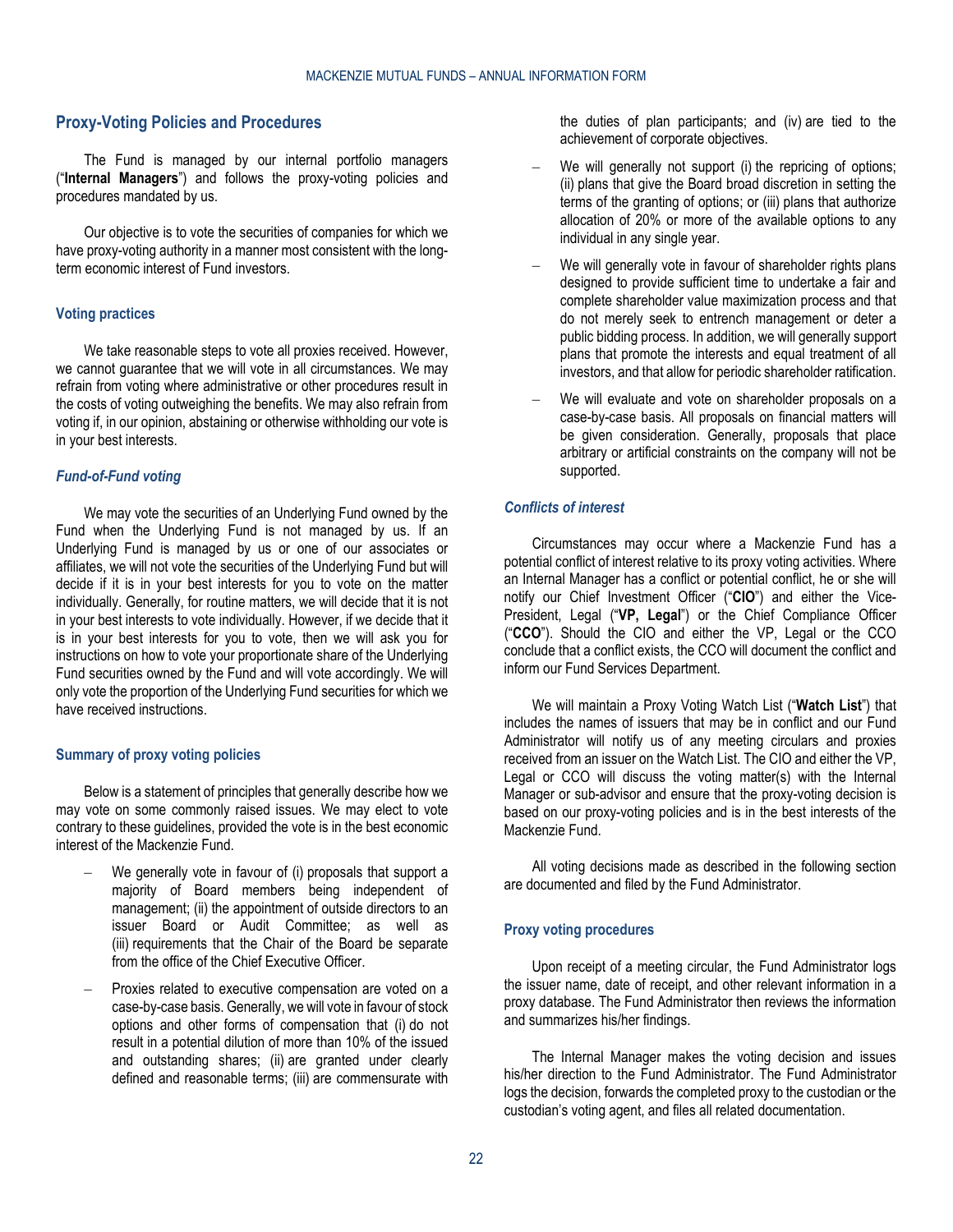We retain files related to proxies, votes, and related research materials for a minimum two (2) years and off-site for a minimum five (5) years.

#### **Information requests**

The policies and procedures that the Fund follows when voting proxies relating to portfolio securities are available upon request at any time, at no cost, by calling toll free at **1-800-387-0614** or by writing to **Mackenzie Financial Corporation, 180 Queen Street West, Toronto, Ontario M5V 3K1**.

The Fund's proxy-voting record for the most recent 12-month period ending June 30 will be available free of charge to any investor of that Fund upon request at any time after August 31 of the same year by calling **1-800-387-0614**, and will also be available on our website at **[www.mackenzieinvestments.com](http://www.mackenzieinvestments.com/)**.

# <span id="page-22-0"></span>**Short-Term Trading Policies and Procedures**

We have adopted policies and procedures to detect and deter inappropriate and excessive short-term trading.

We define an inappropriate short-term trade as a combination of a purchase and redemption, including switches between Mackenzie Funds, made within 30 days which we believe is detrimental to Fund investors and that may take advantage of Mackenzie Funds with investments priced in other time zones or illiquid investments that trade infrequently.

We define excessive short-term trading as a combination of purchases and redemptions, including switches between Mackenzie Funds that occurs with such frequency within a 30-day period that we believe is detrimental to Fund investors.

Inappropriate short-term trading may harm Fund investors who do not engage in these activities by diluting the NAV of the Fund units as a result of the market timing activities of other investors. Inappropriate and excessive short-term trading may cause the Fund to carry an abnormally high cash balance and/or high portfolio turnover rate, both of which may reduce the Fund's returns.

All trades that we determine to be inappropriate short-term trades will be subject to a 2% fee. All trades that we determine to be part of a pattern of excessive short-term trading will be subject to a 1% fee. The fees charged will be paid to the Fund.

We may take such additional action as we consider appropriate to prevent further similar activity by you. These actions may include the delivery of a warning to you; placing you or your account(s) on a watch list to monitor your trading activity; the subsequent rejection of further purchases by you if you continue to attempt such trading activity; and/or closure of your account.

In determining whether a short-term trade is inappropriate or excessive, we will consider relevant factors including the following:

- *bona fide* changes in investor circumstances or intentions;
- unanticipated financial emergencies;
- the nature of the Mackenzie Fund:
- past trading patterns;
- unusual market circumstances; and
- an assessment of harm to the Mackenzie Fund or to us.

The following types of redemptions (including switches) will be exempt from short-term trading fees:

- from money market or similar Mackenzie Funds. These Mackenzie Funds are exempt from short-term trading fees because they are unlikely to be exposed to the adverse effects of short-term trading;
- from an Underlying Fund by the Fund in a fund-of-funds program or other similar program;
- for our asset allocation programs, excluding manual rebalancing in our Guided Portfolio Service;
- for systematic withdrawal plans (applies only to nonregistered and TFSA accounts);
- redemptions of units received on the reinvestment of income or other distributions;
- redemptions of units to pay management fees, administration fees, operating expenses, fund costs and/or advisor fees with respect to Series O and PWX units; and
- automatic rebalancing of your holdings within our Guided Portfolio Service which will not, in any circumstances other than a manual rebalancing, result in short-term trading fees being charged.

We, the Mackenzie Funds and any other parties to the arrangements above do not receive any compensation or other consideration for the above arrangements. Other than as set out in the simplified prospectus, we have not entered into any arrangements with any other entity (including other funds) that would permit shortterm trading by that entity.

In making these judgments, we seek to act in a manner that we believe is consistent with your best interests. Your interests and the Mackenzie Funds' ability to manage their investments may be adversely affected by inappropriate or excessive short-term trading because, among other things, these types of trading activities can dilute the value of Mackenzie Fund securities, can interfere with the efficient management of a Mackenzie Fund portfolio and can result in increased brokerage and administrative costs.

While we will actively take steps to monitor, detect and deter inappropriate and excessive short-term trading, we cannot ensure that such trading activity will be completely eliminated. For example, certain financial institutions may offer alternative investment products to the public that are comprised, in whole or in part, of securities of Mackenzie Funds. These institutions may open accounts with us on behalf of multiple investors whose identity and trading activity is not normally recorded on our transfer agent system.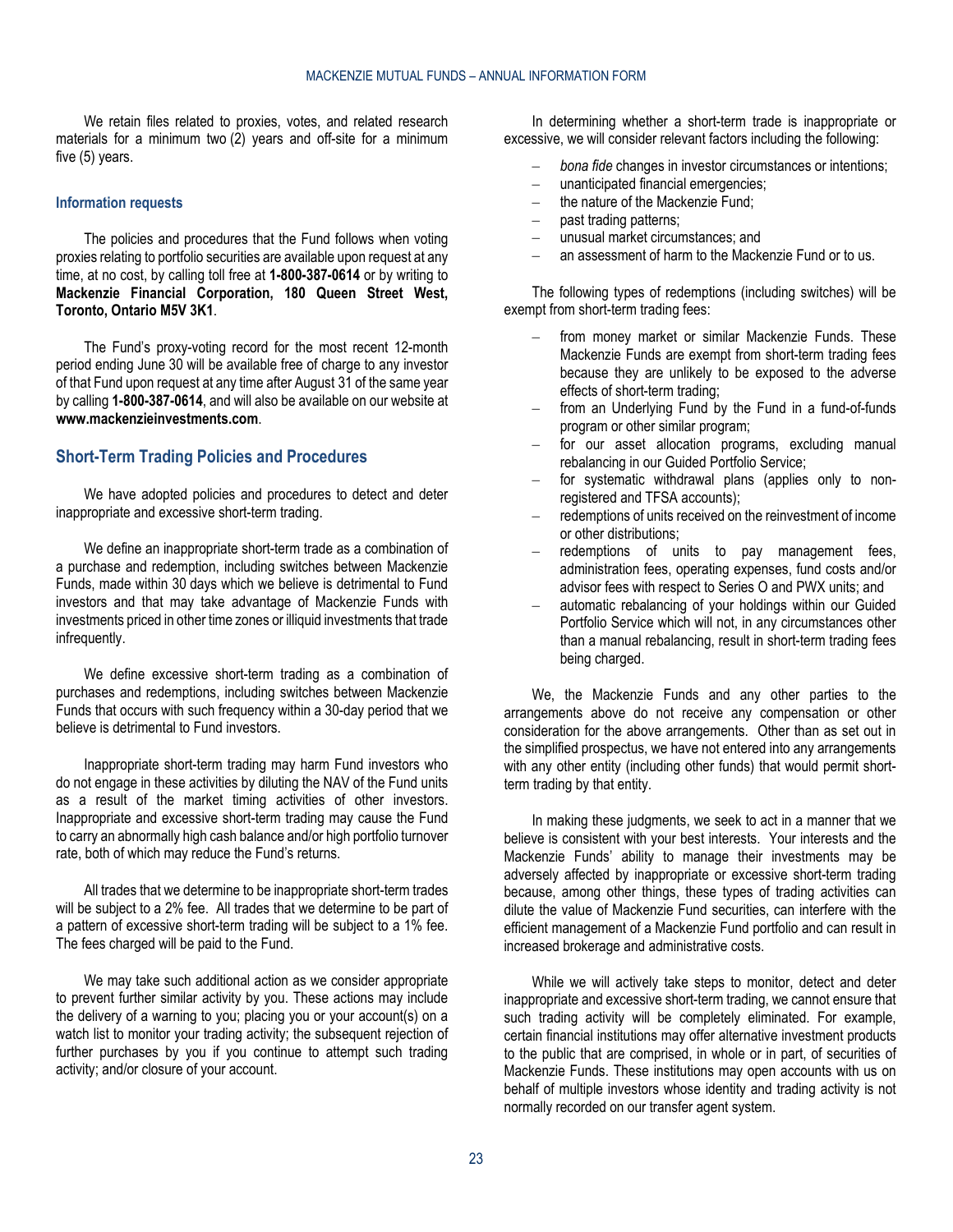**We reserve the right to restrict, reject or cancel, without any prior notice, any purchase or switch order, including transactions that we deem to represent inappropriate or excessive short-term trading.**

# <span id="page-23-0"></span>**Short-Selling Policies and Procedures**

<span id="page-23-1"></span>The Fund may engage in short selling, where such short selling will be done in accordance with securities regulations. We have adopted written policies and procedures that set out the objectives and goals for short selling and the risk management procedures applicable to short selling. These policies and procedures (which include trading limits and controls) are developed by our compliance department and the CIO, and are reviewed annually. The Board of Directors also reviews and approves the policies each year. The CIO is responsible for approving whether the Fund may use short selling, and for overseeing the Fund's short-selling activities. Short-selling activities are monitored by our compliance department. Risk measurement procedures or simulations generally are not used to test the portfolio of the Fund under stress conditions.

# **FEES, EXPENSES AND MANAGEMENT EXPENSE REDUCTIONS**

The fees and expenses payable by the Fund are set out in the simplified prospectus under the heading "**Fees and Expenses**".

We may authorize a reduction in the management fee rate, administration fee rate and/or fund costs that we charge with respect to any particular investor's units of the Fund. We will reduce the amount charged to the Fund and the Fund will then make a special distribution ("**Fee Distribution**") to the investor by issuing additional units of the same series of the Fund equal in value to the amount of the reductions or, at the request of the investor, by paying this amount in cash.

The Fee Distribution paid by the Fund will be paid, first, out of the Fund's income and capital gains and then, if necessary, out of capital. The tax consequences of Fee Distributions will benerally be borne by the qualifying investors receiving these distributions.

Except in respect of the Private Wealth Series fee reductions, the level of reduction is typically negotiable between you and us, and usually will be based on the size of your account and the extent of Fund services you require.

# <span id="page-23-2"></span>**Switching between Retail Series and Private Wealth Series**

We will automatically switch your Series A or FB units (the "**Retail Series**") into the applicable Private Wealth Series once you have \$100,000 in Eligible Investments (as defined below) within your Eligible Accounts (the "**Eligibility Criteria**"), subject to certain exceptions outlined below and provided your dealer offers Private Wealth Series securities. These switches will occur so that you will be invested in the Private Wealth Series with the lowest combined management and administration fees for which you are eligible.

Eligible Investments are (i) the Private Wealth Series that you hold within your Eligible Account(s), and (ii) any Series A, AR, B, C, D, DA, F, F5, F8, FB, FB5, G, GP, I, O, O5, S5, S8, SC, T5, T8 or Investor Series securities of Mackenzie Funds (some of which are offered under a different prospectus) and other series of selected Mackenzie Funds that you hold within your Eligible Account(s).

Once you meet the Private Wealth Series Eligibility Criteria through a purchase or a switch transaction you will be automatically switched into the applicable Private Wealth Series the following business day. In addition, we will automatically switch your units into the applicable Private Wealth Series on or about the second Friday of every month if positive market movement has allowed you to meet the Eligibility Criteria. Please note you will never be moved out of a Private Wealth Series because of a decrease in market value.

You are responsible for ensuring your advisor is aware of all Eligible Accounts that should be linked in order to qualify for Private Wealth Series. We will link your Eligible Accounts only after your advisor has communicated your Eligible Account information to us. Generally, neither Mackenzie nor your advisor have the ability to independently determine what accounts should be linked. Mackenzie will, however, automatically link accounts belonging to one individual if the address associated with each account is identical and they have the same dealer representative code. This means that if you have two or more accounts with the same advisor, provided your advisor maintains these accounts under the same dealer representative code, they will be automatically linked by us. **Accounts will not be automatically linked if you hold the Fund with more than one advisor or dealer.** For example, if you also hold Mackenzie Funds in a discount brokerage account, that account will not be automatically linked with an account you hold with your advisor.

The calculation of your total investments with us for purposes of determining whether you are or remain eligible for Private Wealth Series will be determined in accordance with the calculation of a 'high watermark'. A 'high watermark' is the highest peak in value that a fund or account has reached since we began automatically switching investors to Private Wealth Series in April 2017. The 'high watermark' is calculated daily and is the greater of either the previous days' high watermark plus the current day's additional purchases and minus the current day's redemptions, or the current day's market value.

Redemptions of your securities (except for redemptions from RDSPs and RRIFs, including LIFs, LRIFs, PRIFs and RLIFs) will decrease the 'high watermark'. However, market value declines in your Private Wealth Series or Eligible Investments in your Eligible Accounts will not decrease your 'high watermark'.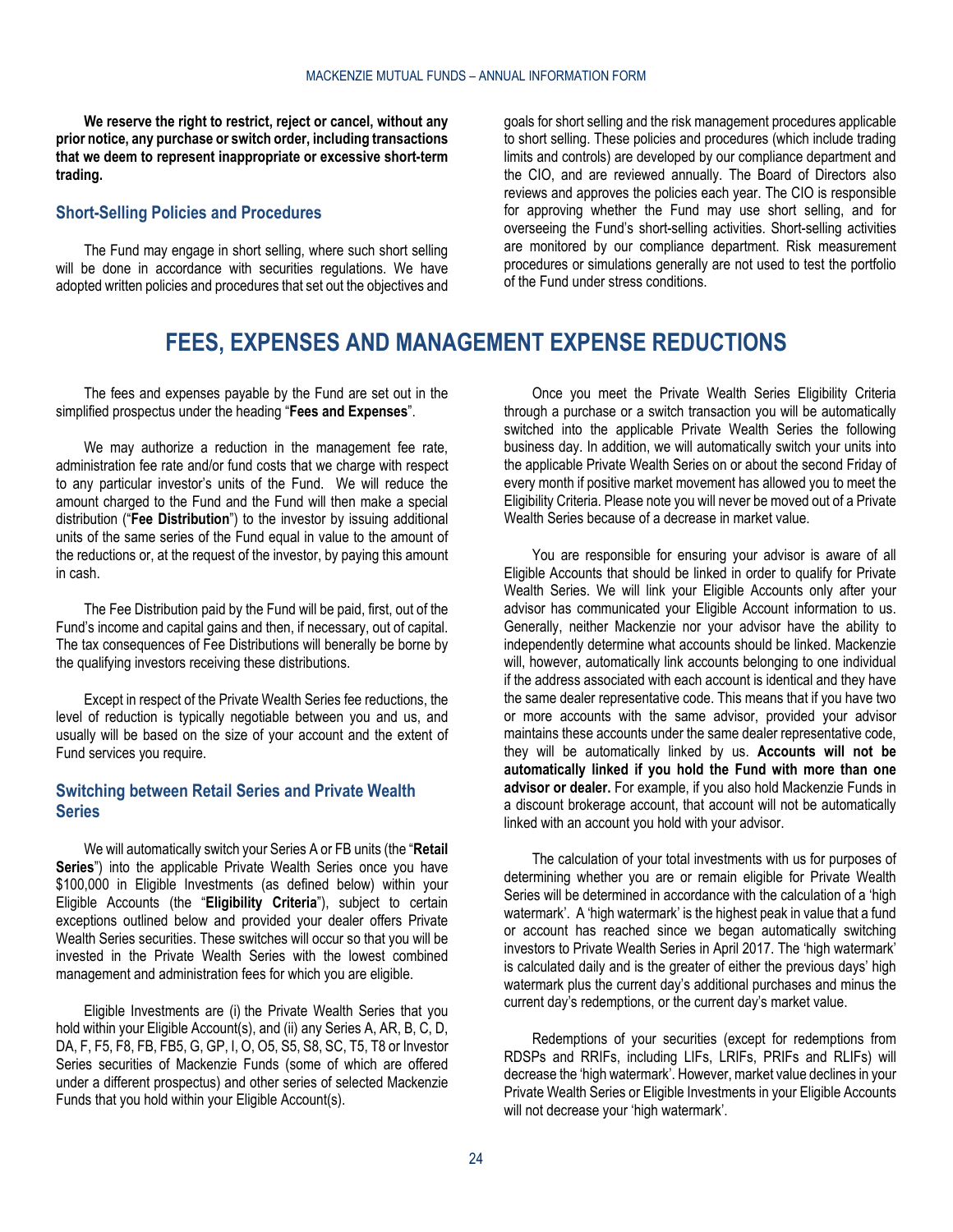If you no longer meet the Eligibility Criteria for Private Wealth Series we will automatically switch your units back into the appropriate Retail Series, which will have higher management and administration fees than the Private Wealth Series. Such switches will occur on or about the second Friday of every month. Unless your Eligible Investments fall below \$75,000 (for reasons other than a decrease in market value), we do not automatically switch your units back to the applicable Retail Series. This is intended to provide you with flexibility

in connection with major life events. We reserve the right to switch your Private Wealth Series to Retail Series if, in our view, you are misusing this flexibility to fall below the Eligibility Criteria for Private Wealth Series.

Please speak with your advisor for more details about this program.

# **INCOME TAX CONSIDERATIONS**

<span id="page-24-0"></span>This is a general summary of certain Canadian federal income tax considerations applicable to you as an investor in the Fund. This summary assumes that you are an individual (other than a trust), is resident in Canada, and that you hold your units directly as capital property or within a registered plan and are not affiliated with and deal at arm's length with the Fund. **This summary is not intended to be legal advice or tax advice. We have tried to make this discussion easy to understand. As a result, it may not be technically precise or cover all the tax consequences that may be relevant to you. Accordingly, you should consult your own tax advisor, having regard to your own particular circumstances when you consider purchasing, switching or redeeming units of the Fund.**

This summary is based on the current provisions of the Tax Act, the regulations under the Tax Act, all proposals for specific amendments to the Tax Act or the regulations that have been publicly announced by the Minister of Finance (Canada) before the date hereof and our understanding of the current published administrative practices and assessing policies of the Canada Revenue Agency (the "**CRA**"). Except for the foregoing, this summary does not take into account or anticipate any change in law, whether by legislative, regulatory, administrative or judicial action. Furthermore, this summary does not take into account provincial, territorial or foreign income tax legislation or considerations

This summary is also based on the assumptions that: (i) none of the issuers of securities held by a Fund will be a foreign affiliate of the Fund or any unitholder, (ii) none of the securities held by a Fund will be a "tax shelter investment" within the meaning of section 143.2 of the Tax Act; (iii) none of the securities held by the Fund will be an interest in a trust (or a partnership which holds such an interest) which would require the Fund (or the partnership) to report significant amounts of income in connection with such interest pursuant to the rules in section 94.1 or 94.2 of the Tax Act, or an interest in a nonresident trust other than an "exempt foreign trust" as defined in the Tax Act; and (iv) no Fund will enter into any arrangement where the result is a dividend rental arrangement for the purposes of the Tax Act.

#### <span id="page-24-1"></span>**How the Fund is Taxed**

The following paragraphs describe some of the ways in which mutual funds can earn income:

- Mutual funds can earn income in the form of interest, dividends or other income from the investments they make, including in other mutual funds, and can be deemed to earn income from investments in certain foreign entities. All income must be computed in Canadian dollars, even if earned in a foreign currency.
- Mutual funds can realize a capital gain by selling an investment for more than its adjusted cost base ("**ACB**"). They can also realize a capital loss by selling an investment for less than its ACB. A mutual fund that invests in foreigndenominated securities must calculate its ACB and proceeds of disposition in Canadian dollars based on the conversion rate on the date the securities were purchased and sold, as applicable. As a result, a mutual fund may realize capital gains and losses due to changes in the value of the foreign currency relative to the Canadian dollar.
- Mutual funds can realize gains and losses from using derivatives or engaging in short selling. Generally, gains and losses from derivatives are added to or subtracted from the mutual fund's income. However, if derivatives are used by a mutual fund as a hedge to limit its gain or loss on a specific capital asset or group of capital assets and there is sufficient linkage, then the gains and losses from these derivatives are generally capital gains or capital losses. Generally, gains and losses from short selling Canadian securities are treated as capital, and gains and losses from short selling foreign securities are treated as income. The derivative forward agreement rules in the Tax Act (the "DFA Rules") target certain financial arrangements (described in the DFA Rules as "derivative forward agreements") that seek to reduce tax by converting, through the use of derivative contracts, the return on investments that would have the character of ordinary income to capital gains. The DFA Rules will generally not apply to derivatives used to closely hedge gains or losses due to currency fluctuations on underlying capital investments of a Fund. Hedging, other than currency hedging on underlying capital investments, which reduces tax by converting the return on investments that would have the character of ordinary income to capital gains through the use of derivatives contracts, will be treated by the DFA Rules as on income account.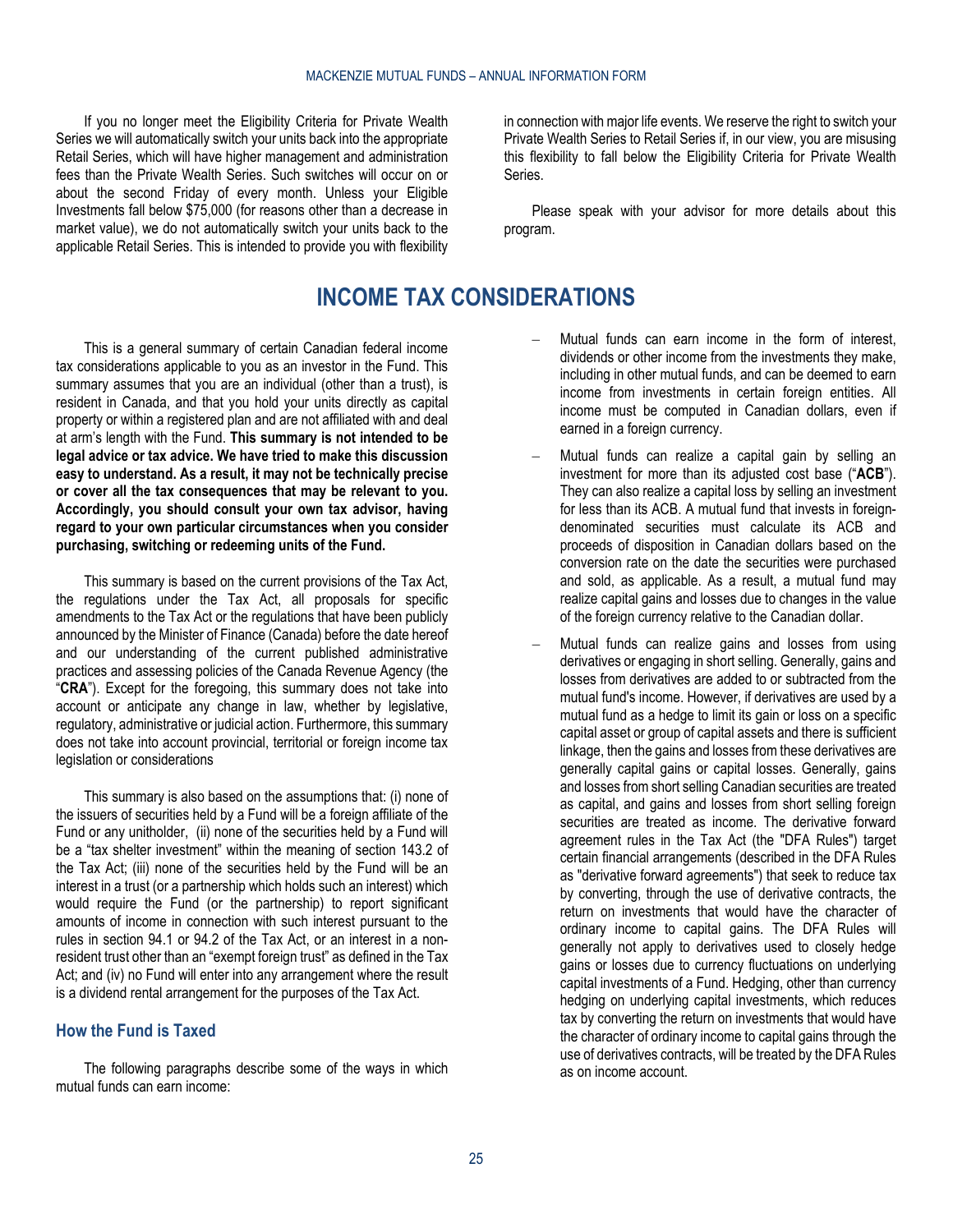– Gains and losses from trading in precious metals and bullion will be treated on income account, rather than as capital gains and losses.

In certain circumstances, the Fund may be subject to loss restriction rules that deny or defer the deduction of certain losses. For example, a capital loss realized by the Fund will be suspended if, during the period that begins 30 days before and ends 30 days after the date on which the capital loss was realized, the Fund or an affiliated person (as defined in the Tax Act) acquires property that is, or is identical to, the property on which the loss was realized and owns that property at the end of the period.

Since the Fund is organized as trusts, the following sections describe the taxation of these types of entities.

#### **The Fund**

The Fund computes its income or loss separately. All of the Fund's deductible expenses, including management fees, will be deducted in calculating the Fund's income for each taxation year. The Fund will be subject to tax on its net income, including net taxable capital gains, not paid or payable to its investors for the taxation year after taking into consideration any loss carry-forwards and any capital gains refund. The Fund intends to pay to investors enough of its income and capital gains for each taxation year so that it will not be liable for ordinary income tax under Part I of the Tax Act.

The losses of the Fund may be restricted when a person or partnership becomes a "majority-interest beneficiary" of the Fund (generally by holding units representing more than 50% of NAV of the Fund) unless the Fund qualifies as an "investment fund" by satisfying certain investment diversification and other conditions

The Fund will be entitled for each taxation year throughout which it is a mutual fund trust to reduce (or receive a refund in respect of) its liability, if any, for tax on its net realized capital gains by an amount determined under the Tax Act based on the redemptions of its units during the year (**"capital gains refund**"). The Manager may in its discretion utilize the capital gains refund mechanism for a Fund in any particular year. The capital gains refund in a particular taxation year may not completely offset the tax liability of the Fund for such taxation year which may arise upon the sale of its investments in connection with redemption of units.

#### **Funds that do not qualify as "mutual fund trusts"**

A fund that does not qualify as a "**mutual fund trust**" for purposes of the Tax Act throughout its taxation year is not eligible for the capital gains refund and could be subject to alternative minimum tax for the year, as well as other taxes under the Tax Act. In addition, if one or more "**financial institutions**", as defined in the Tax Act, owns more than 50% of the fair market value of the units of such a trust fund, that trust fund will be a "**financial institution**" for income tax purposes and thus subject to certain "**mark-to-market**" tax rules. In this case, most

of the Fund's investments would be considered mark-to-market property, with the result that

- it will be deemed to have disposed of and re-acquired its mark-to-market property at the end of each taxation year, as well as at such time as it becomes, or ceases to be, a financial institution; and
- the gains and losses from these deemed dispositions will be on income account, not capital account.

In any year throughout which the Fund does not qualify as a mutual fund trust under the Tax Act, the Fund could be subject to tax under Part XII.2 of the Tax Act. Part XII.2 of the Tax Act provides that certain trusts (excluding mutual fund trusts) that have an investor who is a "designated beneficiary" under the Tax Act at any time in the taxation year are subject to a special tax under Part XII.2 of the Tax Act on the trust's "designated income" under the Tax Act. "Designated beneficiaries" generally include non-resident persons, non-resident owned investment corporations, certain trusts, certain partnerships, and certain tax-exempt persons in certain circumstances where the tax-exempt person acquires units from another beneficiary. "Designated income" generally includes income from businesses carried on in Canada and taxable capital gains from dispositions of taxable Canadian property. Where the Fund is subject to tax under Part XII.2, provisions in the Tax Act are intended to ensure that Unitholders who are not designated beneficiaries receive an appropriate refundable tax credit.

### **Taxation of the Fund if Investing in Foreign-Domiciled Underlying Trusts**

#### *Section 94.2*

The Fund may invest in foreign-domiciled underlying investment funds that qualify as "exempt foreign trusts" (the "**Underlying Foreign Funds**") for purposes of the non-resident trust rules in sections 94 and 94.2 of the Tax Act.

If the total fair market value at any time of all fixed interests of a particular class in an Underlying Foreign Fund held by the Fund, persons or partnerships not dealing at arm's length with the Fund, or persons or partnerships that acquired their interests in the Underlying Foreign Fund in exchange for consideration given to the Underlying Foreign Fund by the Fund, is at least 10% of the total fair market value at the time of all fixed interests of the particular class of the Underlying Foreign Fund, the Underlying Foreign Fund will be a "foreign affiliate" of the Fund and will be deemed by section 94.2 of the Tax Act to be at the time a "controlled foreign affiliate" of the Fund.

If the Underlying Foreign Fund is deemed to be a "controlled foreign affiliate" of the Fund at the end of the particular taxation year of the Underlying Foreign Fund and earns income that is characterized as "foreign accrual property income" as defined in the Tax Act ("**FAPI**") in that taxation year of the Underlying Foreign Fund, the Fund's proportionate share of the FAPI (subject to deduction for grossed up "foreign accrual tax" as discussed below) must be included in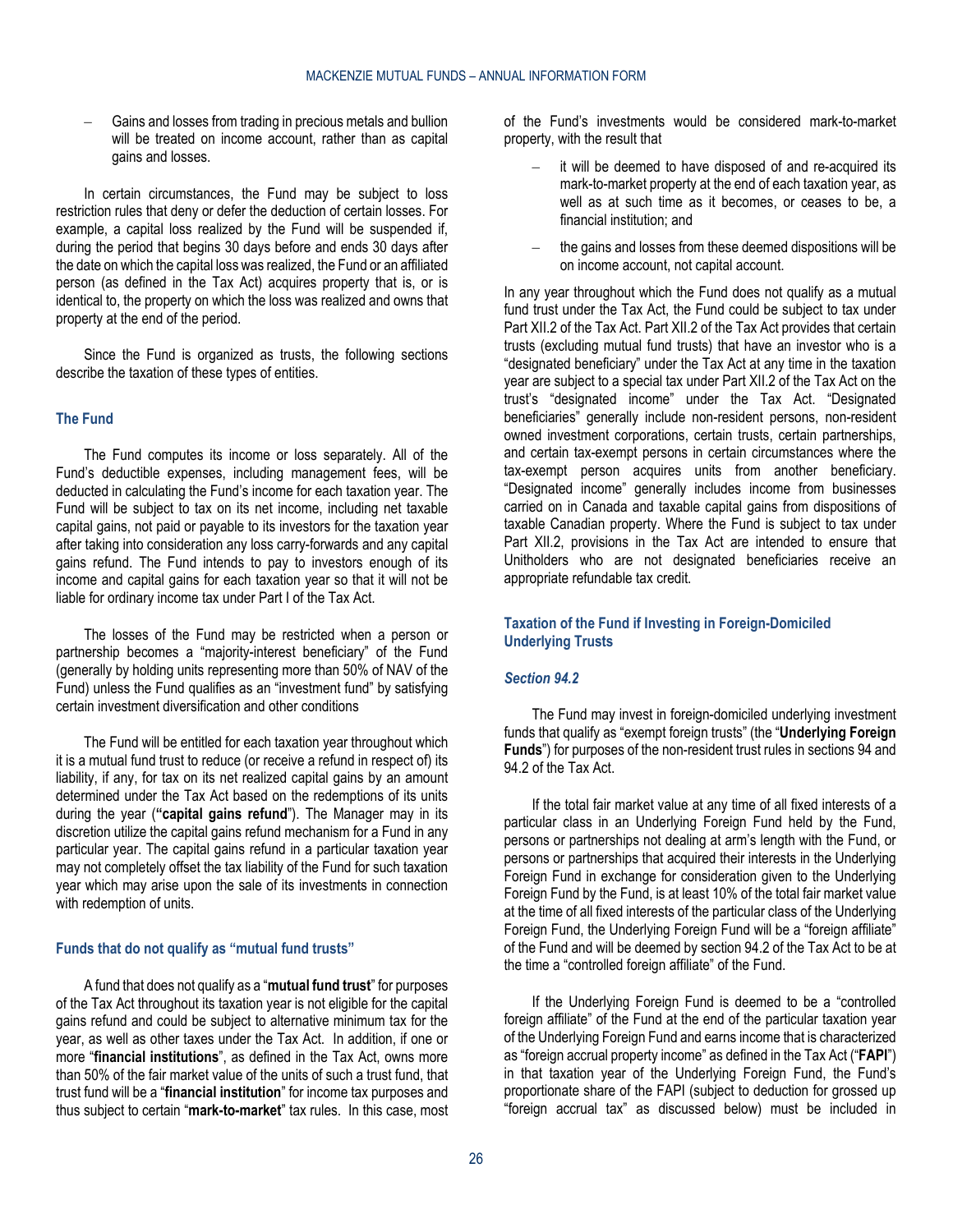computing its income for Canadian federal income tax purposes for the taxation year of the Fund in which that taxation year of the Underlying Foreign Fund ends, whether or not the Fund actually receives a distribution of that FAPI. It is expected that the full amount of the income, as determined for Canadian federal income tax purposes, allocated or distributed to an Underlying Foreign Fund by the issuers that it holds securities of will be FAPI. FAPI will also include any net realized taxable capital gains, as determined for Canadian federal income tax purposes, of the Underlying Foreign Fund from the disposition of those securities.

To the extent an amount of FAPI will be required to be included in computing the income of the Fund for Canadian federal income tax purposes, a grossed-up amount may be deductible in respect of the "foreign accrual tax" as defined in the Tax Act ("**FAT**"), if any, applicable to the FAPI. Any amount of FAPI included in income (net the amount of any FAT deduction) will increase the adjusted cost base to the Fund of its units of the Underlying Foreign Fund in respect of which the FAPI was included.

# <span id="page-26-0"></span>**How You Are Taxed on a Fund Investment**

How you are taxed on an investment in the Fund depends on whether you hold the investment inside or outside a registered plan.

#### **If you own the Fund outside a registered plan**

#### *Distributions*

You must include in your income for a taxation year the taxable portion of all distributions (including Fee Distributions) paid or payable (collectively, "**paid**") to you from the Fund during the year, computed in Canadian dollars, whether these amounts were paid to you in cash or reinvested in additional units. The amount of reinvested distributions is added to the ACB of your units to reduce your capital gain or increase your capital loss when you later redeem. This ensures that you do not pay tax on the amount again at a later date.

Distributions paid by the Fund may consist of capital gains, ordinary taxable dividends, foreign-source income, other income and/or return of capital.

Ordinary taxable dividends are included in your income, subject to the gross-up and dividend tax credit rules. Capital gains distributions will be treated as capital gains realized by you, one-half of which will generally be included in calculating your income as a taxable capital gain. The Fund may make designations in respect of its foreign-source income so that you may be able to claim any foreign tax credits allocated to you by the Fund.

You may receive a return of capital from the Fund. You will not be taxed on a return of capital, but it will reduce the ACB of your units of the Fund such that, when you redeem your units, you will realize a greater capital gain (or smaller capital loss) than if you had not received the return of capital. If the ACB of your units is reduced to

less than zero, the ACB of your units will be deemed to be increased to zero and you will be deemed to realize a capital gain equal to the amount of this increase.

When units of the Fund are acquired by purchasing or switching into the Fund, a portion of the acquisition price may reflect income and capital gains of the Fund that have not yet been realized or distributed. Accordingly, unitholders who acquire units of a Fund just before a distribution date, including at year-end, may be required to include in their income amounts distributed by the Fund, even though these amounts were earned from the Fund before the unitholder acquired the units and were included in the price of the units.

The higher the portfolio turnover rate of a Fund in a year, the greater the chance that you will receive a capital gains distribution. There is not necessarily a relationship between a high turnover rate and the performance of a Fund.

#### *Sales charges and fees*

A sales charge paid on the purchase of units is not deductible in computing your income but is added to the ACB of your units.

The fees that you pay for Series O and PWX units ("**Unbundled Fees**") consist of advisory fees that you pay to your dealer and management fees that you pay to us. To the extent that such fees are collected by redemption of units, you will realize gains or losses in nonregistered accounts. The deductibility of Unbundled Fees, for income tax purposes, will depend on the exact nature of services provided to you and the type of investment held. Fees relating to services provided to registered accounts are not deductible for income tax purposes, regardless of whether such fees were charged to the registered account. You should consult with your tax advisor regarding the deductibility of Unbundled Fees paid in your particular circumstance.

#### *Switches*

You will not realize a capital gain or capital loss when you switch between series of the Fund. The cost of the acquired units will be equal to the ACB of the units that you switched.

Other switches involve a redemption of the units being switched and a purchase of the units acquired on the switch.

#### *Redemptions*

You will realize a capital gain (capital loss) if any of your units in the Fund are redeemed from a non-registered account. Generally, your capital gain (capital loss) will be the amount by which the NAV of the redeemed units is greater (less) than the ACB of those units. You may deduct other expenses of redemption when calculating your capital gain (capital loss). Generally, one-half of your capital gain is included in your income for tax purposes as a taxable capital gain and one-half of your capital loss can be deducted against your taxable capital gains, subject to the provisions of the Tax Act.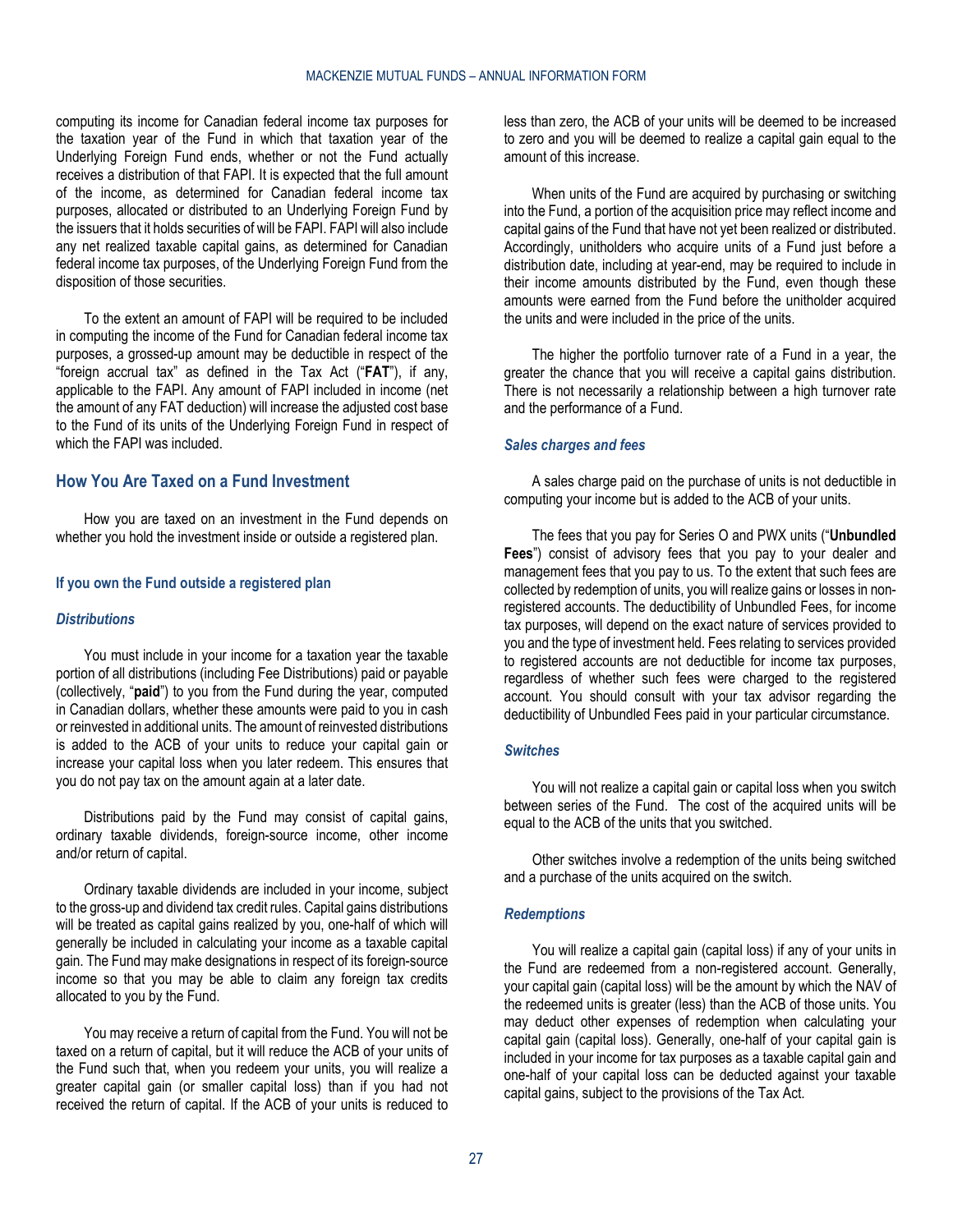In certain circumstances, loss restriction rules will limit or eliminate the amount of a capital loss that you may deduct. For example, a capital loss that you realize on a redemption of units will be deemed to be nil if, during the period that begins 30 days before and ends 30 days after the day of that redemption, you acquired identical units (including through the reinvestment of distributions or a Fee Distribution paid to you) and you continue to own these identical units at the end of that period. In this case, the amount of the denied capital loss will be added to the ACB of your units. This rule will also apply where the identical units are acquired and held by a person affiliated with you (as defined in the Tax Act).

#### *Calculating your ACB*

Your ACB must be calculated separately for each series of units that you own in the Fund and must be calculated in Canadian dollars. The total ACB of your units of a particular series of the Fund is generally equal to

the total of all amounts you paid to purchase those units, including any sales charges paid by you at the time of purchase;

#### **plus**

– the ACB of any units of another series and/or Mackenzie Fund that were switched on a tax-deferred basis into units of the particular series;

#### **plus**

**less**

– the return of capital component of distributions on that series;

#### **less**

the ACB of any units of the series that were switched on a tax-deferred basis into units of another series and/or Mackenzie Fund;

#### **less**

the ACB of any of your units of that series that have been redeemed.

The ACB of a single security is the average of the total ACB. Where you switch between series of the same Fund, the cost of the new units acquired on the switch will generally be equal to the ACB of the previously owned units switched for those new units.

For example, suppose you own 500 units of a particular series of the Fund with an ACB of \$10 each (a total of \$5,000). Suppose you then purchase another 100 units of the same series of the Fund for an additional \$1,200, including a sales charge. Your total ACB is \$6,200

for 600 units so that your new ACB of each unit of the series of the Fund is \$6,200 divided by 600 units or \$10.33 per unit.

#### *Alternative minimum tax*

Amounts included in your income as distributions of Canadian dividends or capital gains, as well as any capital gains realized by you on the disposition of units, may increase your liability for alternative minimum tax.

#### *Tax statements and reporting*

If applicable, we will send tax statements to you each year identifying the taxable portion of your distributions, the return of capital component of distributions and redemption proceeds paid to you for each year. Tax statements will not be sent to you if you did not receive distributions or redemption proceeds, or if units are held in your registered plan. You should keep detailed records of your purchase cost, sales charges, distributions and redemption proceeds in order to calculate the ACB of your units. You may wish to consult a tax advisor to help you with these calculations.

Generally, you will be required to provide your financial advisor with information related to your citizenship or residence for tax purposes and, if applicable, your foreign tax identification number. If you or your controlling person(s) are (i) identified as a U.S. Person (including a U.S. resident or citizen); (ii) identified as a tax resident of a country other than Canada or the U.S.; or (iii) do not provide the required information and indicia of U.S. or non-Canadian status is present, details about you and your investment in a Fund will be reported to the CRA unless units are held inside a registered plan. The CRA will provide the information to the relevant foreign tax authorities under exchange of information treaties.

#### **If you own the Fund inside a registered plan**

When units of the Fund are held in your registered plan, generally, neither you nor your registered plan will be taxed on distributions received from the Fund or capital gains realized on the disposition of the units of the Fund provided the units are a qualified investment and are not a prohibited investment for the registered plan. However, a withdrawal from a registered plan may be subject to tax.

The units of the Fund are expected to be a qualified investment for registered plans at all times.

A unit of the Fund may be a prohibited investment for your registered plan (other than a DPSP) even though it is a qualified investment. If your registered plan holds a prohibited investment, you become liable to a 50% potentially refundable tax on the value of the prohibited investment and a 100% tax on income and capital gains attributable to, and capital gains realized on, the disposition of the prohibited investment.

the amount of any reinvested distributions on that series;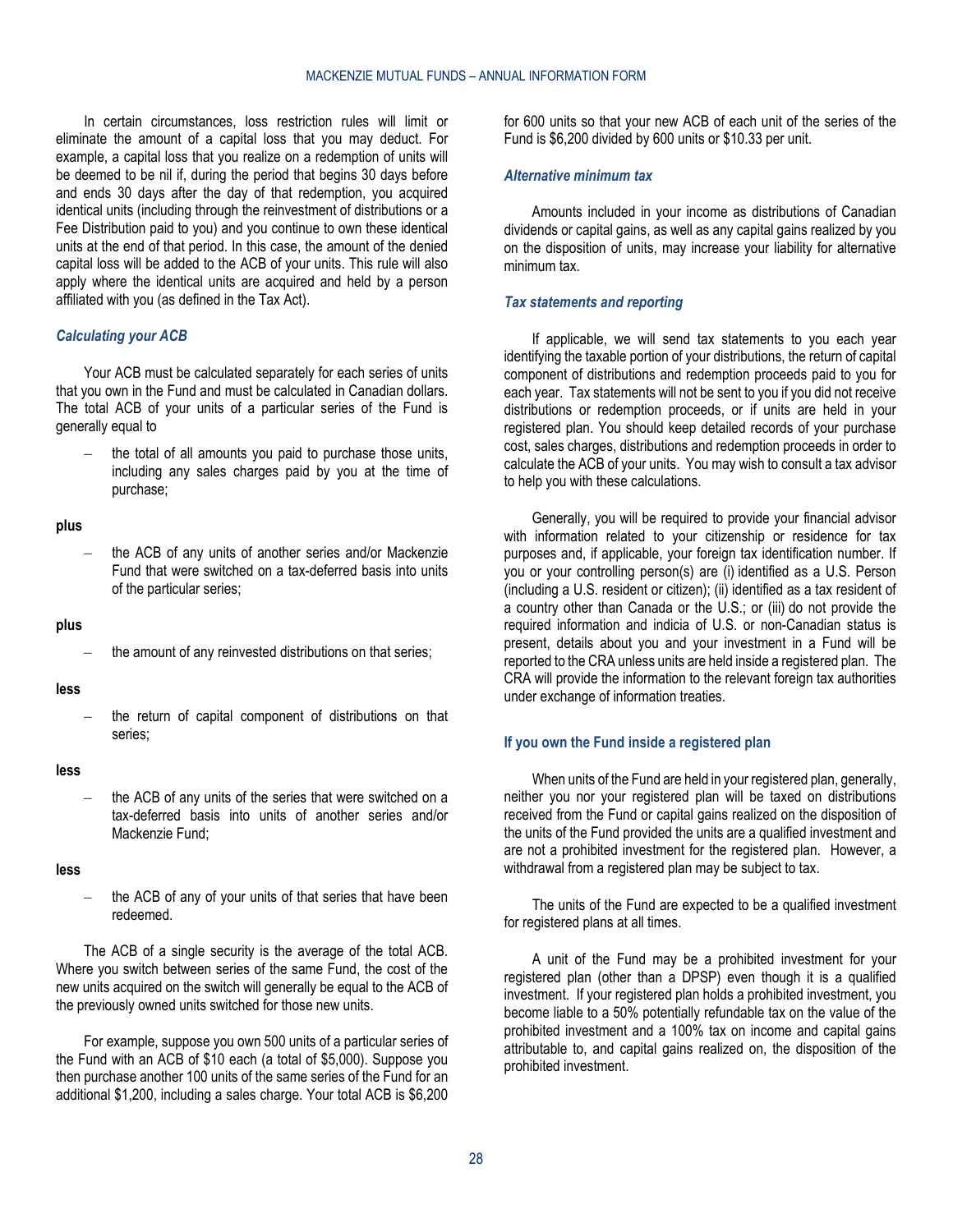Under a safe harbour rule for new mutual funds, units of the Fund will not be a prohibited investment for your registered plan at any time during the first 24 months of the Fund's existence provided that the Fund is a mutual fund trust under the Tax Act during that time and is in substantial compliance with NI 81-102 or follows a reasonable policy of investment diversification.

<span id="page-28-0"></span>**You should consult with your own tax advisor regarding the special rules that apply to each type of registered plan, including** 

**whether or not a particular unit of the Fund would be a prohibited investment for your registered plan. It is your responsibility to determine the tax consequences to you and your registered plan of establishing the registered plan and causing it to invest in the Fund. Neither we nor the Fund assume any liability to you as a result of making the Fund and/or series available for investment within registered plans.**

# **REMUNERATION OF DIRECTORS, OFFICERS AND TRUSTEES**

The Fund does not directly employ any directors, officers or trustees to carry out its Fund operations. We, as manager of the Fund, provide all personnel necessary to conduct the Fund's operations.

Each IRC member is entitled to an annual retainer of \$40,000 (\$50,000 for the Chair) and a fee of \$1,500 for each meeting attended. In addition, the Chair of an IRC sub-committee is entitled to an annual retainer of \$5,000. Members are also entitled to be reimbursed for all reasonable expenses incurred in the performance of their duties, including reasonable travel and accommodation expenses. We also purchase and maintain insurance liability coverage for the benefit of the IRC members. For the year ended March 31, 2021, the total amount expensed in this regard by the Mackenzie Funds was \$255,269. All fees and expenses were allocated among the Mackenzie Funds in a manner that was fair and reasonable.

The individual IRC members received total compensation and reimbursement of expenses by the Mackenzie Funds as follows:

| <b>IRC Member</b>          | <b>Total individual compensation, including</b><br>expense reimbursement |
|----------------------------|--------------------------------------------------------------------------|
| Robert Hines (Chair)       | \$70,999.92                                                              |
| Martin Taylor <sup>1</sup> | \$66,769,02                                                              |
| George Hucal               | \$56,499.96                                                              |
| <b>Scott Edmonds</b>       | \$60,999.96                                                              |
| Atul Tiwari <sup>2</sup>   | N/A                                                                      |

**Table 8: IRC members' compensation**

1Martin Taylor retired from the IRC effective February 24, 2021.

<sup>2</sup> Atul Tiwari joined the IRC effective September 22, 2021.

Effective July 1, 2021, each IRC member is entitled to an annual retainer of \$50,000 (\$60,000 for the Chair) and a fee of \$3,000 for each quarterly meeting attended. In addition, the IRC members are entitled to \$1,500 for each additional meeting.

For a description of the role of the IRC, see "**[Mackenzie Funds'](#page-19-0)  [Independent Review Committee](#page-19-0)**".

# **MATERIAL CONTRACTS**

<span id="page-28-1"></span>Set out below are particulars of the material contracts entered into by the Fund as of the date of this annual information form, as well as a description of the portfolio management agreements that we have entered into with certain firms with respect to certain of the Mackenzie Funds. Minor contracts entered into by the Fund in the ordinary course of business have been excluded.

You may inspect copies of the contracts listed below during normal business hours at our Toronto office at **180 Queen Street West, Toronto, Ontario M5V 3K1**.

# <span id="page-28-2"></span>**Master Declaration of Trust**

The Declaration of Trust, which governs the Fund, and its effective date are set out under **["Name, Formation and History of](#page-2-0)** 

**[the Fund"](#page-2-0).** The Declaration of Trust sets out the powers and duties of the manager and the trustee of the Fund, the attributes of units of the Fund, procedures for purchase, exchange and redemption of units, recordkeeping, calculation of the Fund's income and other administrative procedures. The Declaration also contains provisions for the selection of a successor trustee if we should resign and for termination of the Fund if no successor trustee can be found. We are not paid a fee in our capacity as trustee (as would be required if an outside trustee were hired), but we are entitled to be reimbursed for any costs incurred on the Fund's behalf.

#### <span id="page-28-3"></span>**Master Management Agreement**

We have entered into an amended and restated master management agreement (the "**Master Management Agreement**") on October 19, 1999, as amended, to provide the management and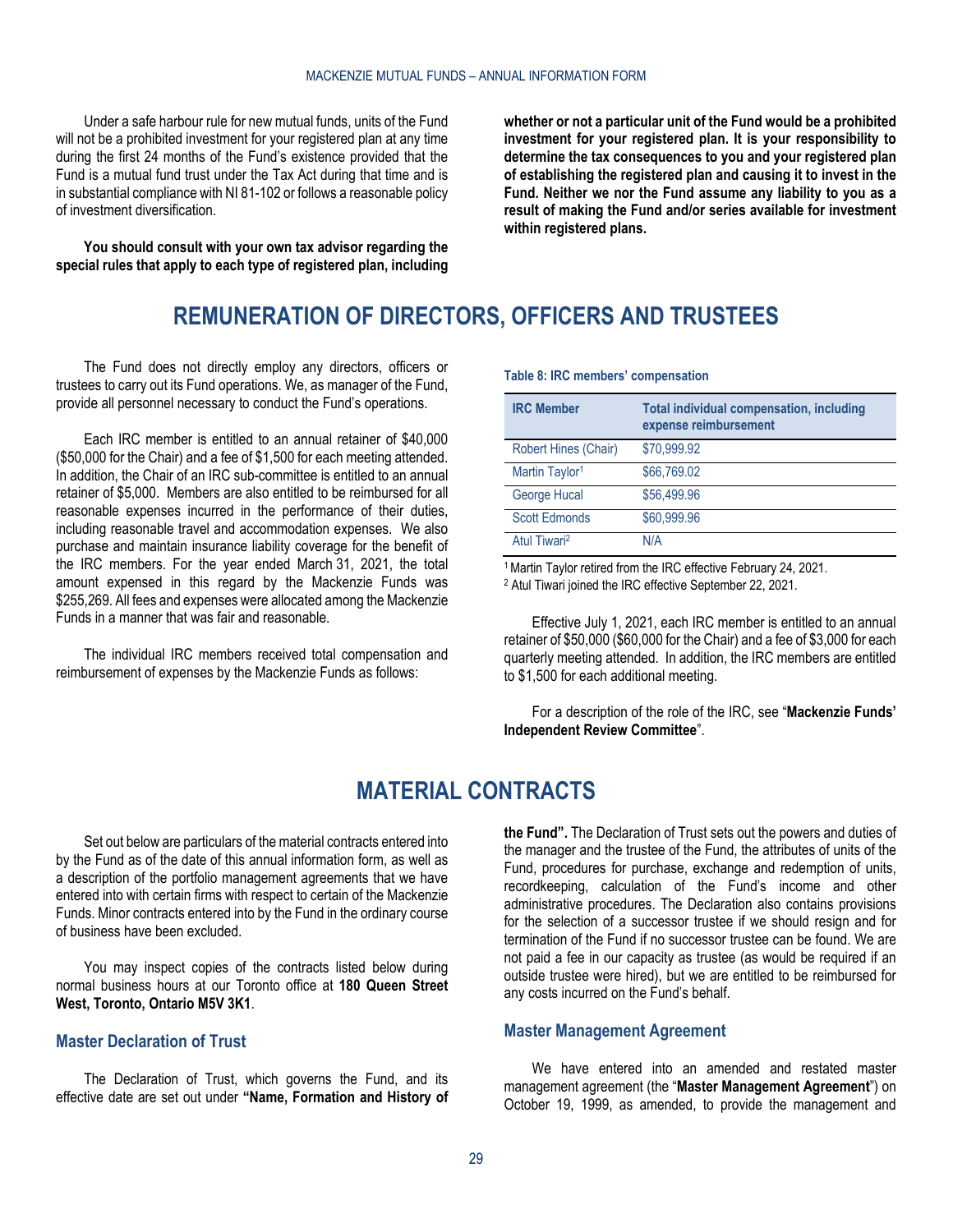administrative services to the Fund necessary to enable it to carry out its business operations.

Under the Master Management Agreement, we are responsible for providing directly, or for arranging other persons or companies to provide, administration services to the Fund; portfolio management services; distribution services for the promotion and sale of the Fund's units; and other operational services. The Master Management Agreement contains details about fees and expenses payable by the Fund to us, including the management fee rates and administration fee rates, as applicable, and the Master Management Agreement is amended each time a new fund or new series of a fund is added to the Master Management Agreement. The Master Management Agreement has been executed by us on our own behalf, as manager, and on behalf of the Fund for which we are trustee, in our capacity as trustee.

The Master Management Agreement generally continues from year to year, unless terminated on not less than 6 months' prior written notice. The Master Management Agreement may be terminated on shorter notice if any party to the Master Management Agreement is in breach of the terms of the Master Management Agreement and the breach has continued for at least 30 days without being remedied or if the other party goes bankrupt, ceases to hold appropriate regulatory approvals or commits an act which materially adversely affects its ability to perform the obligations under the Master Management Agreement.

# <span id="page-29-0"></span>**Master Custodian Agreement**

We have entered into a master custodian agreement with CIBC, dated February 24, 2005, as amended, on behalf of the Fund to obtain custodial services for the Fund's assets ("**Master Custodian Agreement**").

<span id="page-29-2"></span>The Master Custodian Agreement complies with the applicable provisions of NI 81-102 regarding custodial services and requires the custodian to hold the Fund's assets in trust and to separately identify the Fund's account assets. The agreement contains schedules which set out which Mackenzie Funds are governed by that agreement and the fees payable to the custodian for the range of services provided to the Mackenzie Funds. The agreement can be terminated by the Mackenzie Funds or by the custodian on 120 days' prior written notice.

# <span id="page-29-1"></span>**Portfolio Management Agreements**

Except as noted below, we are the portfolio manager for the Fund under the terms of our Master Management Agreement with the Fund. We have entered into portfolio management agreements with each of the firms listed under "**Portfolio [Management Services](#page-12-0)**" to provide portfolio management services to the Fund.

Under each of the portfolio management agreements, the subadvisor firms will provide marketing support and assistance in order to market the Fund, all necessary brokerage arrangements and all arrangements with the Fund's custodian to settle portfolio trades. These firms are required to adhere to the investment objectives and investment strategies adopted by the Fund. They have each agreed to act honestly, in good faith and in the best interests of the Fund, and to use the degree of care, diligence and skill that a reasonably prudent person would exercise in the circumstances. We will pay the subadvisors' fees out of the management fees we receive from the Fund.

The portfolio management agreements listed in [Table](#page-29-4) 9 may be terminated by either party on 90 days' prior written notice to the other party, subject to certain exceptions.

#### <span id="page-29-4"></span>**Table 9: Portfolio management agreements**

| Sub-advisor             | <b>Date of Agreement</b> |
|-------------------------|--------------------------|
| <b>MIC</b>              | March 9, 2018            |
| <b>PEO Partners LLC</b> | August 5, 2020           |

# **LEGAL AND ADMINISTRATIVE PROCEEDINGS**

We are not aware of any ongoing legal and administrative proceedings material to the Mackenzie Funds to which we or any Mackenzie Fund is a party.

# <span id="page-29-3"></span>**Penalties and Sanctions**

We entered into a settlement agreement with the OSC on April 6, 2018 ("**Settlement Agreement**").

The Settlement Agreement states that we failed to (i) comply with National Instrument 81-105 *Mutual Fund Sales Practices* ("**NI 81-105**") by not meeting the minimum standards of conduct expected of industry participants in relation to certain sales practices between May 2014

and December 2017; (ii) have systems of controls and supervision over our sales practices that were sufficient to provide reasonable assurances that we were complying with our obligations under NI 81- 105; and (iii) maintain adequate books, records and other documents to demonstrate our compliance with NI 81-105.

We agreed to (i) pay an administrative penalty of \$900,000 to the OSC; (ii) submit to regular reviews of our sales practices, procedures and controls by an independent consultant until the OSC is satisfied our sales practices program is fully compliant with securities laws; and (iii) pay costs of the OSC's investigation in the amount of \$150,000.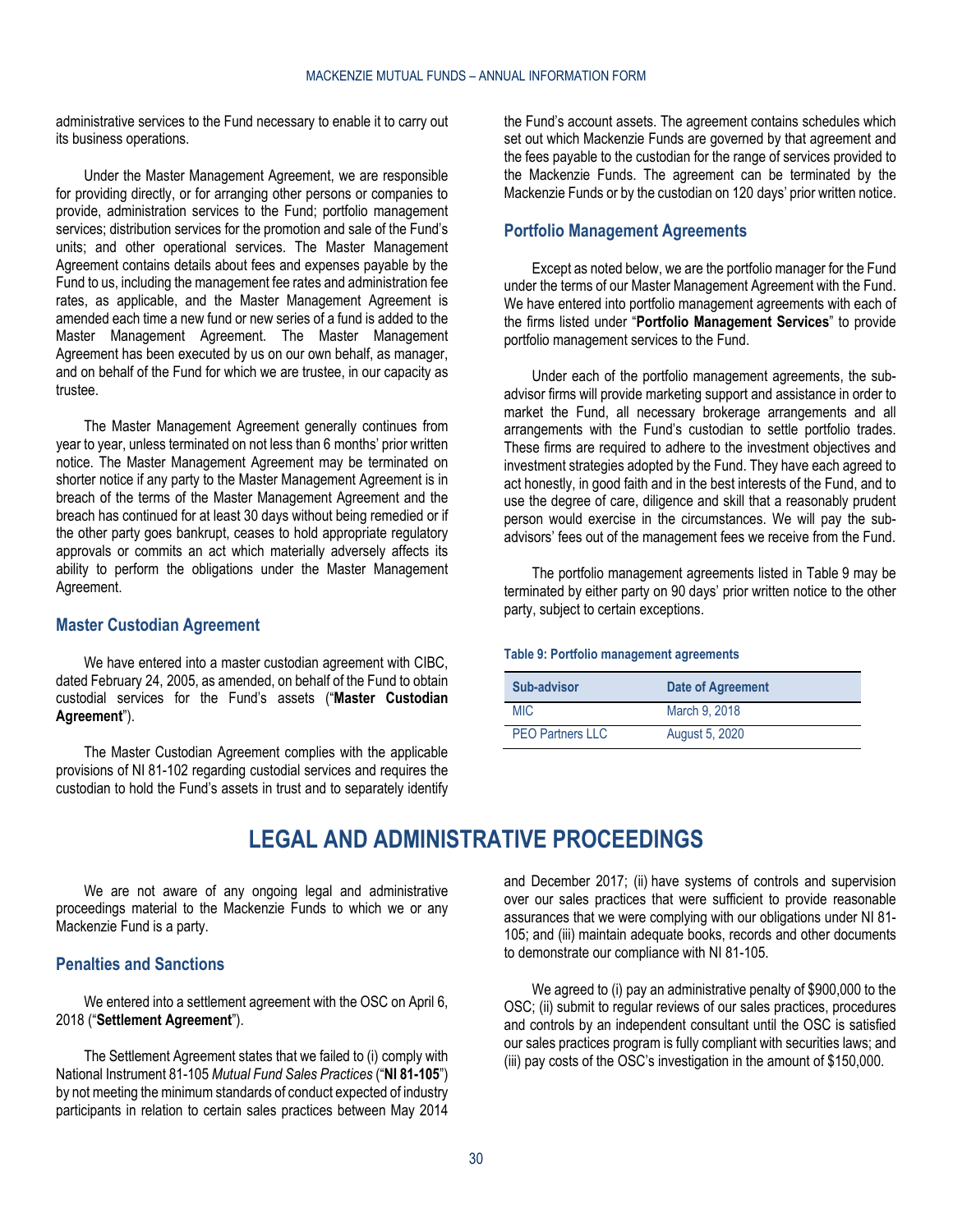The purpose of NI 81-105 is to discourage sales practices that could be perceived as inducing dealers and their representatives to sell mutual fund securities on the basis of incentives they were receiving (such as promotional items or activities) rather than on the basis of what is suitable for and in the best interest of their clients.

In the Settlement Agreement, the OSC noted that, in response to the OSC investigation, we (i) have dedicated significant financial and human resources to enhance our systems of controls and supervision for sales practices; (ii) retained an independent consultant in September 2017 to assess the quality of our controls around our sales practices, and the consultant noted that, overall, we have demonstrated a continuously improving compliance culture, and since 2014 they have seen an increased investment in resources, in terms of both people and systems, focused on sales practices compliance; and (iii) have no disciplinary history with the OSC and cooperated with Staff in connection with Staff's investigation of the matters referred to in this Settlement Agreement.

We, and not any of our investment fund products (the "**Mackenzie Products**"), paid all monetary and non-monetary benefits at issue. The performance of the Mackenzie Products was not impacted by these matters and the management expense ratios of the Mackenzie Products were not affected. We, and not the Mackenzie Products, have paid all costs, fines and expenses relating to the resolution of this matter, including the above-noted administrative penalty, investigative costs and the fees relating to the independent compliance consultant.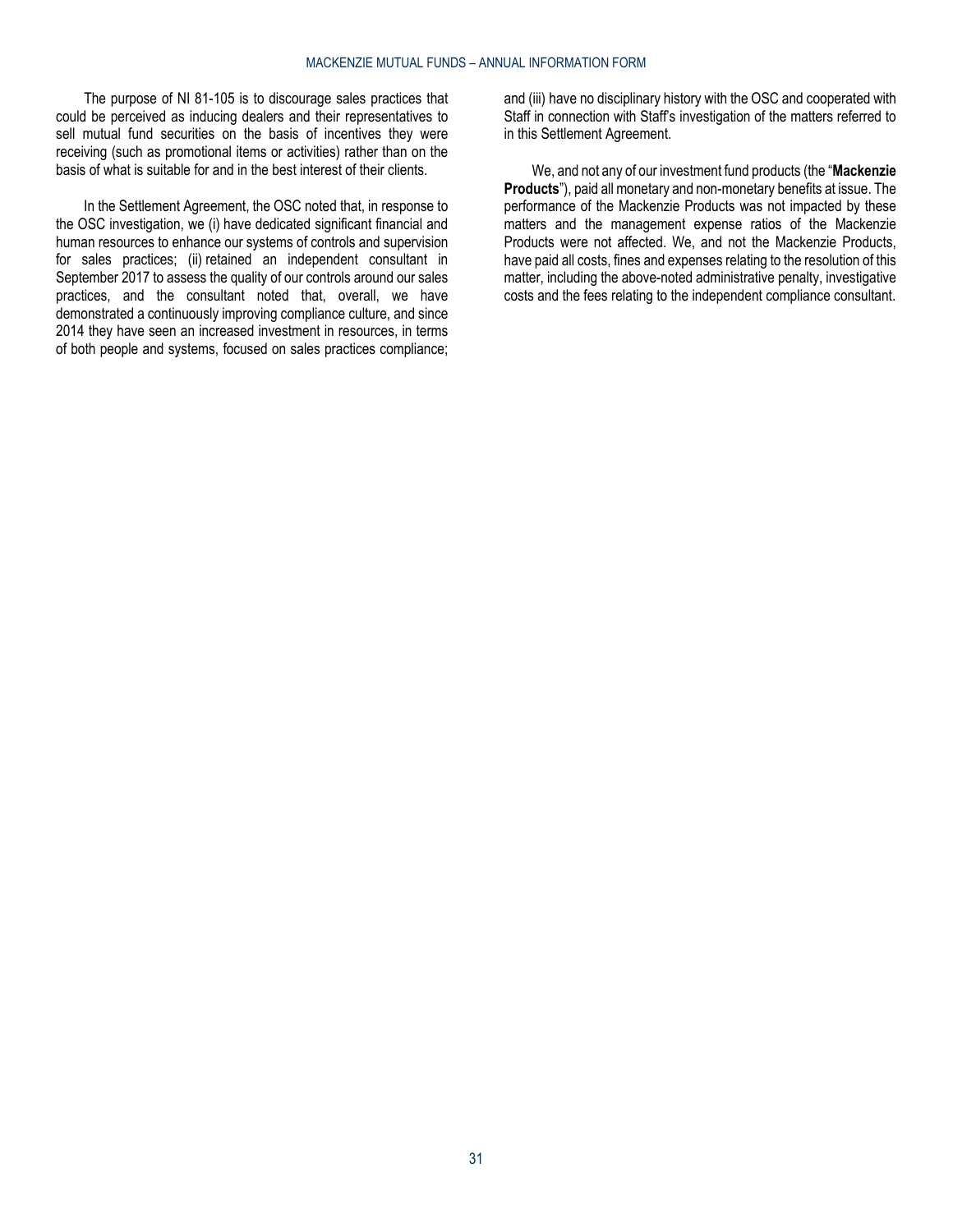# **CERTIFICATE OF THE FUND AND THE MANAGER AND PROMOTER OF THE FUND**

<span id="page-31-0"></span>This annual information form, together with the simplified prospectus and the documents incorporated by reference into the simplified prospectus, constitute full, true and plain disclosure of all material facts relating to the securities offered by the simplified prospectus, as required by the securities legislation of all of the provinces and territories of Canada and do not contain any misrepresentations.

Dated the 18th day of November 2021.

### **Alternative Mutual Fund**

Mackenzie Private Equity Replication Fund

(the "**Fund**")

*"Barry S. McInerney" "Luke Gould"*

Barry S. McInerney Chairman, President and Chief Executive Officer Mackenzie Financial Corporation

Luke Gould Executive Vice-President and Chief Financial Officer Mackenzie Financial Corporation

# **ON BEHALF OF THE BOARD OF MACKENZIE FINANCIAL CORPORATION IN ITS CAPACITY AS MANAGER, PROMOTER AND TRUSTEE OF THE FUND**

*"Karen L. Gavan" "Brian M. Flood"*

Karen L. Gavan Director Mackenzie Financial Corporation

Brian M. Flood Director Mackenzie Financial Corporation